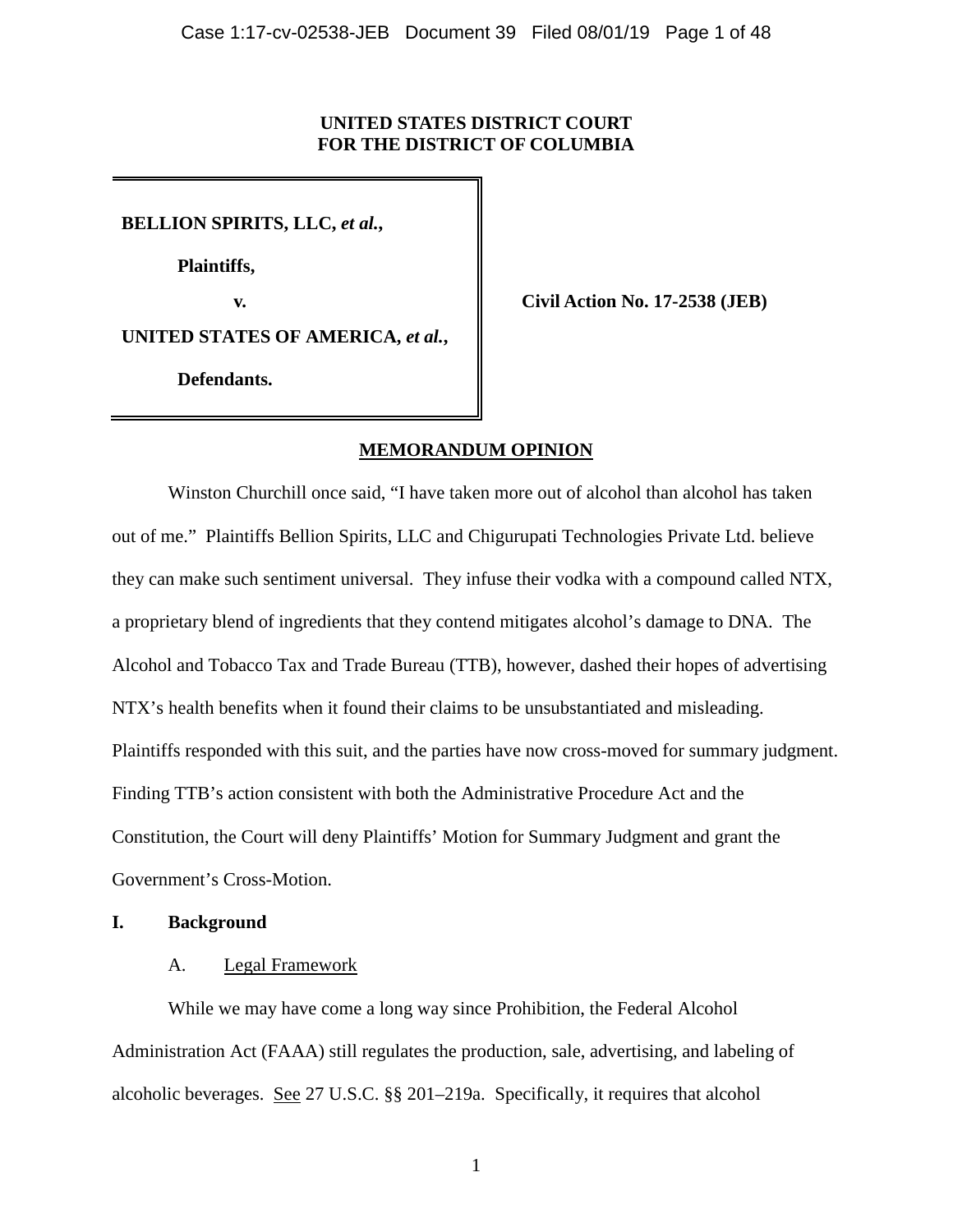#### Case 1:17-cv-02538-JEB Document 39 Filed 08/01/19 Page 2 of 48

advertising and labels accord with regulations issued by the Secretary of the Treasury. Id. § 205(e), (f). Those regulations must, among other things, "prohibit deception of the consumer" and ensure that products "provide the consumer with adequate information as to [their] identity and quality." Id. The Secretary has delegated responsibility for issuing these regulations to the Administrator of the TTB.

TTB's regulations thus prohibit statements that are "false or untrue in any particular or that, irrespective of falsity, directly, or by ambiguity, omission, or inference, or by the addition of irrelevant, scientific or technical matter, tend[] to create a misleading impression." 27 C.F.R. § 5.42(a)(1) (labels on distilled spirits); see also 27 C.F.R. § 5.65(a)(1) (substantially identical regulation applying to advertising of distilled spirits). Although these provisions on labeling and advertising are essentially identical substantively, there is an important difference between the schemes governing the two: a regulated entity needs pre-approval from TTB to make any claims on an alcoholic-beverage label, but not for those in alcohol advertisements. See 27 U.S.C.  $§ 205(e), (f).$ 

In 2003, TTB also promulgated regulations dealing with statements about health in advertising or on labels. There are two types. The first is "health-related statements," which refers to — perhaps unsurprisingly — "any statement related to health," including "statements of a curative or therapeutic nature that, expressly or by implication, suggest a relationship between the consumption of alcohol, distilled spirits, or any substance found within distilled spirits, and health benefits or effects on health." 27 C.F.R. § 5.42(b)(8)(i)(A). Labels or advertisements "may not contain any health-related statement that is untrue in any particular or tends to create a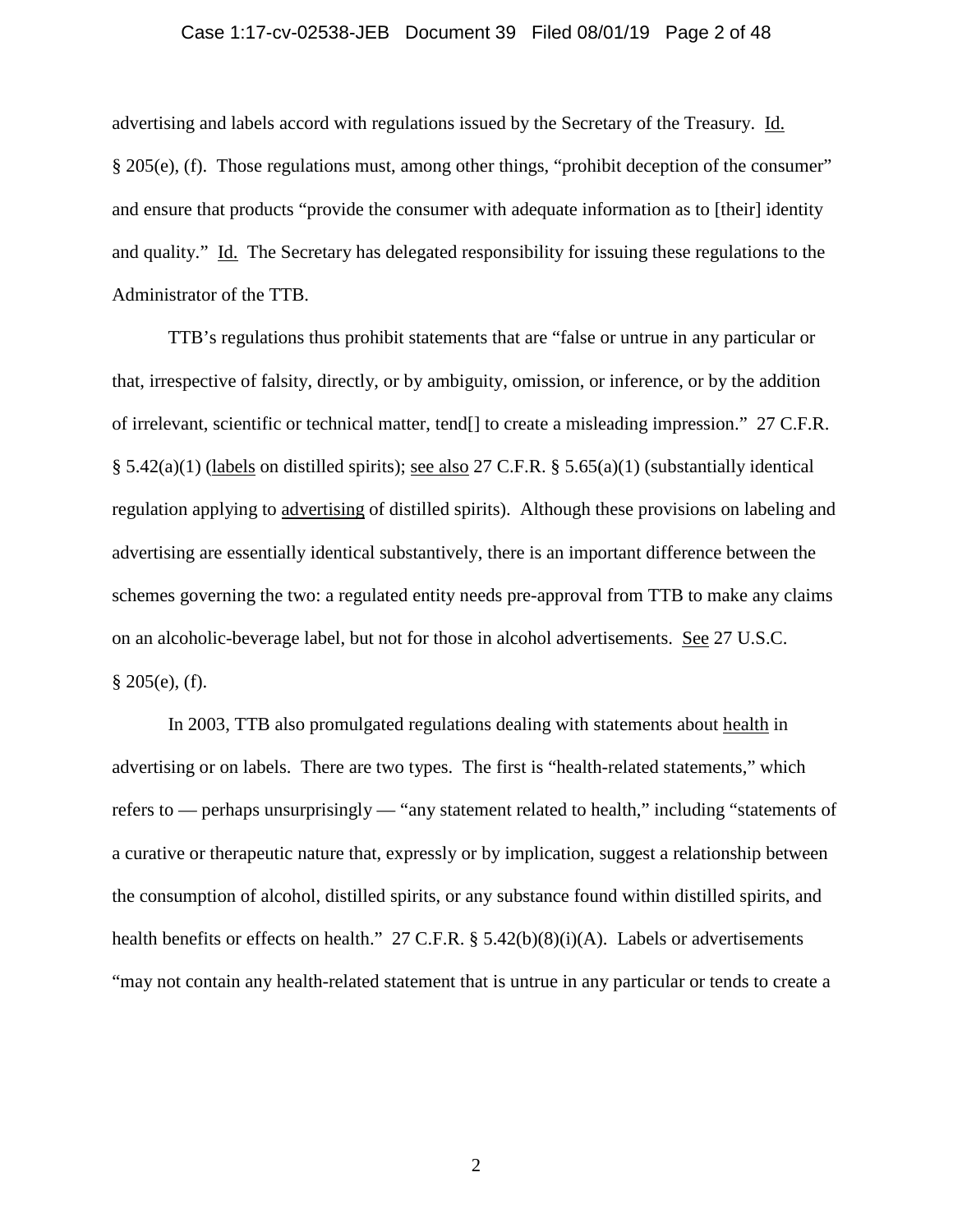#### Case 1:17-cv-02538-JEB Document 39 Filed 08/01/19 Page 3 of 48

misleading impression as to the effects on health of alcohol consumption." 27 C.F.R. § 5.42(b)(8)(ii)(A) (labels); 27 C.F.R. § 5.65(d)(2)(i) (advertisements).

The second — and narrower — category addressed by the 2003 regulations is "specific health claims." Those are "a type of health-related statement that, expressly or by implication, characterizes the relationship of the distilled spirits, alcohol, or any substance found within the distilled spirits, to a disease or health-related condition." 27 C.F.R. § 5.42(b)(8)(i)(B). Specific health claims are "a type of health-related statement," 27 C.F.R. § 5.42(b)(8)(i)(B), and must therefore also comply with the more general regulations of "health-related statements." Plus, a specific health claim — whether appearing on a label or advertisement — must meet four additional conditions: The claim must (1) be "truthful and adequately substantiated by scientific or medical evidence"; (2) be "sufficiently detailed and qualified"; (3) "adequately disclose. [] the heath risks associated with both moderate and heavier levels of alcohol consumption"; and (4) "outline[] the categories of individuals for whom any levels of alcohol consumption may cause health risks." 27 C.F.R. § 5.42(b)(8)(ii)(B)(2) (labels); 27 C.F.R. § 5.65(d)(2)(ii) (advertisements).

A regulated entity wishing to make a specific health claim can — but is not required to — ask TTB whether the claim is permitted under the regulations. See 27 C.F.R. § 70.471(a) (allowing "[a]ny person who is in doubt as to any matter arising in connection with the [FAAA]" to "request a ruling thereon by addressing a letter to the appropriate TTB officer"). There is an exception, however, for alcohol-beverage labels, which — as mentioned above — have a mandatory pre-approval process. Specifically, bottlers and importers are generally required to obtain from TTB a "certificate of label approval" (COLA) before circulating their products in interstate or foreign commerce. See 27 U.S.C. § 205(e). TTB, therefore, reviews all claims —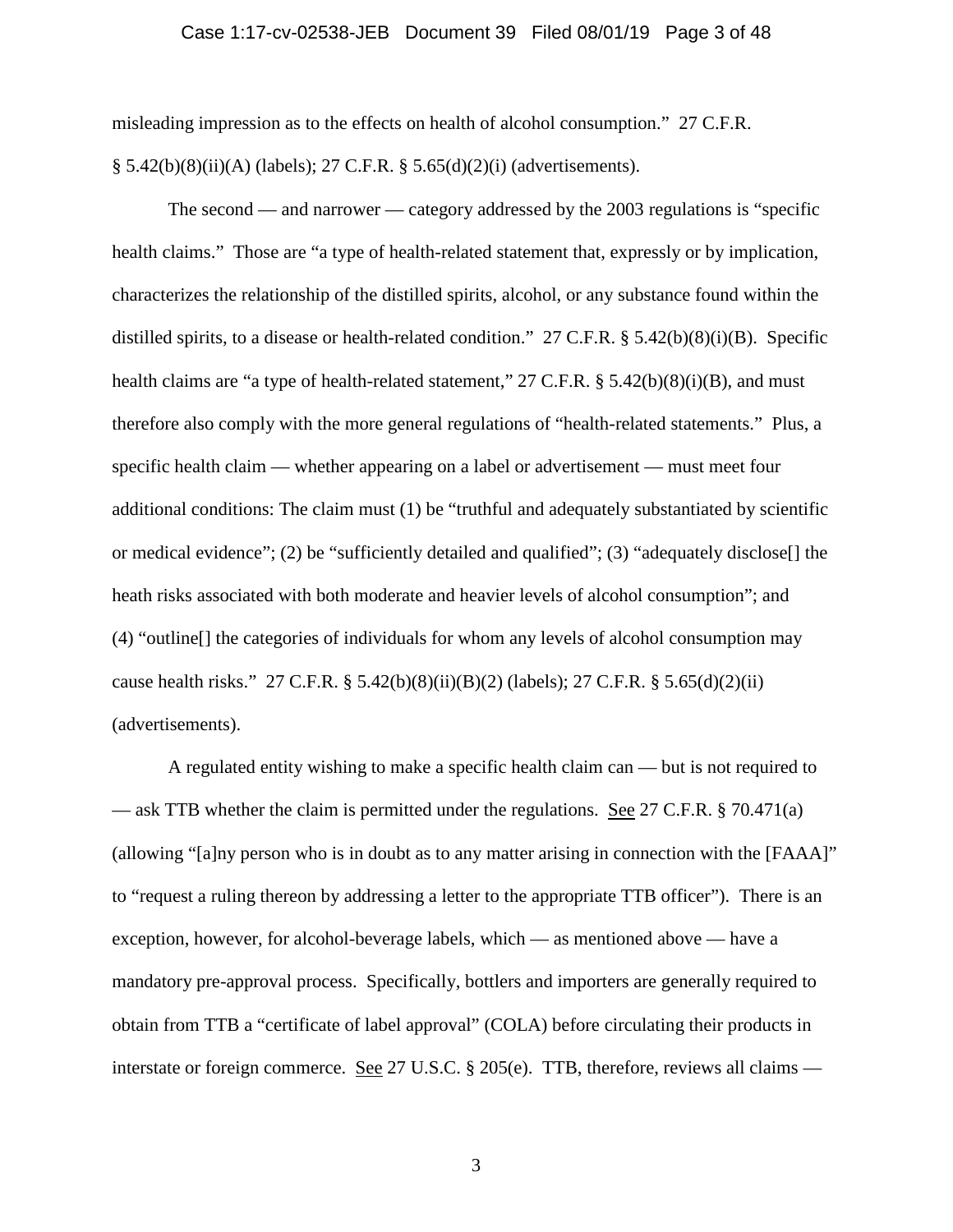### Case 1:17-cv-02538-JEB Document 39 Filed 08/01/19 Page 4 of 48

including those related to health — on labels in determining, as it must, whether a COLA "complies with applicable laws and regulations." 27 C.F.R. § 13.21(a).

B. Facts

On April 12, 2016, Plaintiffs Bellion Spirits, LLC and Chigurupati Technologies Private

Ltd. — which the Court will refer to jointly as "Bellion" — filed a petition with TTB seeking

permission to make eight advertising claims about the alleged positive health effects of NTX.

See AR 2, 8. Only two of those claims are at issue here — namely, that "NTX helps protect

DNA from alcohol-induced damage" and "NTX reduces alcohol-induced DNA damage." AR 8.

Those are claims 7 and 8 from the original list. See AR 8. Bellion also included a proposed

disclaimer to accompany the claims. It provides:

NTX does not protect against all health risks associated with moderate and heavy levels of alcohol consumption, including, but not limited to, motor vehicle accidents, high blood pressure, stroke, cancer, birth defects, psychological problems, and alcohol dependency. Do not consume alcohol if: you are younger than the legal drinking age; you are pregnant or may become pregnant; you are taking medicine that can interact with alcohol; you have a medical condition for which alcohol is contraindicated; you plan to drive; or you cannot restrict your drinking to moderate levels. If you consume alcohol, only consume it in moderation. "Moderation" means up to one drink per day for women and up to two drinks per day for men.

AR 9. Bellion itself did not file any COLAs. See AR 15 ("Petitioners are not requesting the use of specific health-related statements on a specific label."). A separate entity, Frank-Lin Distillers Products, submitted nine COLAs for Bellion vodka labels less than a week after Bellion filed its petition. (The Court will discuss any link between Frank-Lin and Bellion and its legal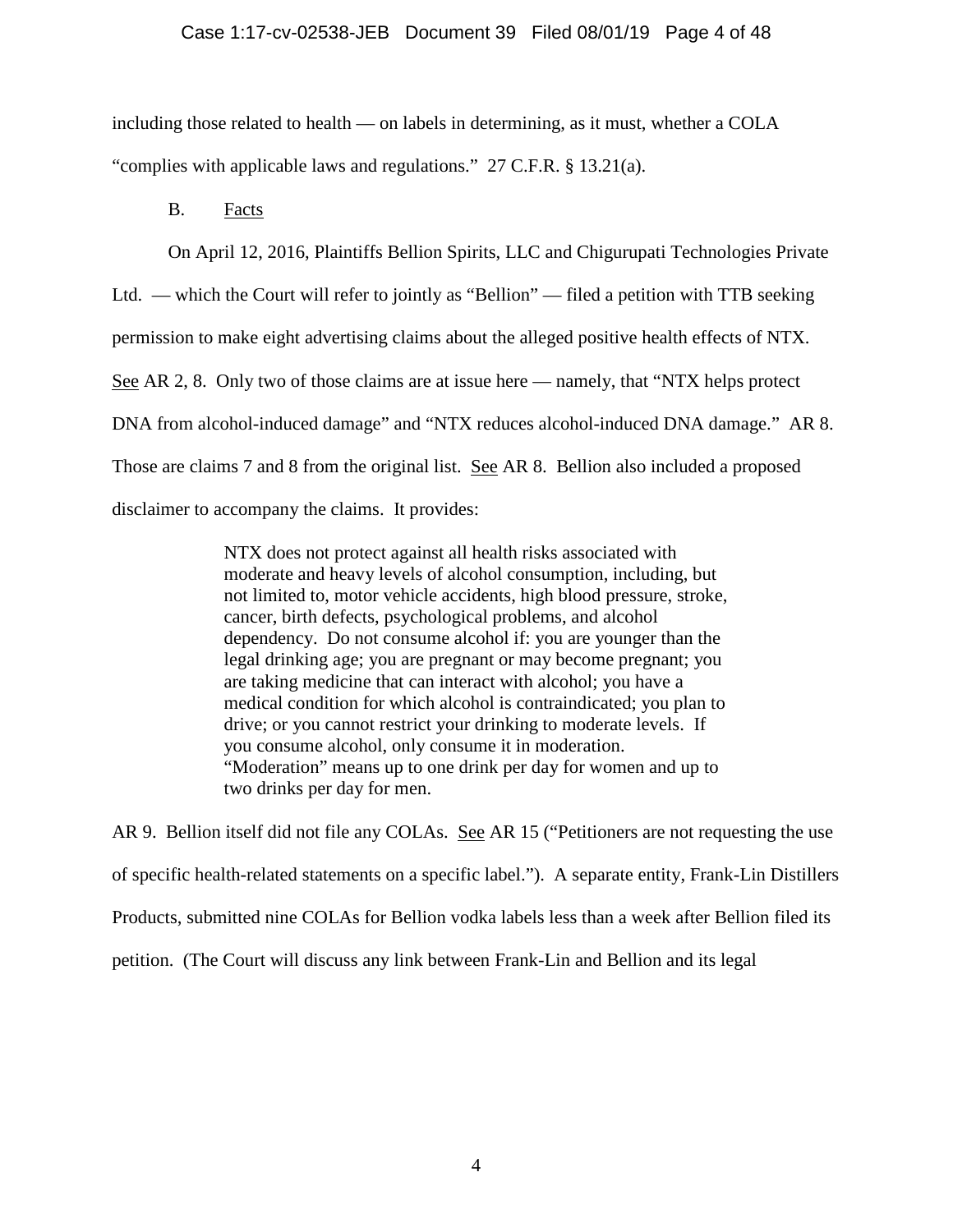#### Case 1:17-cv-02538-JEB Document 39 Filed 08/01/19 Page 5 of 48

significance later.) Those proposed labels included the eight specific health claims relating to NTX and also a ninth iteration including all eight of the proposed claims. See AR 2080.

TTB acknowledged Bellion's petition in a letter dated May 26, 2016, and assigned the matter to its Regulations and Rulings Division. See AR 1495. It explained that it would treat the matter as a request that TTB rule on whether the use of the health claims would violate TTB regulations or, alternatively, that TTB initiate a rulemaking allowing Bellion to use the eight claims in labels and advertisements. Id. TTB also explained that it had forwarded the petition and exhibits to FDA, citing its regulatory authority to consult with that agency as to health claims on alcohol labels. Id. at 1497–98. Several months later, Bellion supplemented its petition. See AR 1375. TTB acknowledged receipt of the additional materials and notified Bellion that it would forward those to FDA for consideration as well. Id. at 1541–42.

Approximately a year after receiving the petition, TTB denied it with respect to each of the eight proposed health claims. See AR 1557–1603. It found that all of them fell both within the broader category of "health-related statements" and within the narrower category of "specific health claims." Id. at 1557. None, however, complied with the regulations governing either category. Id. at 1557–58. Summarizing its ruling, the agency explained that "the claims, including when viewed with the proposed disclaimer, do not comply with TTB regulations regarding the use of health-related statements or specific health claims" because they "are not adequately substantiated" and are "misleading . . . as to the serious health consequences of both moderate and heavy levels of consumption of alcohol beverages containing NTX." Id. at 1558. In addition, the agency found that the proposed claims implied that "drinking alcohol beverages infused with NTX" would "reduc[e] the risk of damage to the liver and . . . to the brain." AR 1575; see also AR 1576. It determined that such implication was — like the explicit claims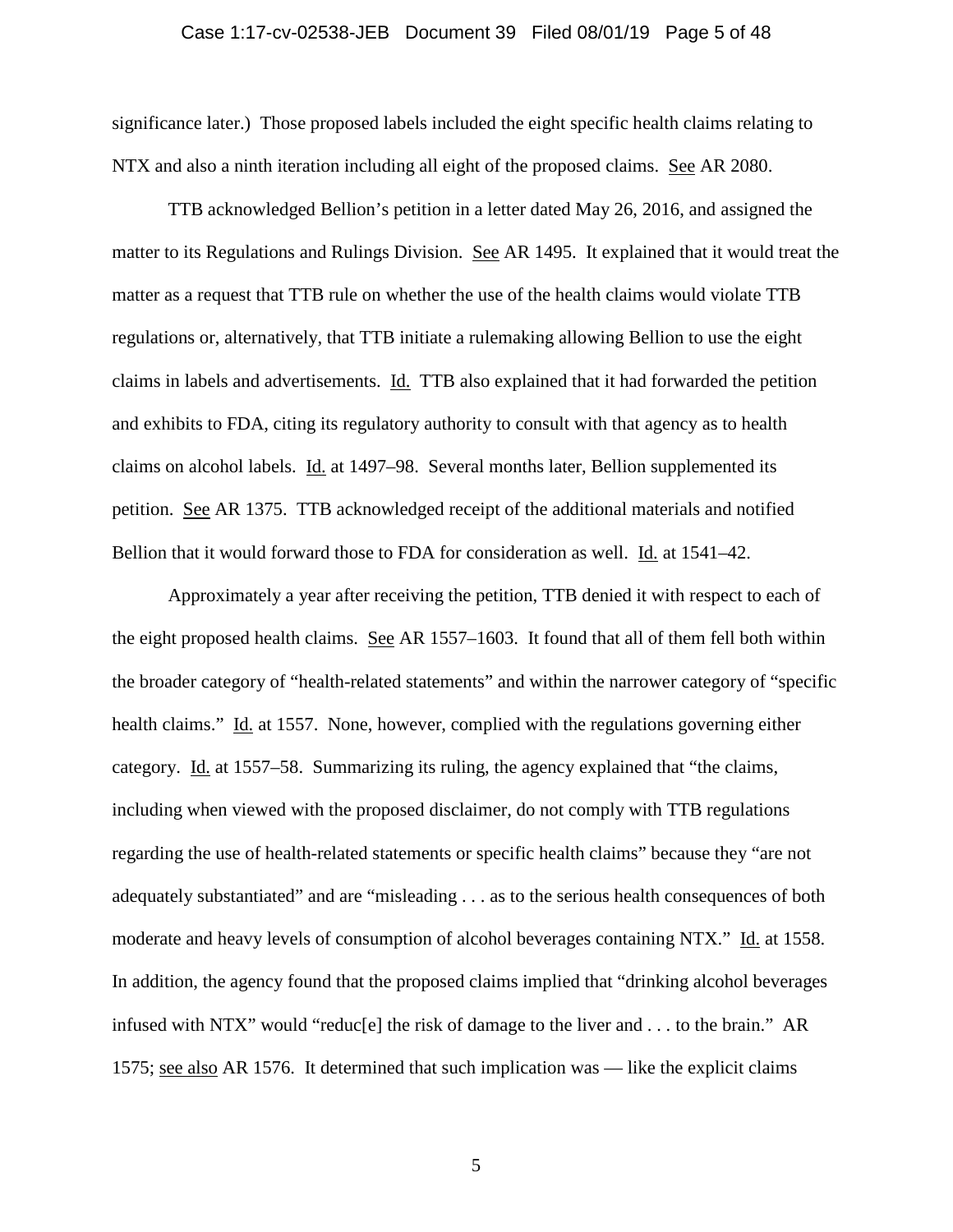#### Case 1:17-cv-02538-JEB Document 39 Filed 08/01/19 Page 6 of 48

concerning DNA damage — misleading. See AR 1597. The 47-page letter went on to describe the agency's legal framework, the scope and nature of its consultation with FDA, the health risks of alcohol, its process for reviewing the eight claims, and its substantive analysis of them. See AR 1563–82. The parties do not deign to apprise the Court of the fate of Frank-Lin's COLAs, but the Court assumes they were likewise denied. See ECF No. 29 (Defendants' Cross-Motion for Summary Judgment) at 51 n.9 (noting that Frank-Lin Distillers did not "avail[] itself" of TTB's appeals process).

On November 27, 2017, Plaintiffs filed suit in this Court challenging TTB's decision. As mentioned, they take issue only with TTB's disposition as to two of the claims — those concerning the relationship between NTX and DNA damage. See ECF No. 16 (Amended Complaint), ¶ 1. They articulate four counts: first, that TTB's ruling on the two health claims at issue violates the First Amendment as an unconstitutional restriction on commercial speech; second, that TTB's regulatory scheme constitutes a prior restraint also in violation of the First Amendment; third, that TTB exceeded its statutory authority in consulting with FDA, thus running afoul of the Administrative Procedure Act; and, finally, that TTB's regulations are unconstitutionally vague. See ECF No. 16 (Am. Compl.), ¶¶ 71–110.

On June 12, 2018, Bellion moved to add extra-record evidence to the administrative record. See ECF No. 22 (Motion for Leave). Two months later, the Court denied the Motion. See Bellion Spirits, LLC v. United States, 335 F. Supp. 3d 32 (D.D.C. 2018). The parties have now cross-moved for summary judgment.

#### **II. Legal Standard**

The proper standard is the subject of dispute between the parties. They both agree, at least, that the Administrative Procedure Act provides the standard of review for Count III —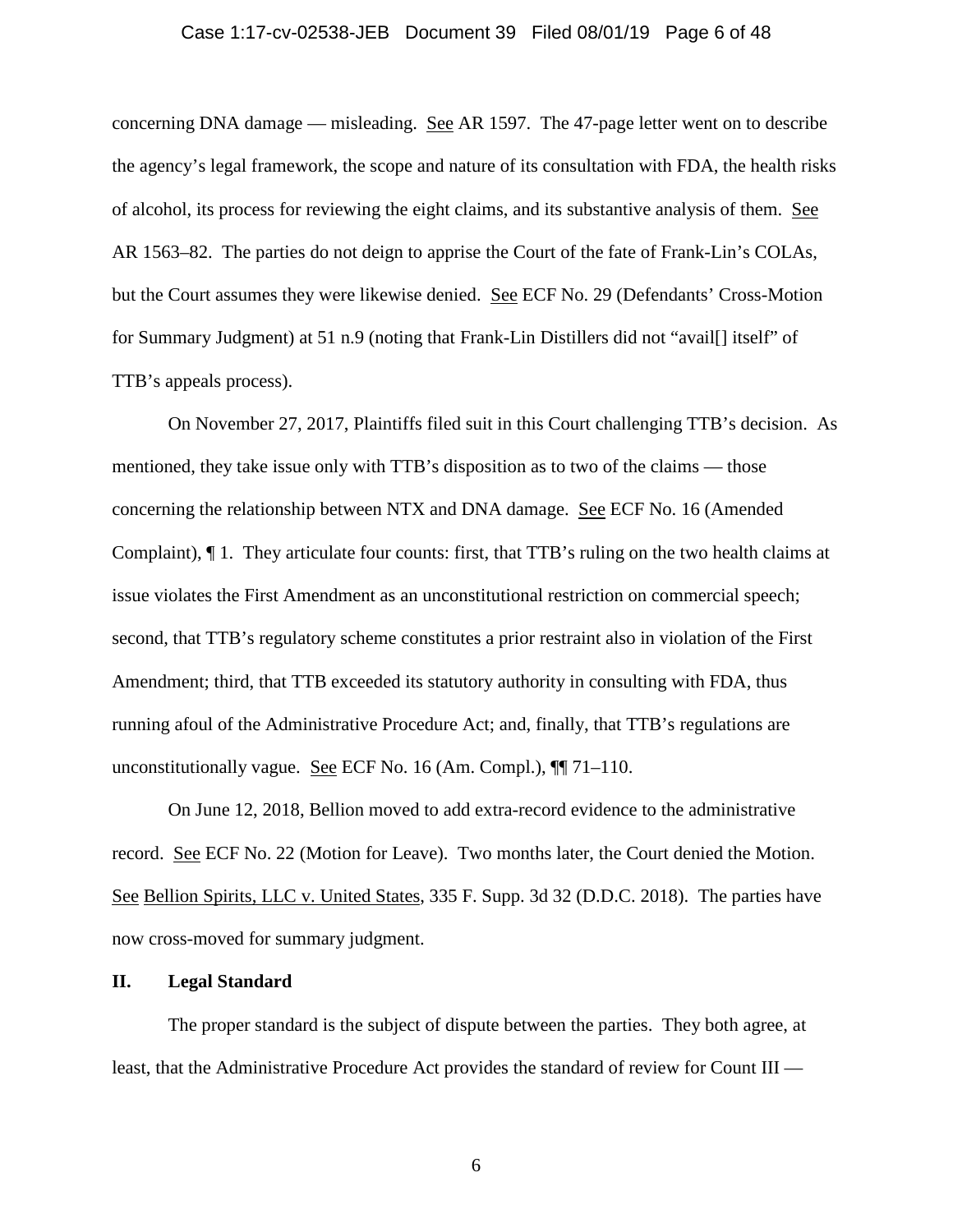#### Case 1:17-cv-02538-JEB Document 39 Filed 08/01/19 Page 7 of 48

namely, the claim that TTB's consultation with FDA exceeded its statutory authority. See ECF No. 28 (Plaintiffs' Motion for Summary Judgment) at 15–16; Def. Cross-Motion at 16. Under the APA, courts must "hold unlawful and set aside agency action, findings, and conclusions" that are "arbitrary, capricious, an abuse of discretion, . . . contrary to constitutional right, . . . in excess of statutory jurisdiction, authority, or limitations, . . . [or] unsupported by substantial evidence[.]" 5 U.S.C. § 706(2). This is a "narrow" standard of review, under which "a court is not to substitute its judgment for that of the agency." Motor Vehicle Mfrs. Ass'n v. State Farm Mut. Auto. Ins. Co., 463 U.S. 29, 43 (1983).

The parties diverge, conversely, as to the proper standard of review for the constitutional claims — Counts I, II, and IV. As the Government points out, this Court has already weighed in on this issue, reasoning that, although "constitutional claims are typically reviewed *de novo*," that "does not mean the same thing in all contexts." Bellion Spirits, 335 F. Supp. 3d at 42. Rather, "'even in the First Amendment context,' a court must review certain agency 'factual finding[s] . . . under the ordinary (and deferential) substantial-evidence standard.'" Id. (quoting POM Wonderful, LLC v. FTC, 777 F.3d 478, 499 (D.C. Cir. 2015)); see also POM Wonderful, 777 F.3d at 499 ("Our precedents . . . call for reviewing the [agency's] factual finding of a deceptive claim under the ordinary (and deferential) substantial-evidence standard, even in the First Amendment context."). Looking forward, the Court concluded that "[w]hen the time comes, [it would] thus review *de novo* any question of constitutional law but . . . apply the substantial-evidence test and accord some deference to the agency's scientific and fact-bound determinations." Bellion Spirits, 335 F. Supp. 3d at 42.

That conclusion is compelled by D.C. Circuit precedent, and Bellion offers no rebuttal of that point here. Its standard-of-review arguments, in fact, pour old wine into new bottles.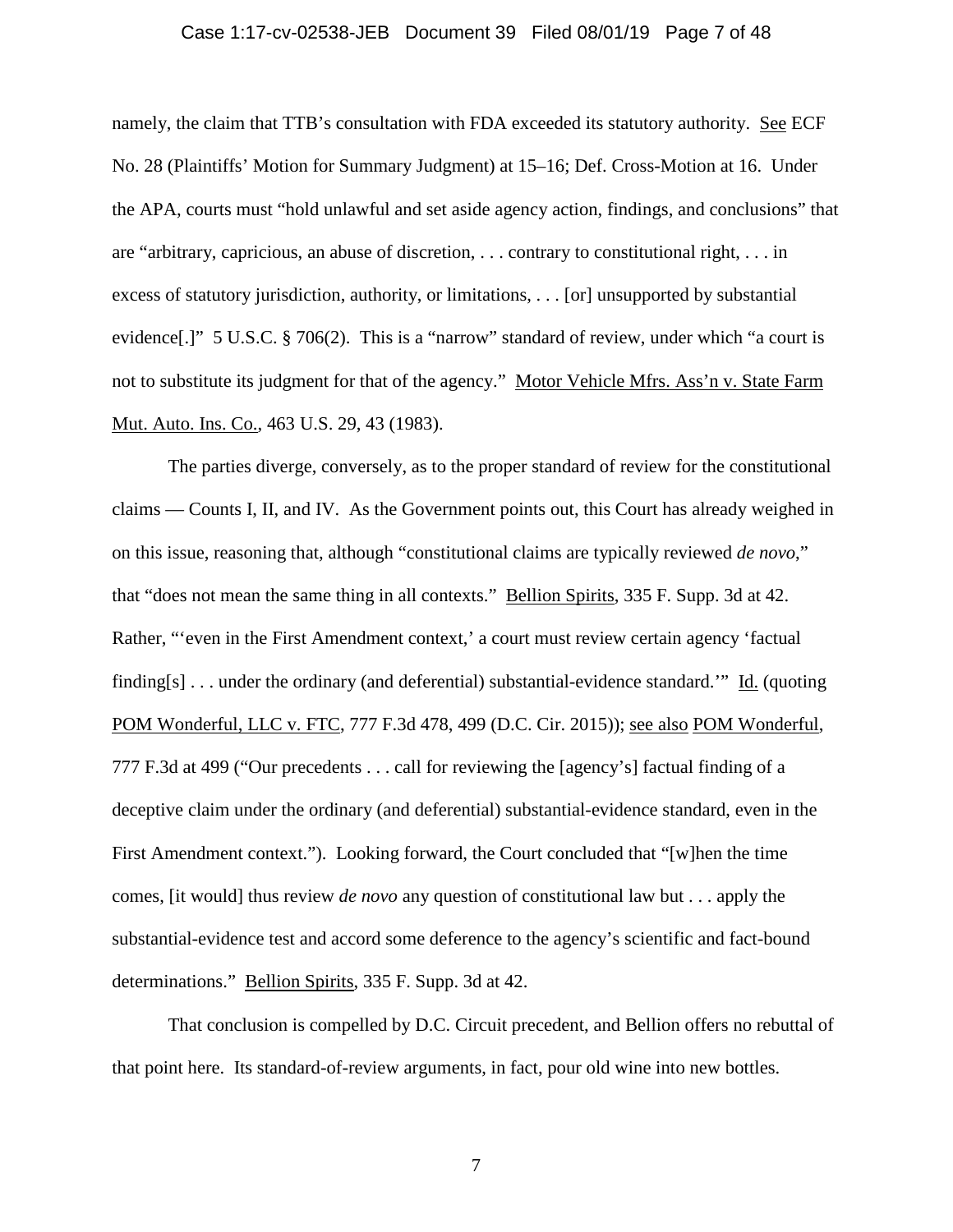#### Case 1:17-cv-02538-JEB Document 39 Filed 08/01/19 Page 8 of 48

Plaintiffs attempt to revisit this Court's prior decision, while scarcely acknowledging its existence or that of the controlling precedent on which it rests. Bellion's attachment of several exhibits to its summary-judgment Motion, moreover — some of which are not included in the record — appears to be a second, likewise unexplained effort to ignore the Court's past determinations. See Pl. Mot., Attachs. 2–17, 24–28, 36–40.

Plaintiffs resist all of these conclusions. They contend first that the Court "performs a *de novo* review of Bellion's constitutional claims." Pl. Mot. at 13 (citing Nat'l Oilseed Processors Ass'n v. Occupational Safety & Health Admin., 769 F.3d 1173, 1179 (D.C. Cir. 2014)). The decision Bellion cites, however, refers to questions of law and is one the Court considered in rendering its previous Opinion. See Bellion, 335 F. Supp. 3d at 42 (acknowledging that, "[a]s a general matter," constitutional claims are reviewed *de novo* but explaining that agencies nevertheless are afforded deference as to their factual findings) (citing Nat'l Oilseed Processors, 769 F.3d at 1179). Bellion's other citations are similarly unavailing because they, too, address when deference is appropriate to an agency's determinations about the law rather than as to its assessment of the facts. See Pl. Mot. at 13 (citing C-SPAN v. FCC, 545 F.3d 1051, 1054 (D.C. Cir. 2008); Cullman Regional Med. Ctr. v. Shalala, 945 F. Supp. 287, 293 (D.D.C. 1996)). It offers no rebuttal to the proposition that the Court — particularly when "face[d] [with] conflicting evidence at the frontiers of science" — rightly accords deference to the agency's factual findings. See Cellular Phone Task Force v. FCC, 205 F.3d 82, 90 (2d Cir. 2000); see also Troy Corp. v. Browner, 120 F.3d 277, 283 (D.C. Cir. 1997) (reasoning that courts "review scientific judgments of the agency 'not as the chemist, biologist, or statistician that [they] are qualified neither by training nor experience to be, but as a reviewing court exercising [its]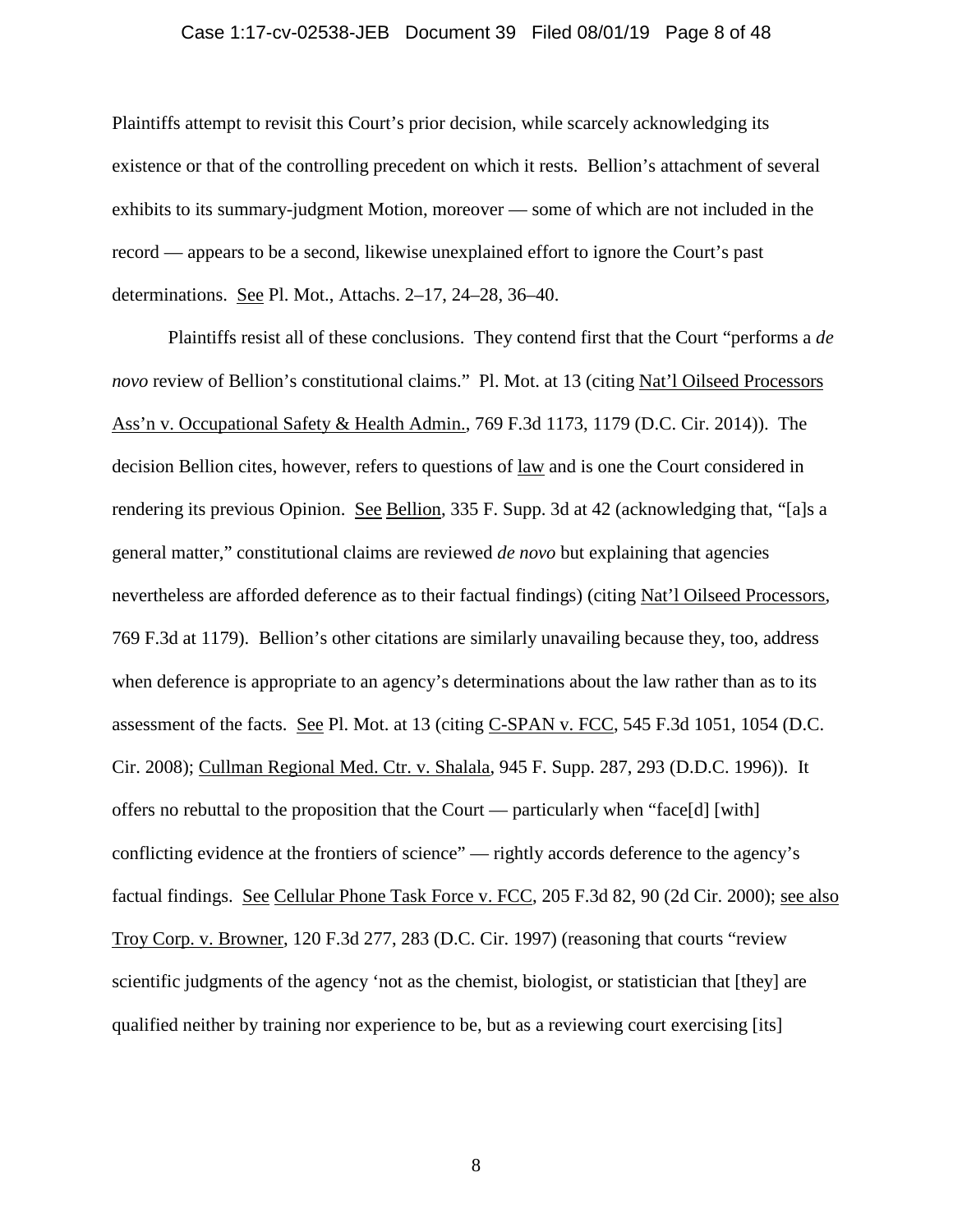#### Case 1:17-cv-02538-JEB Document 39 Filed 08/01/19 Page 9 of 48

narrowly defined duty of holding agencies to certain minimal standards of rationality'") (quoting Ethyl Corp. v. EPA, 541 F.2d 1, 36 (D.C. Cir. 1976)).

Bellion protests further that *de novo* review is warranted here because "[d]eference is owed only for matters within the agency's expertise." Pl. Mot. at 14. TTB, Plaintiffs contend, has no such expertise here, since it disclaimed such knowledge on public-health issues in explaining its decision to consult with FDA. Id. at 15; see AR 1564, 1568. "Judicial deference to agency factfinding is inappropriate," Bellion concludes, "where the agency lacks expertise in the area." Pl. Mot. at 14.

As an initial matter, the cases Bellion cites on the significance of expertise again pertain to deference to agency legal interpretations, rather than factual determinations, which are at issue here. See Pl. Mot. at 14 (citing Pension Ben. Guar. Corp. v. LTV Corp., 496 U.S. 633, 651–52 (1990); Murphy Expl. & Prod. Co. v. Dep't of Interior, 252 F.3d 473, 479, op. modified on denial of reh'g sub nom. Murphy Expl. & Prod. Co. v. Dep't of Interior, 270 F.3d 957 (D.C. Cir. 2001); Springfield, Inc. v. Buckles, 116 F. Supp. 2d 85, 88 (D.D.C. 2000), aff'd, 292 F.3d 813 (D.C. Cir. 2002)). As to factual determinations, while agency expertise undoubtedly provides a basis for deference, see Troy Corp., 120 F.3d at 283, substantial-evidence review is not premised on its existence. Indeed, "even as to matters not requiring expertise[,] a court may [not] displace the [agency's] choice between two fairly conflicting views, even though the court would justifiably have made a different choice had the matter been before it *de novo*." Universal Camera Corp. v. NLRB, 340 U.S. 474, 488 (1951). The APA requires this standard of review, and it does not distinguish between situations where the agency has or lacks expertise. Bellion, likewise, has pointed to no authority making such a distinction. As a result, TTB's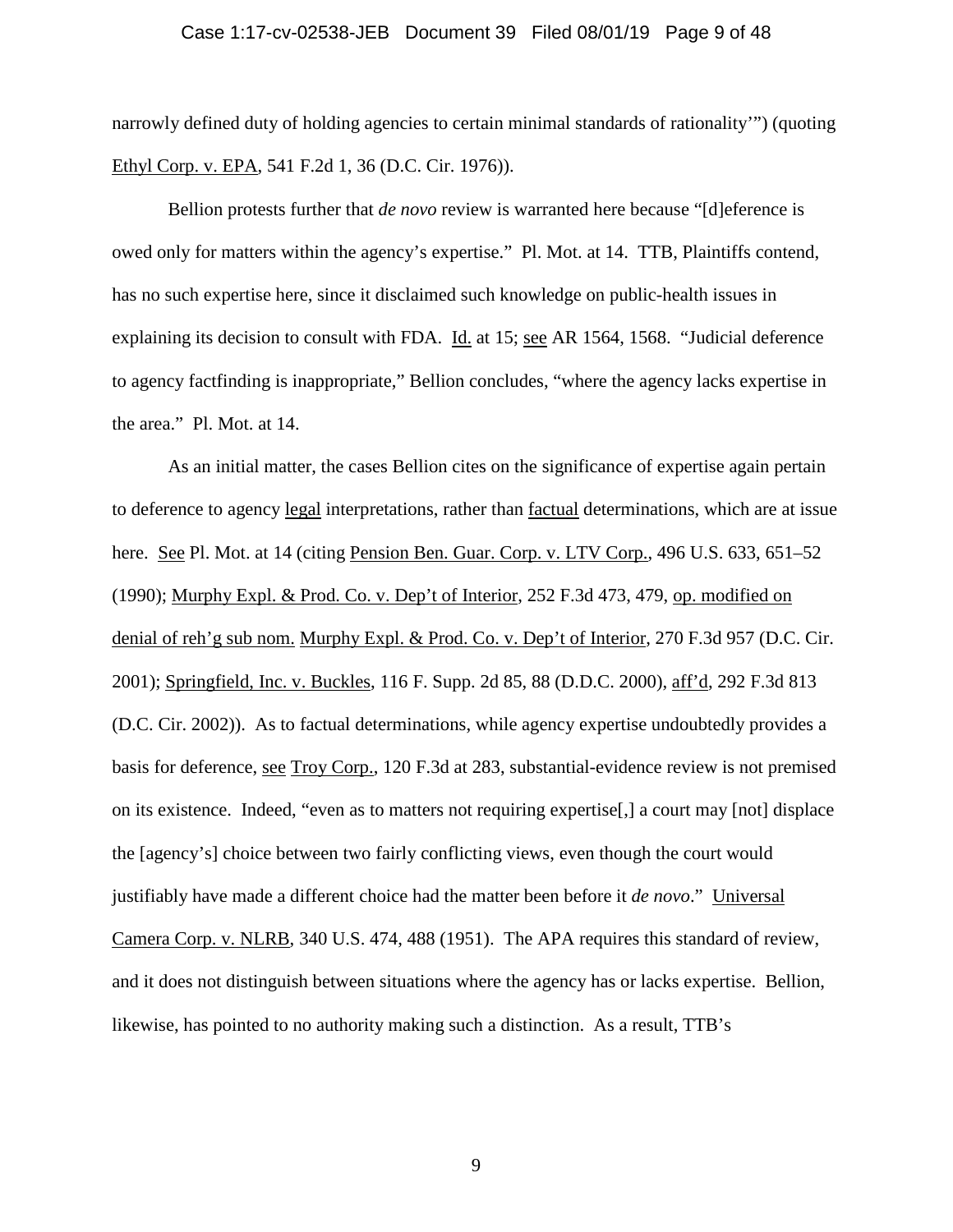# Case 1:17-cv-02538-JEB Document 39 Filed 08/01/19 Page 10 of 48

acknowledgment — that, at least compared to FDA, it "is not an expert on public health issues," AR 1564 — does not alter the Court's analysis.

There is no need to rest there, however, as TTB did bring scientific expertise to bear on the questions before it. As discussed more below, see Section III.A, *infra*, TTB exercised its considered judgment in deciding how to characterize Bellion's petition, analyzing it given the particular health risks posed by alcohol, and reasoning — with FDA's assistance — about the credibility of scientific evidence. That TTB also availed itself of FDA's public-health expertise, moreover, does not suggest that FDA's findings and TTB's adoption of them are subject to *de novo* review. Rather, agencies are entitled to rely on the expertise of another agency without forgoing deferential review. See City of Boston Delegation v. FERC, 897 F.3d 241, 255 (D.C. Cir. 2018) ("Agencies can be expected to 'respect [the] views of such other agencies as to those problems' for which those 'other agencies are more directly responsible and more competent.'") (quoting City of Pittsburgh v. Fed. Power Comm'n, 237 F.2d 741, 754 (D.C. Cir. 1956)); id. at 254–55 (sustaining FERC's safety-related factual findings as supported by substantial evidence where it had consulted with Nuclear Regulatory Commission to conduct an "independent analysis"). Indeed, it would be strange if the fact of an agency's consultation with another expert body somehow divested TTB's opinion of expertise, thereby putting a court in the position of making complicated factual determinations in the first instance. This Court, consequently, has little trouble concluding that it will not review *de novo* either the factual findings of FDA — to the extent it reviews them — or, more to the point in this case, TTB's analysis and adoption of those findings.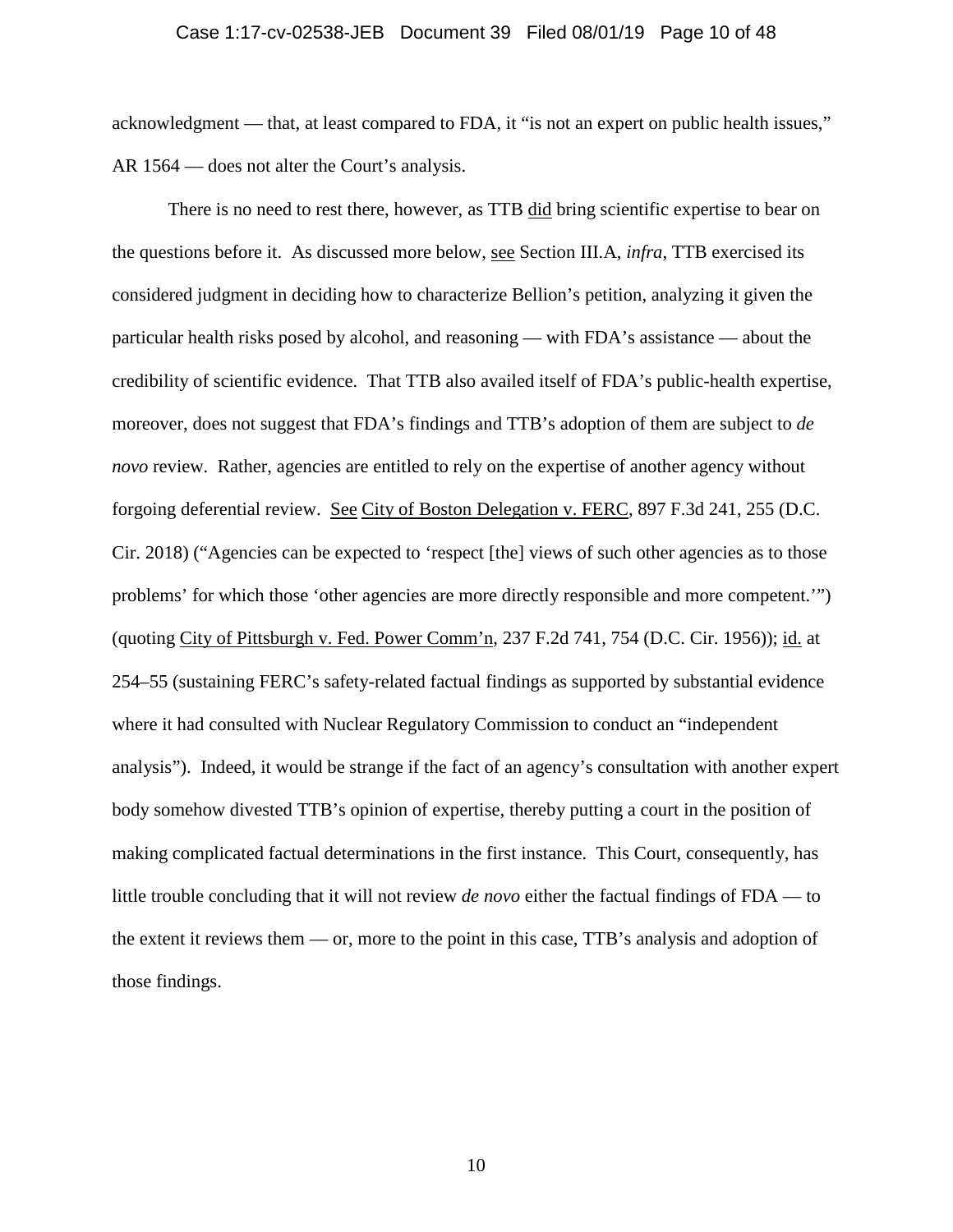### **III. Analysis**

Bellion challenges TTB's decision on four fronts. They contend that it violates the First Amendment in two ways — as an unlawful restriction on commercial speech and as a prior restraint. See Pl. Mot. at 16, 31. It is also, they believe, unconstitutionally vague in violation of the Fifth Amendment. Id. at 41. Finally, Plaintiffs maintain that TTB exceeded its statutory authority — and violated the APA — in involving FDA in its evaluation of their petition. Id. at 35. The Court will begin with the statutory challenge. See POM Wonderful, LLC, 777 F.3d at 490 ("Per our usual practice, we first address petitioners' statutory challenges to the [agency's] order before turning to their constitutional claims.") (citation omitted). It will then address, in order, the two First Amendment issues before turning to the Fifth Amendment.

### A. Statutory Authority to Involve FDA

Bellion argues, in sum, that "TTB's delegation of scientific fact-finding [to FDA] was *ultra vires* agency action in violation of the APA." Pl. Mot. at 35. They elaborate that, through the FAAA, "Congress delegated the regulation of alcohol beverage labeling exclusively to TTB." Id. Plaintiffs go on to suggest, seemingly, both that TTB could not involve FDA at all, id. at 35– 37, and that, at the very least, TTB impermissibly rubber-stamped FDA's factual findings, "employ[ing] no procedures for review of [its] scientific conclusions." Id. at 38. Whichever way the Court tilts the wineglass, Bellion's vintage is wanting.

Plaintiffs are of course correct about the unremarkable proposition that agencies' power is circumscribed by statute. See La. Pub. Serv. Comm'n v. FCC, 476 U.S. 355, 374 (1986) ("[A]n agency . . . has no power to act . . . unless and until Congress confers power upon it."). The Secretary of Treasury has the authority to promulgate regulations to effect the FAAA's directives, including its prohibition on false and misleading advertising and labeling, and the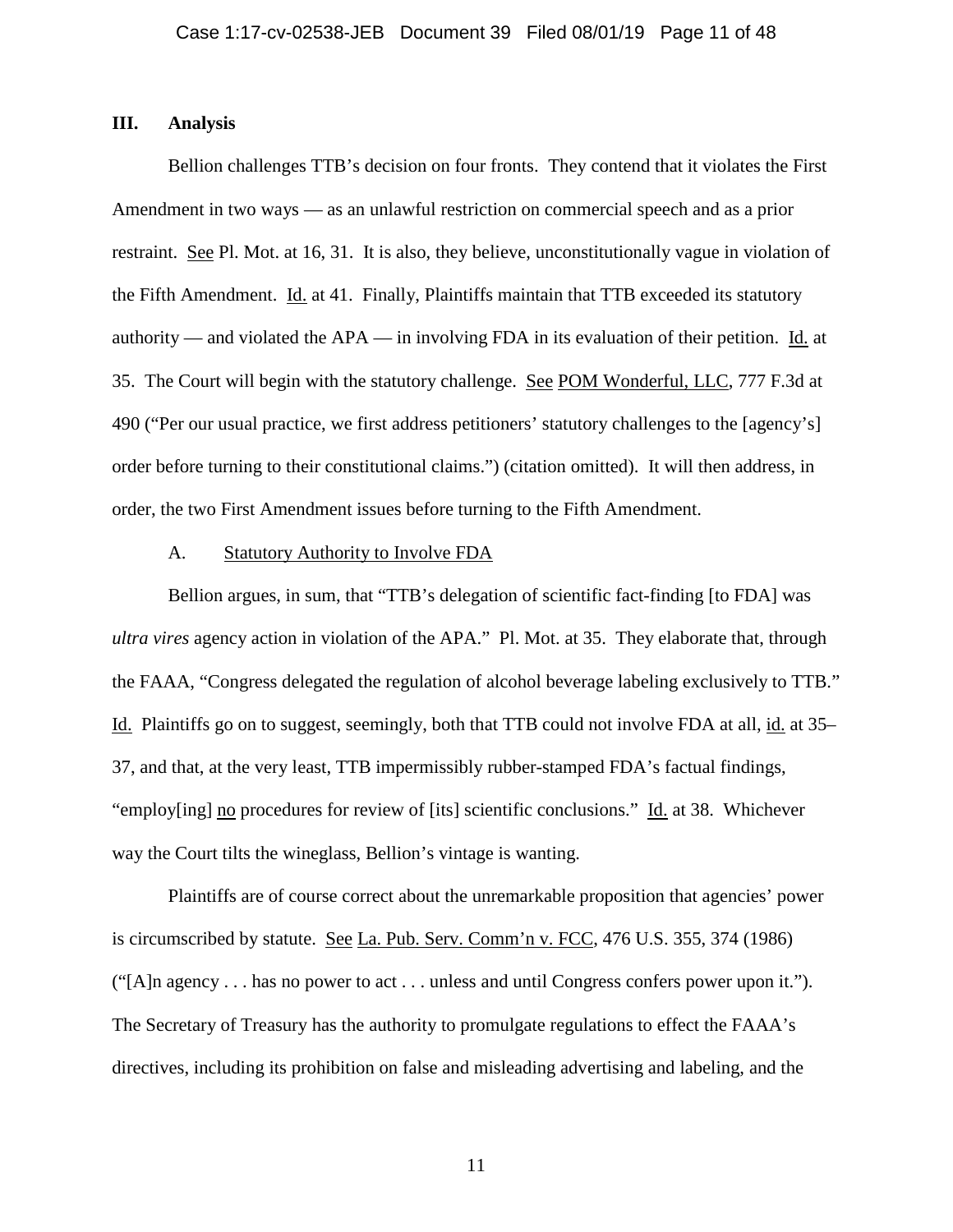### Case 1:17-cv-02538-JEB Document 39 Filed 08/01/19 Page 12 of 48

Court searches in vain here for the statutory command that TTB contravened or the limitation it exceeded in involving FDA in the evaluation of scientific evidence. The Act tasks the Secretary with prescribing certain regulations regarding advertising and labeling so that they comply with the Act's directives. See 27 U.S.C. §§ 202(f), 205(e), (f). Treasury has done so, and it issued the relevant decision here interpreting those regulations and their application to the instant petition. See AR 1603. In addition, TTB's regulations interpreting the FAAA explicitly contemplate consultation with FDA. See 27 CFR  $\S$  5.42(b)(8)(ii)(B)(1) ("TTB will consult with the [FDA], as needed, on the use of a specific health claim on a distilled spirits label.").

Bellion appears to hang its hat on the assertion that the regulation of alcohol has been delegated "exclusively to TTB," seemingly suggesting that the involvement of any other agency in any portion of TTB's decisionmaking is therefore contrary to the statute. See Pl. Mot. at 35 (emphasis added). They source this proposition, however, not in any statutory text, but rather in a single case from the Western District of Kentucky decided over fifty years ago. See Brown-Forman Distillers Corp. v. Mathews, 435 F. Supp. 5 (W.D. Ky. 1976). That case held that FDA did not have "concurrent jurisdiction" with TTB — then the Bureau of Alcohol, Tobacco and Firearms — to regulate alcohol labeling. Id. at 12, 17. Yet, as noted, TTB issued the decision Bellion challenges here. See AR 1603. It did not cede concurrent jurisdiction to FDA to promulgate any ruling. Even if the Court were to follow the Brown-Forman decision as persuasive, therefore, its conclusion says little about whether TTB acted lawfully in submitting the issues it did to FDA before exercising its jurisdiction to make a final decision.

Not so fast, Plaintiffs say — the Court's methodology is corked. Rather than seek a statutory limitation that TTB exceeded in consulting FDA, the Court should assume TTB cannot engage FDA in its decisionmaking absent express statutory authority to do so. See Pl. Mot. at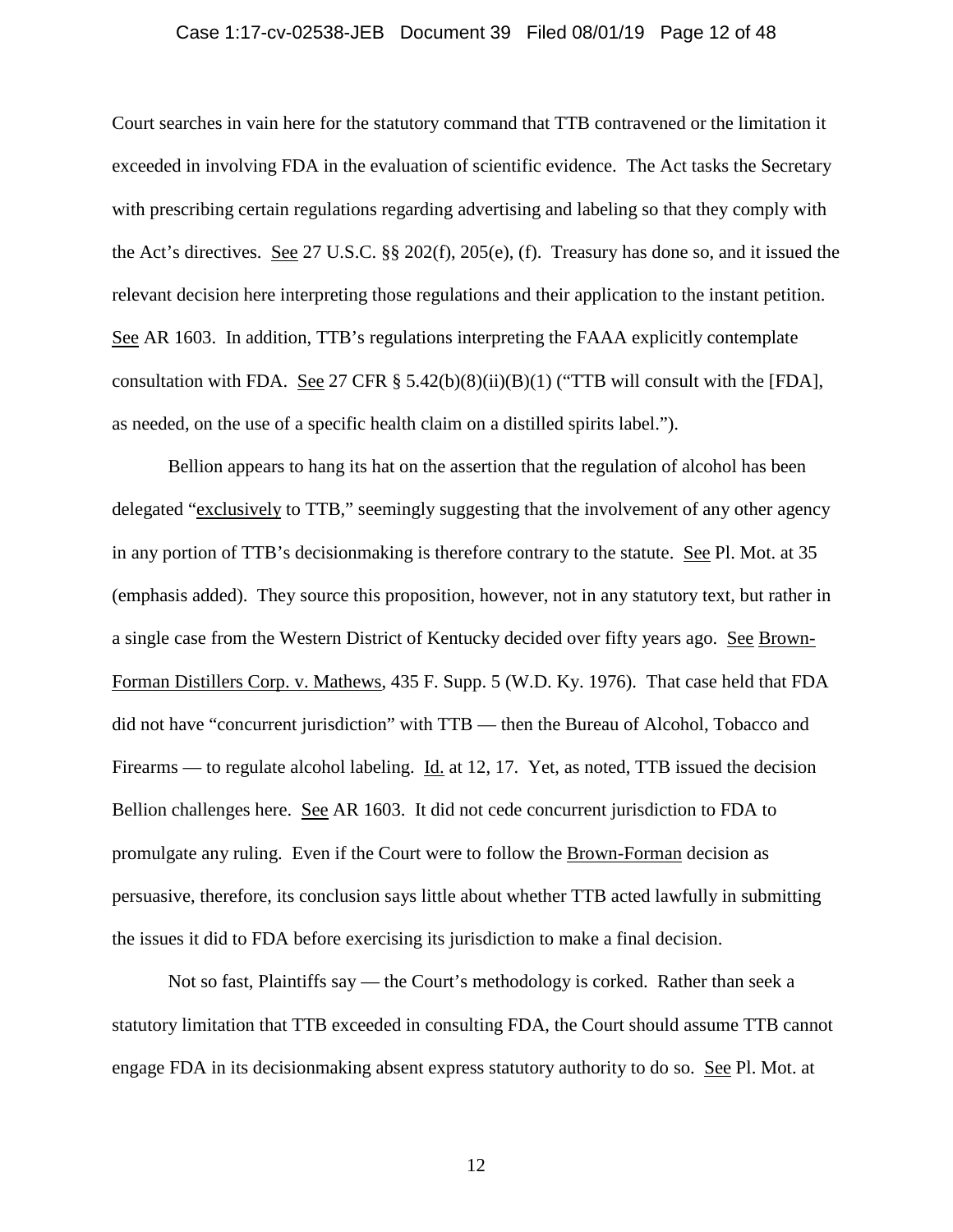### Case 1:17-cv-02538-JEB Document 39 Filed 08/01/19 Page 13 of 48

36–37. In making this argument, Bellion relies on a series of cases that it contends stands for the proposition that "[a]fter Congress delegates authority to an agency, that agency is not permitted to subdelegate its decision-making power to an outside entity, unless the relevant statute so permits." Id. at 36–37 (citing U.S. Telecom Ass'n v. FCC, 359 F.3d 554, 566 (D.C. Cir. 2004); Ry. Labor Executives' Ass'n v. Nat'l Mediation Bd., 29 F.3d 655, 671, amended, 38 F.3d 1224 (D.C. Cir. 1994); Assiniboine & Sioux Tribes of Fort Peck Indian Reservation v. Bd. of Oil & Gas Conservation of State of Montana, 792 F.2d 782, 795 (9th Cir. 1986); Nat'l Park & Conservation Ass'n v. Stanton, 54 F. Supp. 2d 7, 19 (D.D.C. 1999)).

Plaintiffs' argument on this score, however, suffers from a fundamental misunderstanding. Those cases address the permissibility of a delegation of final decisionmaking authority. That is not what occurred here. As discussed, TTB made the relevant decision, see AR 1572, 1579, 1603, following engagement with FDA. Bellion suggests that the Government's description of FDA's involvement as "consultation" is "semantic[s]." Pl. Mot. at 38; see also ECF No. 33 (Pl. Reply) at 38 ("TTB's delegation (however TTB semantically describes it) to FDA was *ultra vires*."). On the contrary, it rightly distinguishes TTB's seeking FDA's advice — what occurred here — from its entirely devolving final decisionmaking authority to FDA — an unlawful delegation, and what the cases Bellion cites discuss.

Review of the opinions on which Plaintiffs rely confirms the weakness of their challenge. For example, in U.S. Telecom, the D.C. Circuit held that the FCC had exceeded its statutory authority when it entirely outsourced the power to make certain "granular" determinations about market impairment to state commissions, without retaining the ability to review those decisions. See 359 F.3d at 564–66. By contrast, the court distinguished as permissible what TTB has done here — namely, agencies may "legitimate[ly]" seek "outside party input into the agency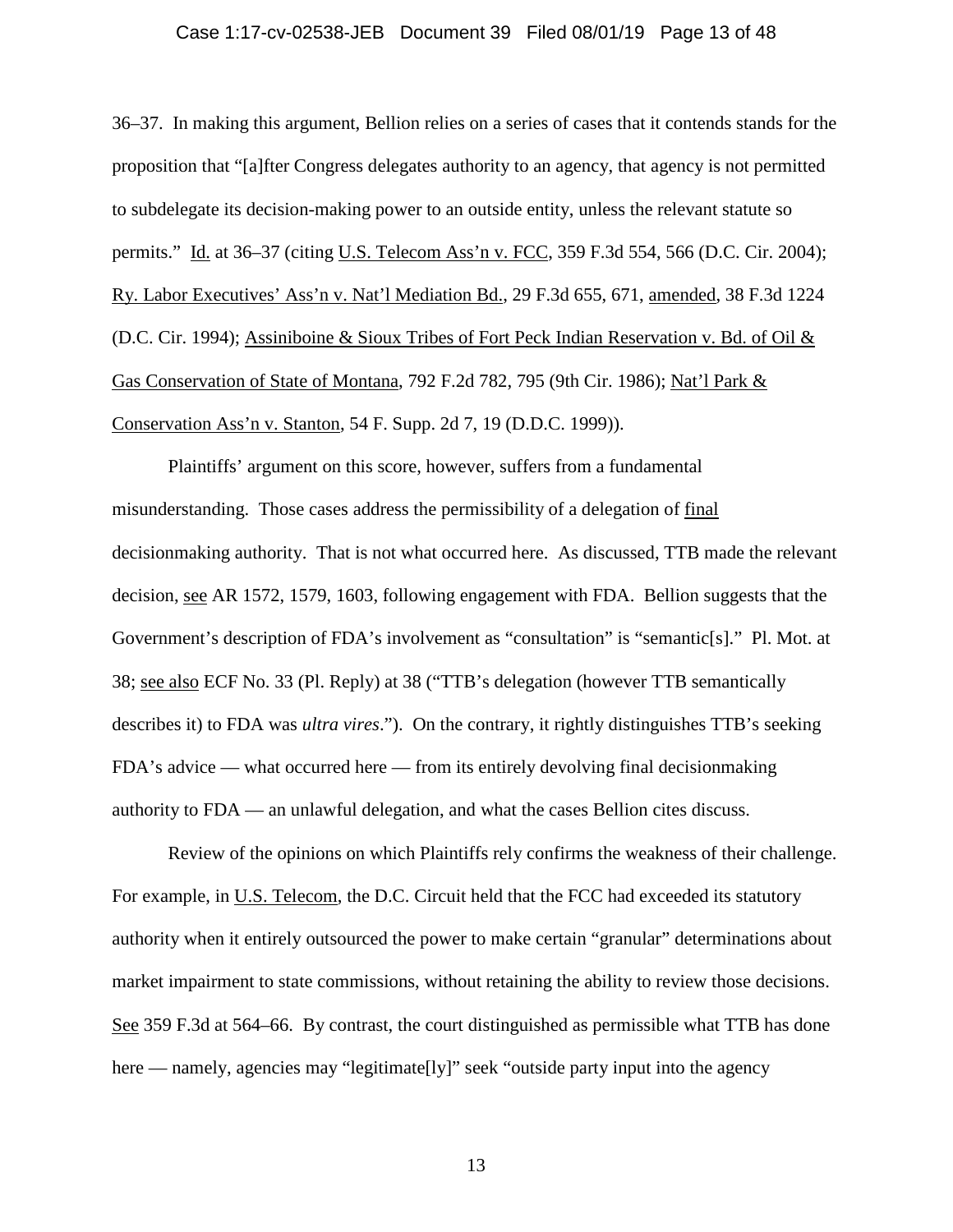### Case 1:17-cv-02538-JEB Document 39 Filed 08/01/19 Page 14 of 48

decision-making process" in "fact gathering" and in "advice giving." Id. at 566; see also id. at 568 ("[A] federal agency may turn to an outside entity for advice and policy recommendations, provided the agency makes the final decisions itself."). Bellion's citation to Railway Labor Executives' Association is even further off the mark. There, the Circuit held that an agency could not assume that Congress had delegated authority to it not specifically enumerated by statute. Specifically, "the [agency's] position . . . amount[ed] to the bare suggestion that it possesses plenary authority to act within a given area simply because Congress ha[d] endowed it with some authority to act in that area" — believing that the statute authorized it to investigate certain labor disputes *sua sponte* because it was authorized to do so upon a party's petition. See Ry. Labor Executives' Ass'n, 29 F.3d at 670. TTB has done nothing of the kind in this case.

Plaintiffs' other two citations are equally inapplicable, since both involve the agency's abdication of a final decisionmaking prerogative. See Assiniboine & Sioux Tribes of Fort Peck Indian Reservation, 792 F.2d at 794 (invalidating scheme where "Secretary conduct[ed] no independent review of applications" in part because "it [was] impossible to reconcile this alleged rote approval of State Board orders with the strict standard of conduct expected of a trustee"); Nat'l Park & Conservation Ass'n, 54 F. Supp. 2d at 9–10, 19 (holding unlawful agency's "delegat[ion] [of] all its responsibilities for managing [a river] to an independent local counsel over which [the agency] ha[d] virtually no control" where agency was statutorily "responsible for overseeing the administration of the [river]").

The more coherent iteration of Plaintiffs' challenge to TTB's procedures is thus the second, less categorical one — *i.e.*, even if TTB's involvement of FDA was not an unlawful delegation, it at least retained impermissibly inadequate review procedures as to FDA's findings. In other words, the point appears to be that TTB was arbitrary and capricious in its adoption of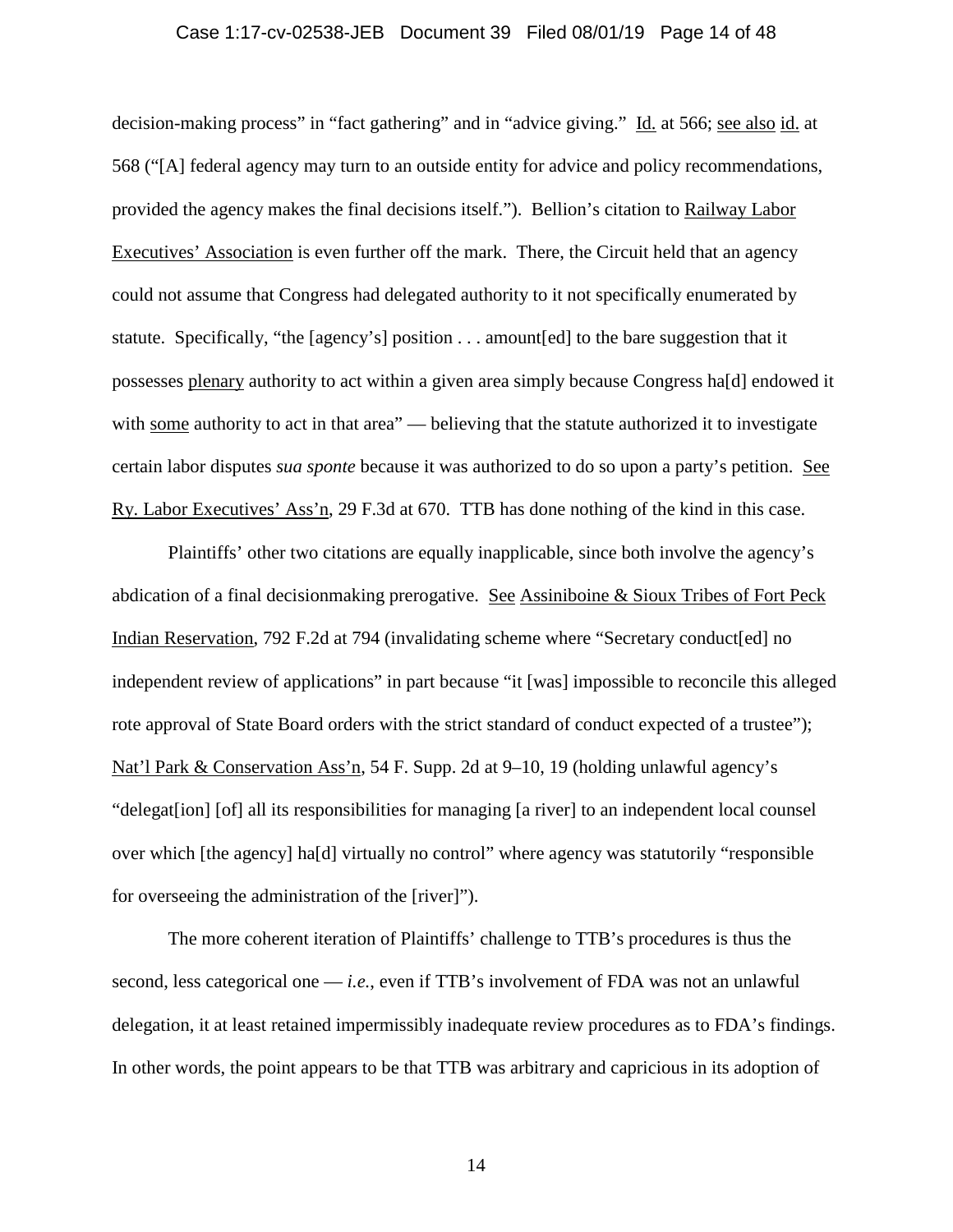# Case 1:17-cv-02538-JEB Document 39 Filed 08/01/19 Page 15 of 48

FDA's findings to the extent its decisions to do so were insufficiently reasoned. The Court, however, finds nothing irrational in TTB's treatment of FDA's findings.

Proceeding through Bellion's arguments makes this clear. They claim that TTB did not retain adequate procedures to review FDA's findings because TTB allowed FDA to apply its own food and dietary-supplement standards in evaluating the scientific evidence and because TTB adopted "without exception" all of FDA's conclusions. See Pl. Mot. at 38–40 (citing AR 1578, 1579, 1580, 1581, 1582, 1585, 1586, 1587–88, 1591–92); see also Pl. Reply at 40 (TTB approved "FDA's evaluation with only vague and inadequate assertions of final review authority" because "FDA's review was intended to be the only review of scientific evidence."). Plaintiffs contend that the latter point forecloses the argument that TTB made the final decision, since its "rubber-stamping" of FDA's work is "*prima facie* evidence" that it did nothing of the kind. See Pl. Mot. at 39–40.

As an initial matter, TTB's action in this case can hardly be described as rubberstamping. It decided how to construe the petition and Bellion's claims. See AR 1557–1558; 1572–78 (classifying the proposed claims as health-related statements and as specific health claims). It elaborated and relied on its expertise regarding the risks of alcohol consumption. See AR 1567–71 (recounting the findings and regulatory background for TTB's treatment of alcohol and associated health risks). TTB made findings regarding misleadingness. See AR 1598. It assessed the sufficiency of the disclaimer that Bellion proposed. See AR 1598–99. And, of course, TTB ultimately rendered the 47-page decision, see AR 1603, in accordance with its regulatory framework, rather than FDA's. See AR 1572–1573; compare 27 CFR § 5.42(b)(8)(ii)(B)(2) (TTB regulation on specific health claims), with 21 CFR § 101.14(c) (FDA regulation regarding health claims).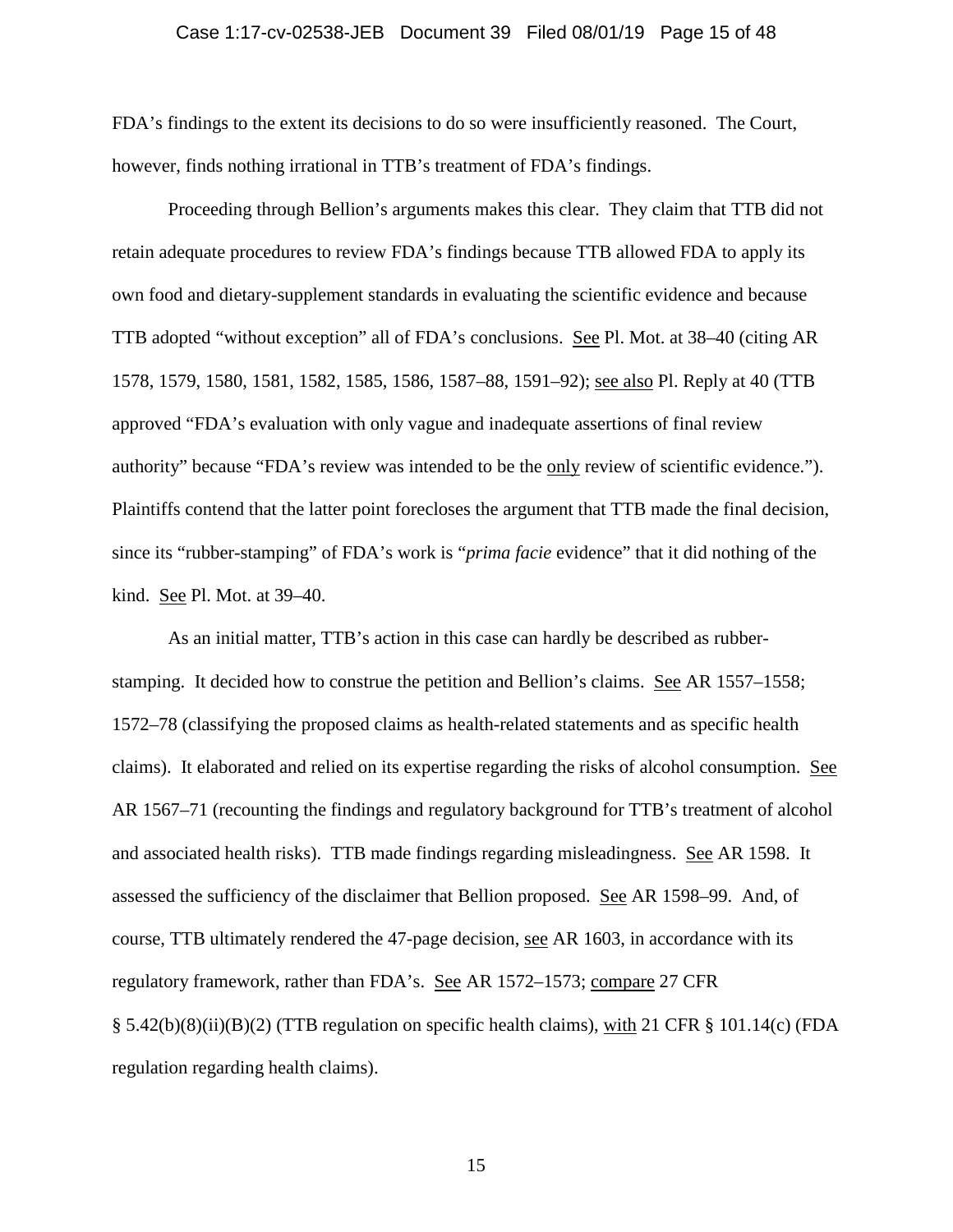### Case 1:17-cv-02538-JEB Document 39 Filed 08/01/19 Page 16 of 48

As to TTB's treatment specifically of FDA's findings, it did adopt FDA's factual determinations about the reliability of Bellion's studies, the very issue on which it sought FDA's expertise. See AR 1588–1591; see also AR 1579 ("TTB requested a consultation from FDA on the scientific and medical evidence submitted by petitioners."); AR 1580 ("[TTB] ask[ed] for FDA's views on whether the scientific data submitted in the petition, including the exhibits in the Petition Supplement, adequately substantiate the proposed claims set forth in the petition."). It explained why those determinations were, in its view, apposite to the analysis of Bellion's petition, and it enumerated why it agreed with each finding it adopted. See AR 1581 ("The criteria articulated in FDA's guidance and regulations are relevant in determining whether a specific health claim is 'truthful and adequately substantiated by scientific or medical evidence,' within the meaning of the applicable TTB regulations, because those criteria provide a systematic and science-based approach to assess whether the evidence in support of a specific health claim actually substantiates it."); AR 1582–1598 (reviewing systematically FDA's analysis of each study and explaining TTB's agreement). In doing so, TTB did nothing more than permissibly "'respect [the] views of such other agencies as to those problems' for which those 'other agencies are more directly responsible and more competent.'" City of Boston, 897 F.3d at 255 (quoting City of Pittsburgh, 237 F.2d at 754). Bellion highlights no irrationality and the Court finds none — in the reliance on FDA in this regard.

Plaintiffs' contention that TTB "may [not] rely on consultants in [this] manner" is also unavailing. See Pl. Mot. at 40 (citing State of Idaho By & Through Idaho Pub. Utilities Comm'n v. ICC, 35 F.3d 585, 596 (D.C. Cir. 1994)). Indeed, State of Idaho illustrates why TTB's consulting with FDA was permissible here. In that case, the D.C. Circuit invalidated the Interstate Commerce Commission's decision to forgo a required set of environmental-impact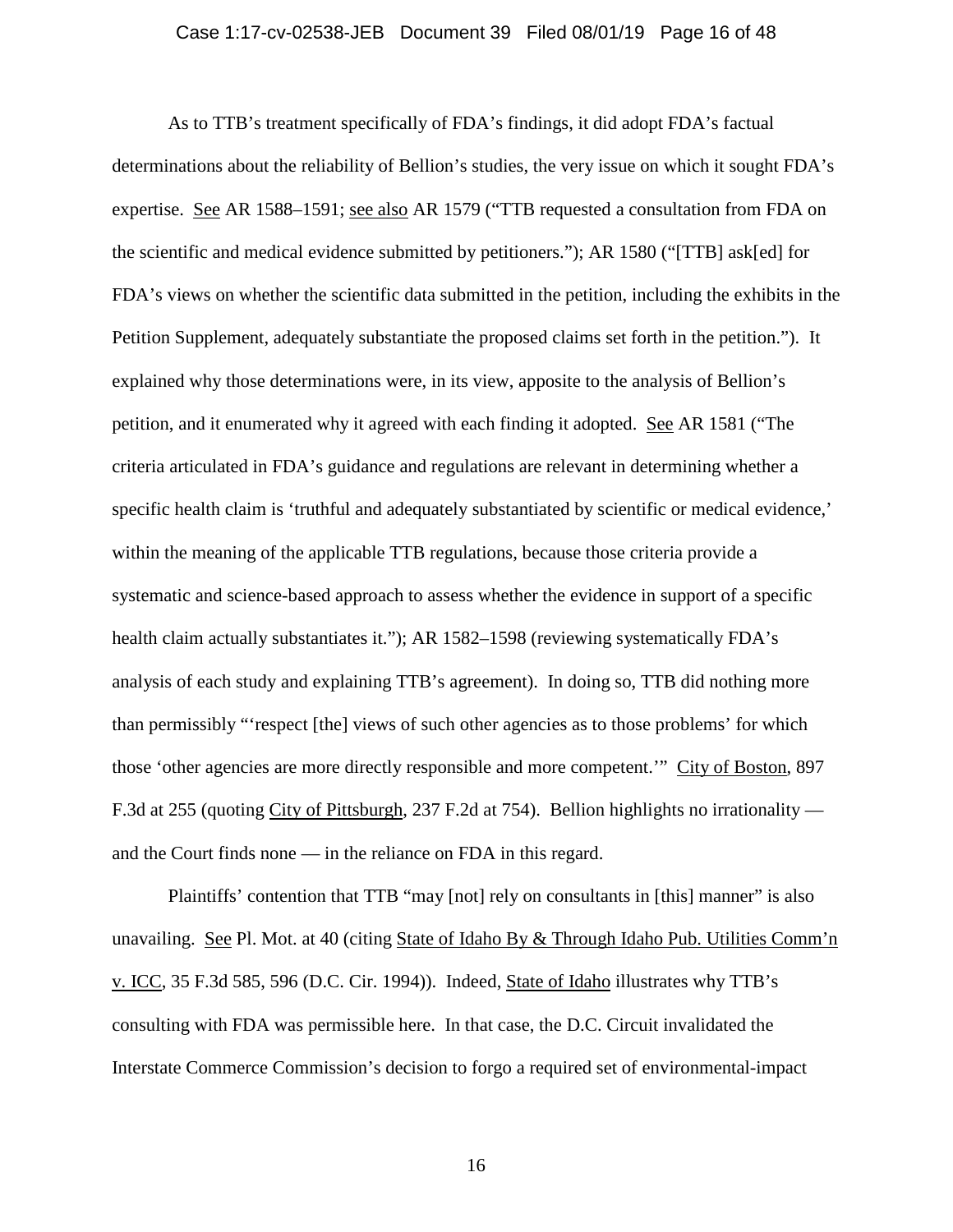# Case 1:17-cv-02538-JEB Document 39 Filed 08/01/19 Page 17 of 48

determinations in favor of asking various other state and federal agencies to make their own. See State of Idaho, 35 F.3d at 595–96. By contrast, TTB — albeit while according significant weight to FDA's assessment of the particular studies — performed its own assessment of Plaintiffs' claims under its regulatory framework.

Bellion also protests that TTB adopted FDA's standards for assessing evidence, see Pl. Mot at 39 (citing AR 1581), although they do not suggest that the two agencies' standards are in conflict. Plaintiffs are not entirely correct that the agency adopted FDA's guidelines. In fact, TTB requested that FDA evaluate evidence that FDA otherwise would have excluded from consideration under its own standards. See AR 1584. More to the point, to the extent the FDA standards in question pertain to assessing the credibility of scientific evidence, reliance on those standards seems necessarily entailed in consulting FDA on whether the studies at issue are reliable. Cf. AR 1580 ("[TTB] ask[ed] for FDA's views on whether the scientific data submitted in the petition, including the exhibits in the Petition Supplement, adequately substantiate the proposed claims set forth in the petition."). As discussed, the consultation was permissible. The FDA's standards need not — nor could they obviously — be excised from that analysis.

Given that the Court finds that TTB's involvement of FDA was permissible and not *ultra vires*, it will grant the Government summary judgment on the APA count.

### B. First Amendment: Restriction on Commercial Speech

Plaintiffs next assail TTB's decision as an unconstitutional restriction of commercial speech. See Pl. Mot. at 16. The parties do not dispute here that the speech at issue is properly regarded as commercial, nor that the agency's disposition suppressed Bellion's expression. Id. at 17; Def. Mot. at 30; cf. Rubin v. Coors Brewing Co., 514 U.S. 476, 481 (1995) ("[T]he information on beer labels constitutes commercial speech."). As a result — and both Plaintiffs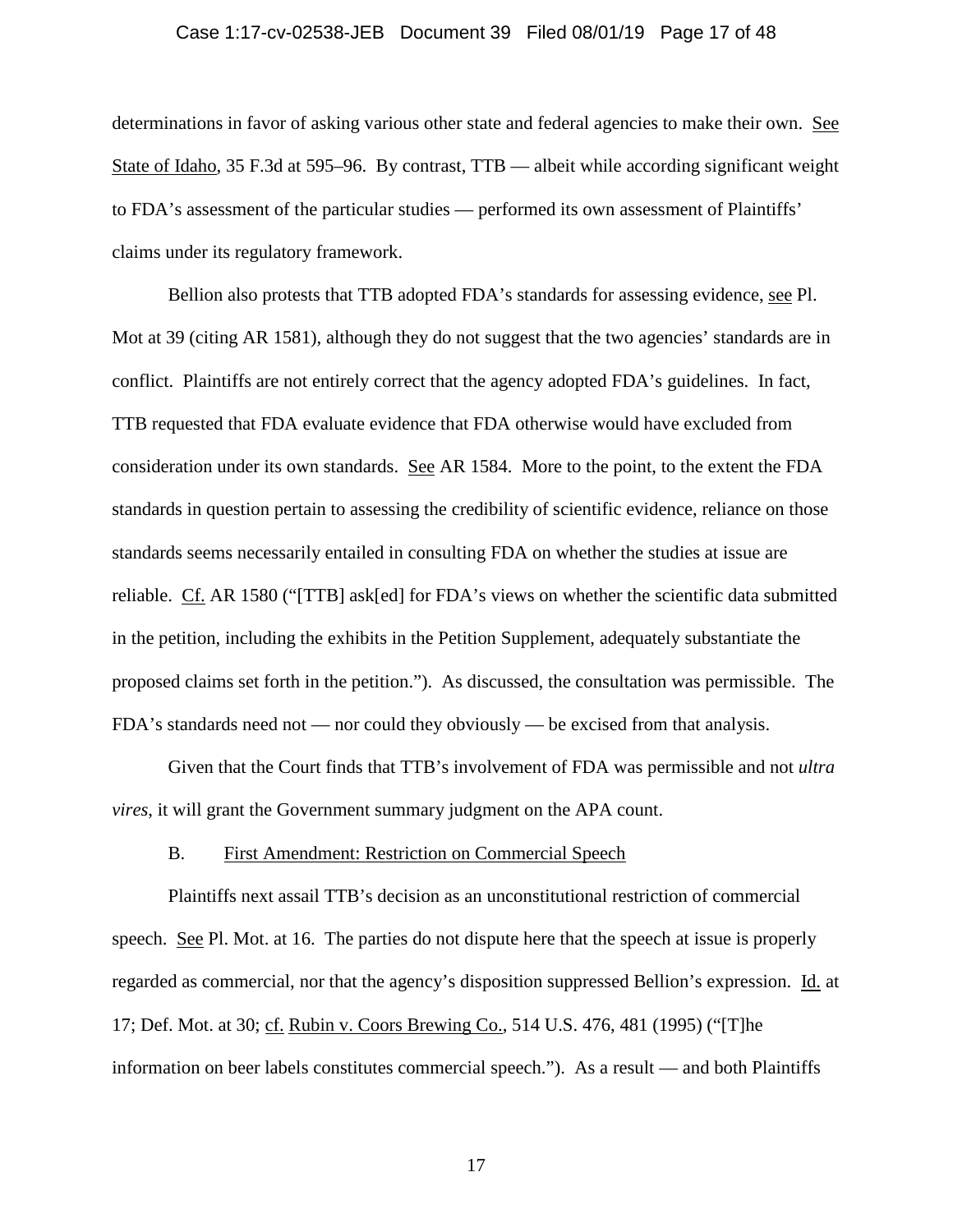### Case 1:17-cv-02538-JEB Document 39 Filed 08/01/19 Page 18 of 48

and Defendants agree on this as well — the Supreme Court's four-part framework for analyzing regulation of commercial speech governs here. See Central Hudson Gas & Electric Corp. v. Pub. Serv. Comm'n of New York, 447 U.S. 557 (1980). The Court there announced that, "[a]t the outset," "[it had to] determine whether the expression was protected by the First Amendment," since — to "come within" its protection at all — the speech "at least must concern lawful activity and not be misleading." Id. at 566; see also In re R.M.J., 455 U.S. 191, 203 & n.15 (1982) (holding that misleading commercial speech "may be prohibited entirely"). If the speech at issue passes the first hurdle of not being inherently misleading, a court moves to the second inquiry — namely, "whether the asserted governmental interest is substantial." Central Hudson, 447 U.S. at 566. The third and fourth parts of the inquiry are "whether the regulation directly advances the governmental interest asserted" and then "whether it is not more extensive than necessary to serve that interest." Id.

This test reflects the Court's conclusion that "[t]he Constitution . . . accords a lesser protection to commercial speech than to other constitutionally guaranteed expression," an outgrowth of "the commonsense distinction between speech proposing a commercial transaction, which occurs in an area traditionally subject to government regulation, and other varieties of speech." Id. at 562–63 (internal quotation marks and citation omitted). Since Central Hudson, the Court has elaborated on its requirements. Where commercial speech is not inherently misleading, it has directed that requiring a disclaimer to cure potential confusion is generally less restrictive than banning the speech in question outright. As a result, mandating a disclaimer is more likely to comply with the fourth prong than is a blanket ban. See Pearson v. Shalala, 164 F.3d 650, 658 (D.C. Cir. 1999) ("It is clear, then, that when government chooses a policy of suppression over disclosure — at least where there is no showing that disclosure would not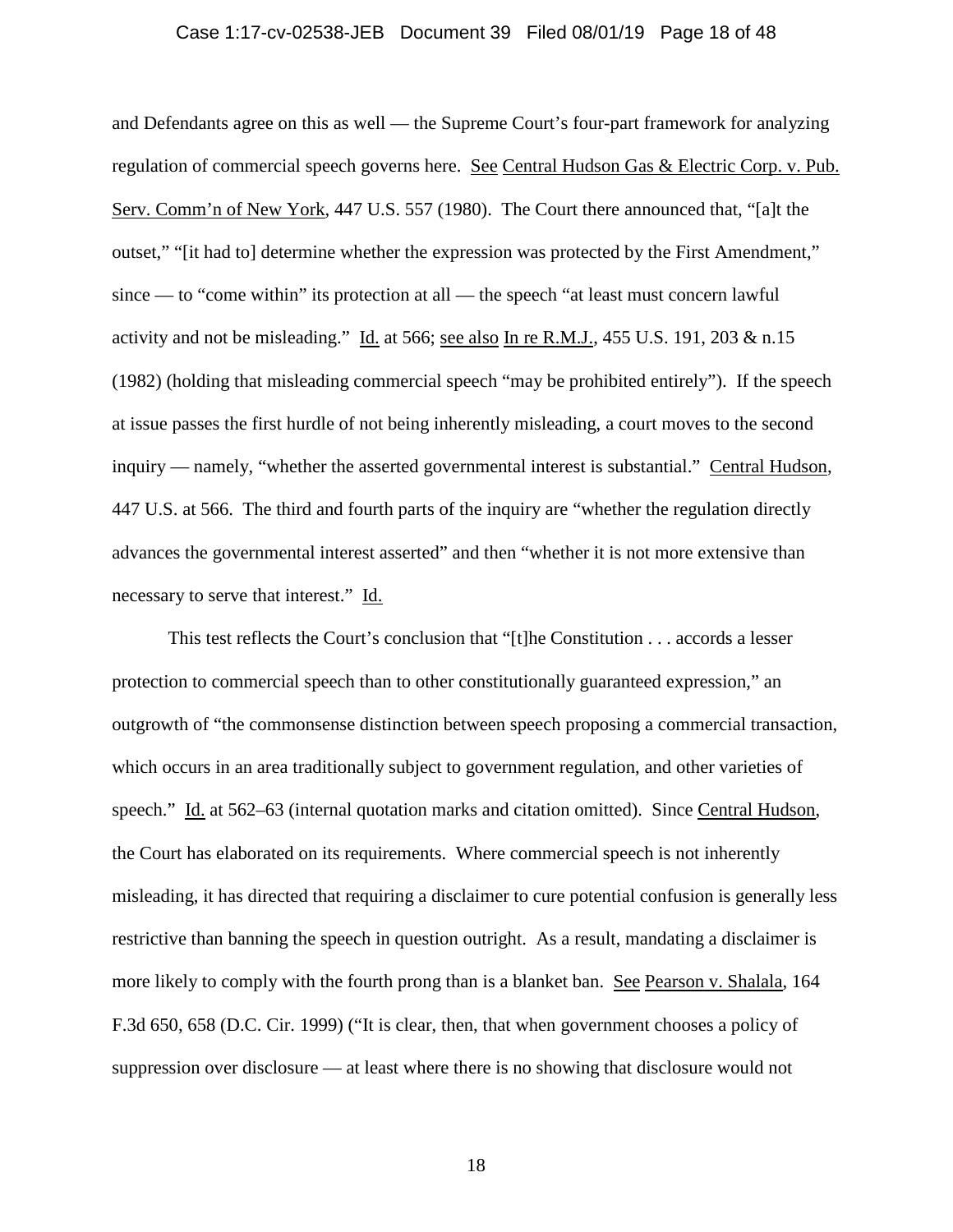### Case 1:17-cv-02538-JEB Document 39 Filed 08/01/19 Page 19 of 48

suffice to cure misleadingness — government disregards a 'far less restrictive' means."); cf. 27 C.F.R. § 5.42(b)(8)(ii)(A) (explaining that "TTB will evaluate [health-related statements] on a case-by-case basis and may require as part of the health-related statement a disclaimer or some other qualifying statement to dispel any misleading impression conveyed by the health-related statement").

Bellion contends that both of its health claims are truthful and that TTB's suppression of them fails scrutiny under Central Hudson, particularly where permitting a disclaimer to cure potential misleadingness would have been less restrictive. See Pl. Mot. at 20, 27, 30–31. The Government rejoins that Bellion cannot even get the bottle opened because the proposed claims are inherently misleading and therefore can be banned outright with no constitutional problem. See Def. Mot. at 31. In the alternative, it argues that the restriction satisfies Central Hudson. Id. The Court agrees with TTB on both scores. The agency reasonably determined that Bellion's proposed claims are misleading; that alone is sufficient to render its decision lawful. Even were that not the case, however, its restrictions here pass constitutional scrutiny. Before moving through those two points in order, some framing is necessary.

In evaluating misleadingness, the Court does not start with a blank slate. As explained above, it accords deference to an agency's factual findings, even in the context of a constitutional challenge. To the extent TTB was permitted to rely on FDA's expertise, its treatment of those findings is likewise subject to deferential — rather than *de novo* — review. And the determinations here that Plaintiffs' proposed claims are misleading are indeed factual — not legal — ones. That is so even though their truth or falsity is dispositive in the first prong of the Central Hudson test. See POM Wonderful, 777 F.3d at 499–500 (treating similar agency determination challenged on First Amendment grounds as factual one entitled to deference); see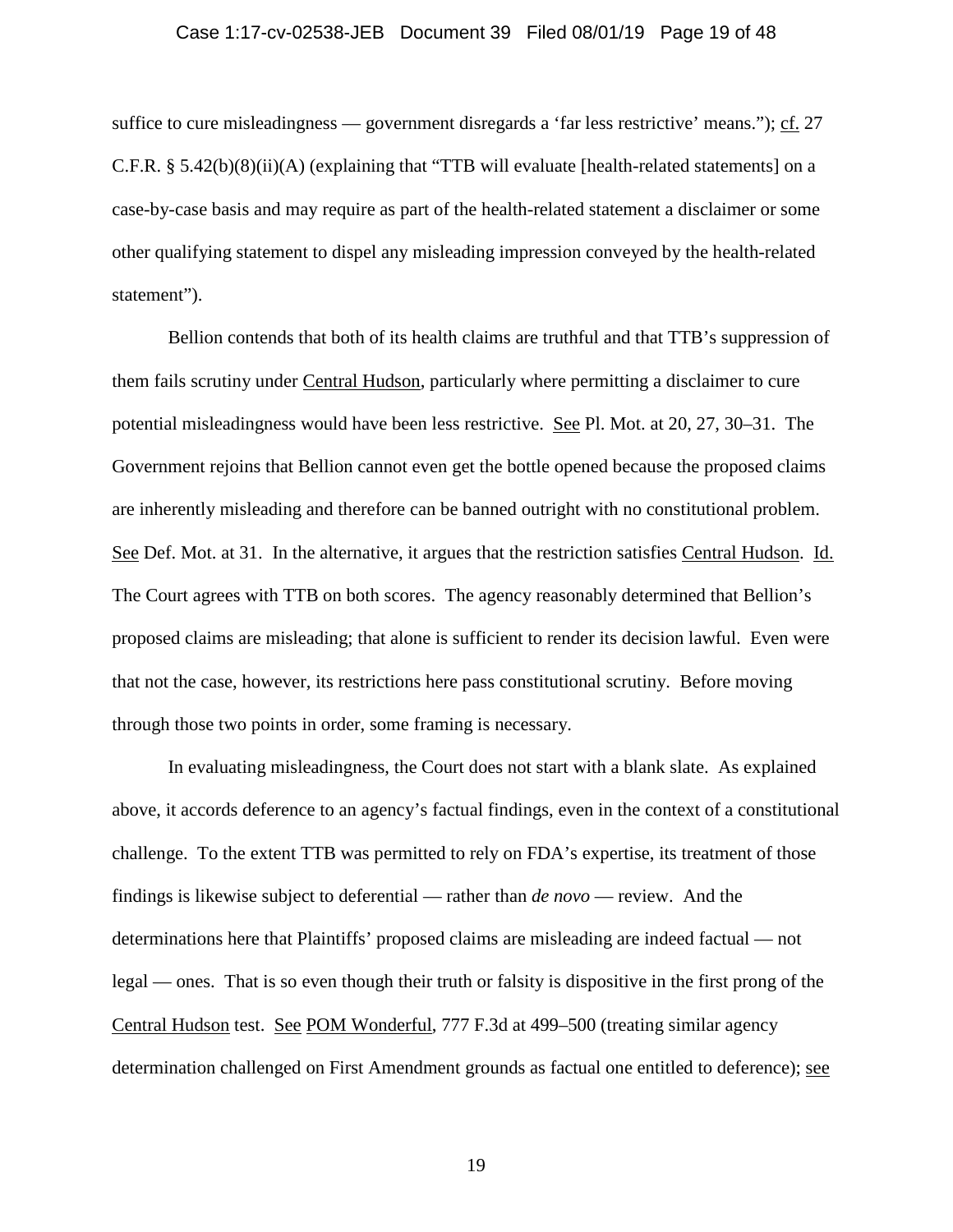# Case 1:17-cv-02538-JEB Document 39 Filed 08/01/19 Page 20 of 48

also Kraft, Inc. v. FTC, 970 F.2d 311, 317 (7th Cir. 1992) (observing that, in First Amendment challenge to restrictions on advertising agency found to be deceptive, "[w]hile it could be posited that it is counter-intuitive to grant more deference to the Commission than to courts, Commission findings are well-suited to deferential review because they may require resolution of exceedingly complex and technical factual issues") (internal quotation marks and citation omitted).

Plaintiffs' briefing puzzlingly reflects no recognition of this framework for review of TTB's decision. Its lack of acknowledgment makes especially little sense here since the Court has already explained precisely how it would evaluate these claims when they returned on summary judgment. See Bellion Spirits, 335 F. Supp. 3d at 42 ("When the time comes, the Court will thus review *de novo* any question of constitutional law but . . . apply the substantialevidence test and accord some deference to the agency's scientific and fact-bound determinations.").

Bellion's argument rather invites the Court to take a fresh look at the evidence that they presented to the agency. They recount — in great detail — the features of several of their studies. See, e.g., Pl. Mot. at 20–25. They also cite a great deal of extra-record evidence in support, without noting either that it does not appear in the record or that the Court already held it would not allow supplementation or consider such material. Id. at 21; Bellion Spirits, 335 F. Supp. 3d at 36. Noticeably sparse in its analysis, however, is any defect identified with TTB's decision — for example, some contrary evidence in the record that the agency ignored, some irrationality in its analysis, or some reasoning it neglected to adequately explain. This understanding frames the discussion that follows.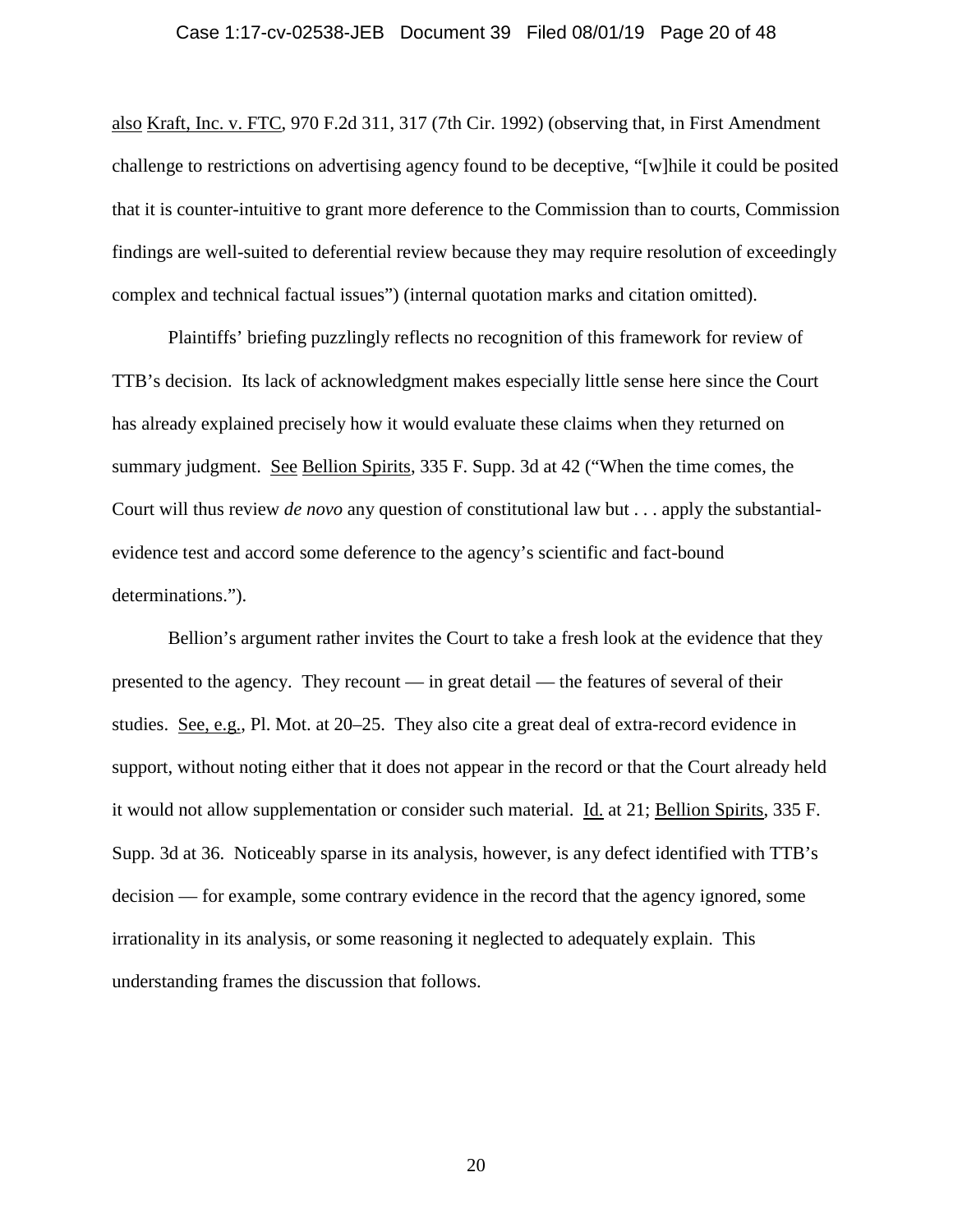### 1. *Misleadingness*

TTB found that "the proposed claims about alcohol beverages infused with NTX are explicit and implicit specific health claims that are not supported by credible evidence," which "create[d] a misleading impression that consumption of alcohol beverages infused with NTX will protect consumers from certain serious health risks associated with both moderate and heavy levels of alcohol consumption." AR 1557 (internal quotation marks omitted). In addition, the agency determined that the proposed claims also implied that "drinking alcohol beverages infused with NTX" would "reduc[e] the risk of damage to the liver and . . . to the brain." AR 1575; see also AR 1576. That implication was likewise determined to be misleading. In other words, the agency made essentially two findings in this respect: first, that the explicit claims Bellion sought to make were misleading; and second, that a set of implied claims arose from those explicit claims and was also misleading.

TTB reached those conclusions by examining — with involvement from FDA — the evidence Bellion submitted. It found Plaintiffs' studies offered in support of its explicit claims about DNA damage and regarding the health benefits of NTX not to be credible after systematically reviewing, analyzing, and adopting FDA's conclusions about that evidence. See AR 1582–1588. Between its original petition and supplement, Bellion submitted "a total of 112 articles or studies." Id. at 1582. Although FDA generally would have eliminated 106 of them from "further evaluation . . . for one or more reasons" relating to a credibility defect clear from the face of the study — for example, that "the studies were conducted on animals or *in vitro*," concerned only a component of NTX rather than the compound, or concerned neither NTX nor its components — TTB, "out of an abundance of caution, . . . asked FDA to review studies that included only a single ingredient of NTX, if those studies were not otherwise excluded by FDA's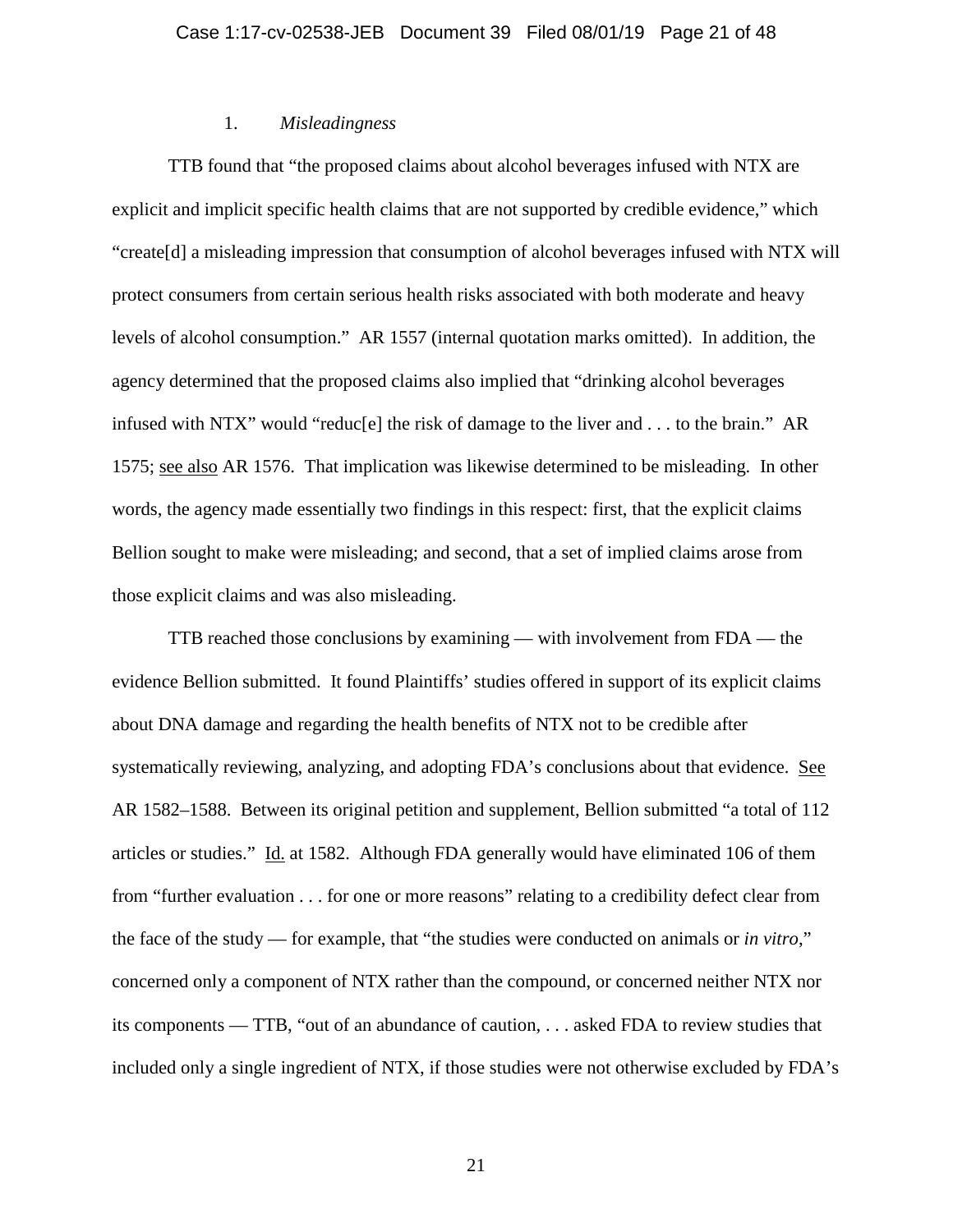# Case 1:17-cv-02538-JEB Document 39 Filed 08/01/19 Page 22 of 48

criteria." AR 1582–84. Following that request, FDA included one additional study in its consideration but ultimately concluded it was not relevant. See AR 1584. (For the sake of brevity, the Court does not discuss in great detail the basis for this finding, which is set out in the decision letter and not specifically challenged by Bellion here.)

Six studies remain. The first, which both Plaintiffs and the Government refer to as the first Pandit study, did not include information about study design or its subjects. Agreeing that the study could not therefore "provide scientific or medical evidence that would adequately substantiate the proposed claims," TTB adopted FDA's findings to exclude it. See AR 1586–87. That leaves five — which really are four, since one set represented essentially a duplicate. See AR 1587. None of the four studies — including what Plaintiffs refer to as the first and second Chigurupati studies and describe as "the gold standard of the scientific community," Pl. Reply at 11 — "include[d] information about the dosage of NTX consumed by the study subjects, which would be necessary for TTB to evaluate whether the studies adequately substantiate the proposed claims." AR 1588. (The Government refers to the first and second Chigurupati studies as the Pandit study, not to be confused with "the first Pandit study," and the Nobel study, respectively.) The failure to include dosage information was a "shortcoming" that alone "[made] it impossible to draw any valid scientific conclusions regarding the health effects of consumption of alcohol beverages containing NTX in the quantities in which such an ingredient would be allowed in alcohol beverages." Id. The agency adopted a number of additional findings regarding the specific studies, including that the first Chigurupati (or Pandit) study "show[ed] a significant reduction in certain measures of DNA damage at some but not all time points after administration of NTX" and that the second Chigurupati (or Nobel) study "show[ed] no effect on protecting DNA." AR 1596.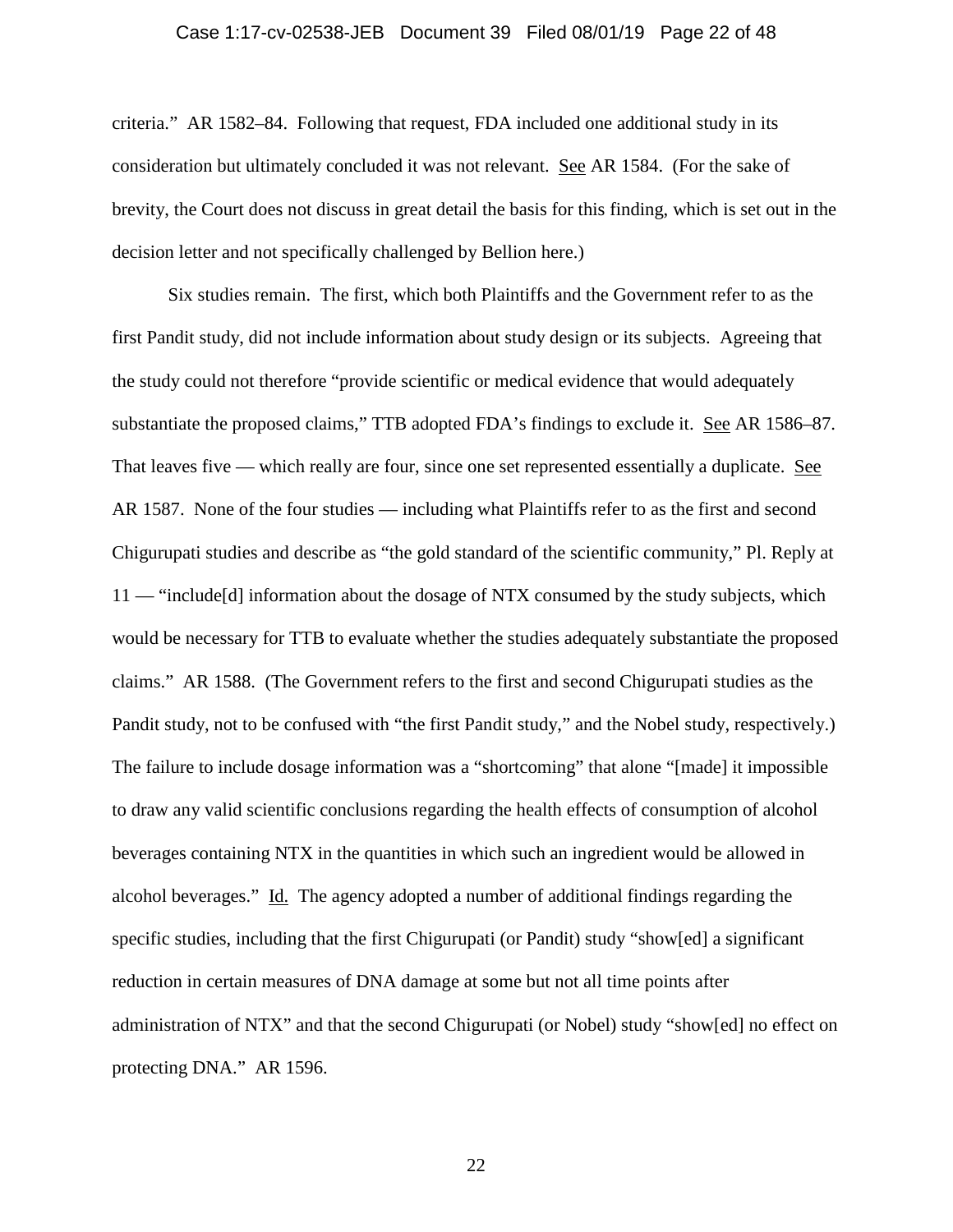#### Case 1:17-cv-02538-JEB Document 39 Filed 08/01/19 Page 23 of 48

In addition, TTB found the proposed claims misleading to the extent they make an implicit claim that NTX infusion will benefit brain and liver health. That implication is the product of the petition's linking of alcohol-induced DNA damage to brain damage and liver disorders. See AR 1575–76. But those implicit claims, TTB determined, were unsubstantiated. It adopted FDA's reasoning that the studies did not "purport to assess long-term effects" of consuming alcohol infused with NTX. See AR 1597. Because "alcohol-induced liver damage generally results from long-term, heavy consumption of alcohol," the unsupported "implication [was] that NTX will have the long-term effect of protecting DNA from alcohol-induced damage and reducing alcohol-induced DNA damage in a way that meaningfully protects consumers from alcohol-induced liver and brain damage." Id.

The foregoing analysis is adequately reasoned, and TTB did not neglect to account for contrary evidence in the record. Plaintiffs do not, however, agree with that assessment. Invoking Einstein, they "caution[]" that "[t]he scientific theorist is not to be envied" because "Nature . . . never says 'Yes' to a theory" but rather in "the most favorable cases says Maybe." Pl. Mot. at 29 (quoting Albert Einstein: The Human Side: New Glimpses from His Archives, Note Dates Nov. 11, 1922, at 18 (1979)). Given the agency's careful, nearly 50-page analysis, the Court is not willing to throw up its hands and suggest that the answer to the pertinent question — whether or not the proposed claims are substantiated and therefore comply with TTB regulations — is unknowable. For the same reason, it does not share Bellion's concern that affirming the agency's findings will "allow government to censor scientific speech simply because an agency disagrees with scientific conclusions," rendering "First Amendment speech . . . capped at the boundaries of state-sponsored orthodoxy." Pl. Reply at 17. TTB's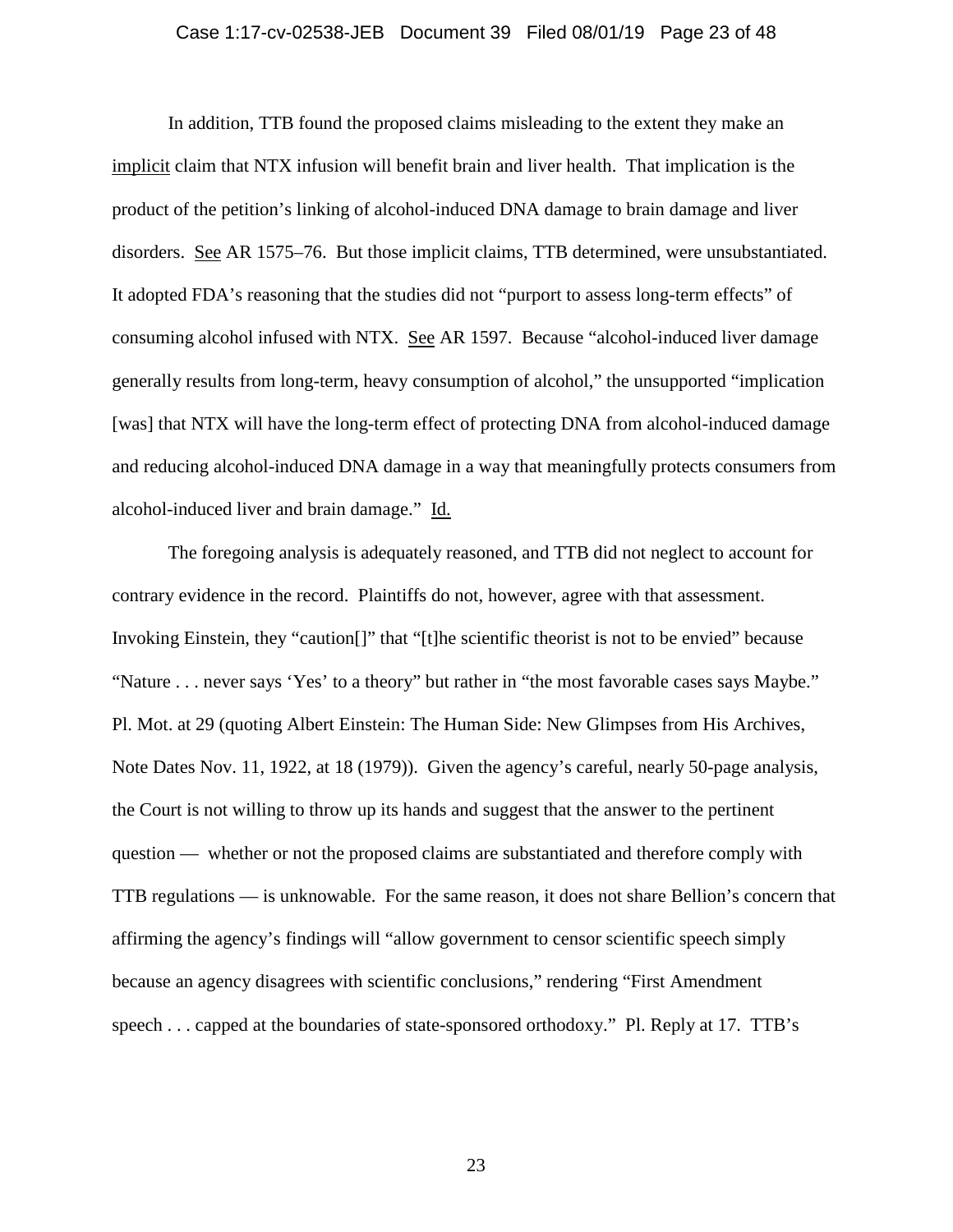### Case 1:17-cv-02538-JEB Document 39 Filed 08/01/19 Page 24 of 48

determinations were, as the foregoing analysis makes clear, measurably more considered than that.

Bellion also levels a number of additional attacks on the agency's work — facially more promising due to their specificity — which the Court will take in turn. None of them is, however, ultimately persuasive. First, Plaintiffs fault TTB for its treatment of various pieces of, or sets of, evidence. In their view, it did "not even attempt to explain" why some sets of studies "were outright ignored," Pl. Reply at 13, and they disagree with the agency's treatment of others. Specifically, Bellion highlights a set of studies it believes was unreasonably excluded because it did not have human data but did appear "in peer-reviewed literature." Id.; see also Pl. Mot. at 20, 29 (arguing that animal and *in vitro* studies were rejected for "circular" reasons). They contend that the exclusion is a product of TTB's arbitrary adoption of FDA's framework for assessing the evidence and its failure to instruct FDA on the differences between the two regulatory schemes, particularly where "alcohol-related studies raise different concerns than those of foods and dietary supplements." Pl. Reply at 13–15. Finally, Bellion argues that TTB improperly ignored dosage information in the first and second Chigurupati (Pandit and Nobel) studies. Id. at 16.

Taking the first of these first, the agency reasoned extensively about why animal and *in vitro* studies were not sufficiently reliable in this context to be considered. Although Bellion contends that they — or at least some of them — were peer reviewed, there is no reason to believe that is the only criterion for credibility here. Indeed, TTB's findings on this issue lay out an unrelated rationale for exclusion — one concerning not whether the studies themselves are reliable in some sense, but whether they can be used to make determinations about NTX's effect on humans. The agency concluded that reliance on FDA guidance on this subject was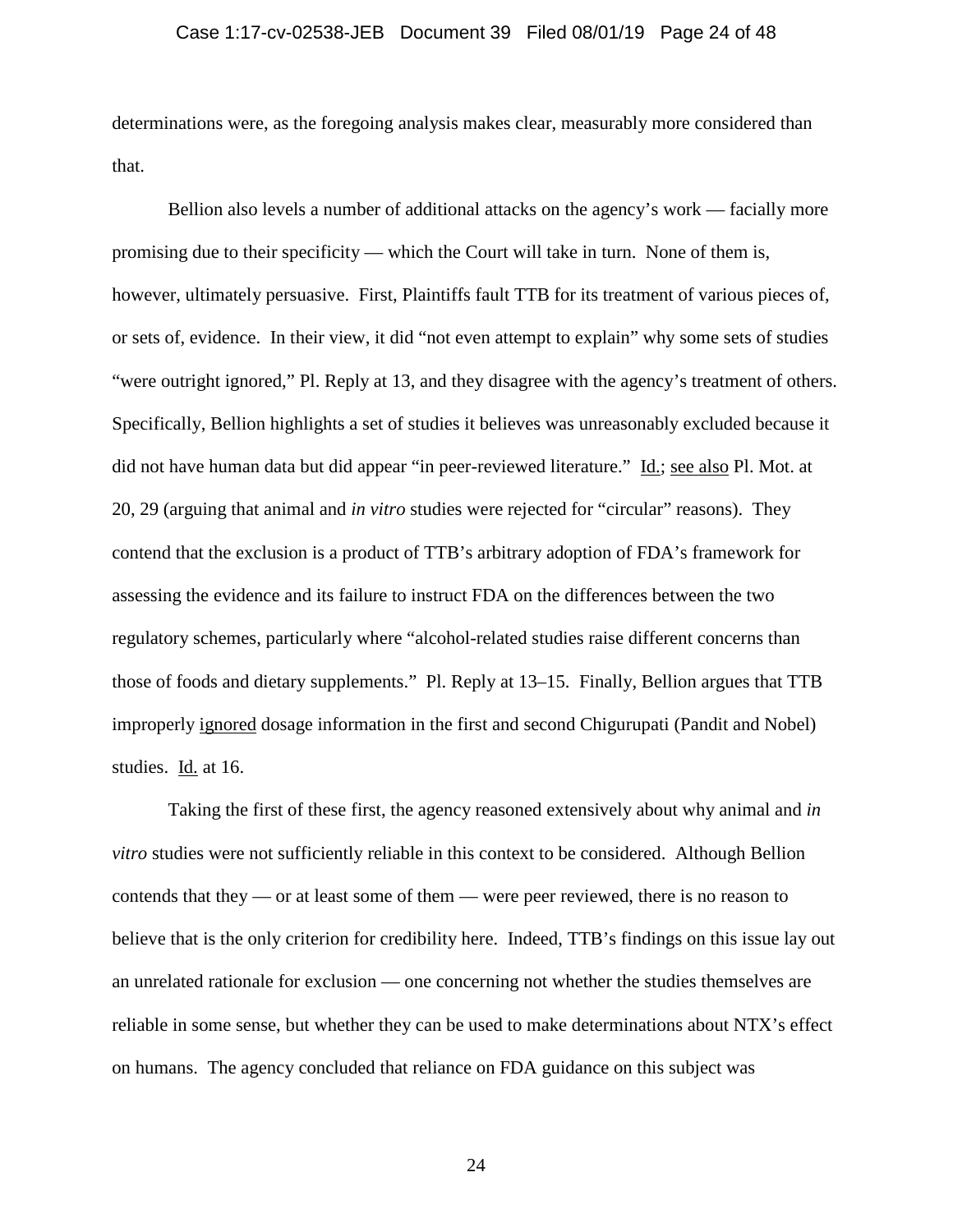### Case 1:17-cv-02538-JEB Document 39 Filed 08/01/19 Page 25 of 48

reasonable. See AR1585. That guidance suggests that, while "animal and *in vitro* studies [can be used] as background information regarding mechanisms that might be involved in any relationship between the substance and the disease," the "physiology of animals is different from that of humans." Id. In addition, "[*i*]*n vitro* studies are conducted in an artificial environment and cannot account for a multitude of normal physiological processes such as digestion, absorption, distribution, and metabolism that affect how humans respond to consumption of foods and dietary substances." Id. As a result, while they may therefore be useful to "generate hypotheses, or to explore a mechanism," "these studies do not provide information from which scientific conclusions can be drawn regarding a relationship between the substance and disease in humans." Id.

Bellion does not dispute these conclusions directly, much less contend that they are not, at the very least, reasonable. In addition, the path of this analysis demonstrates that TTB did not — as Plaintiffs postulate — improperly rely on FDA's standards. None of the reasons that the studies lack credibility in this context is specific to food, as Bellion seems to suggest. Rather, the FDA guidance in question "provide[s] a systematic and science-based approach to assess whether the evidence in support of a specific health claim actually substantiates it." AR 1581. They have to do with the differences in biological mechanisms in humans, in animals, and *in vitro*. Bellion provides no rationale — and the Court can generate none — that would suggest that TTB was unreasonable in concluding that these concerns are appropriately applicable to the alcohol context as well.

Bellion's arguments regarding the dosage information in the first and second Chigurupati (Pandit and Nobel) studies require less ink. As to the first, they do not contend either that such material was in fact in the studies or that they could nevertheless be credible without it. See Pl.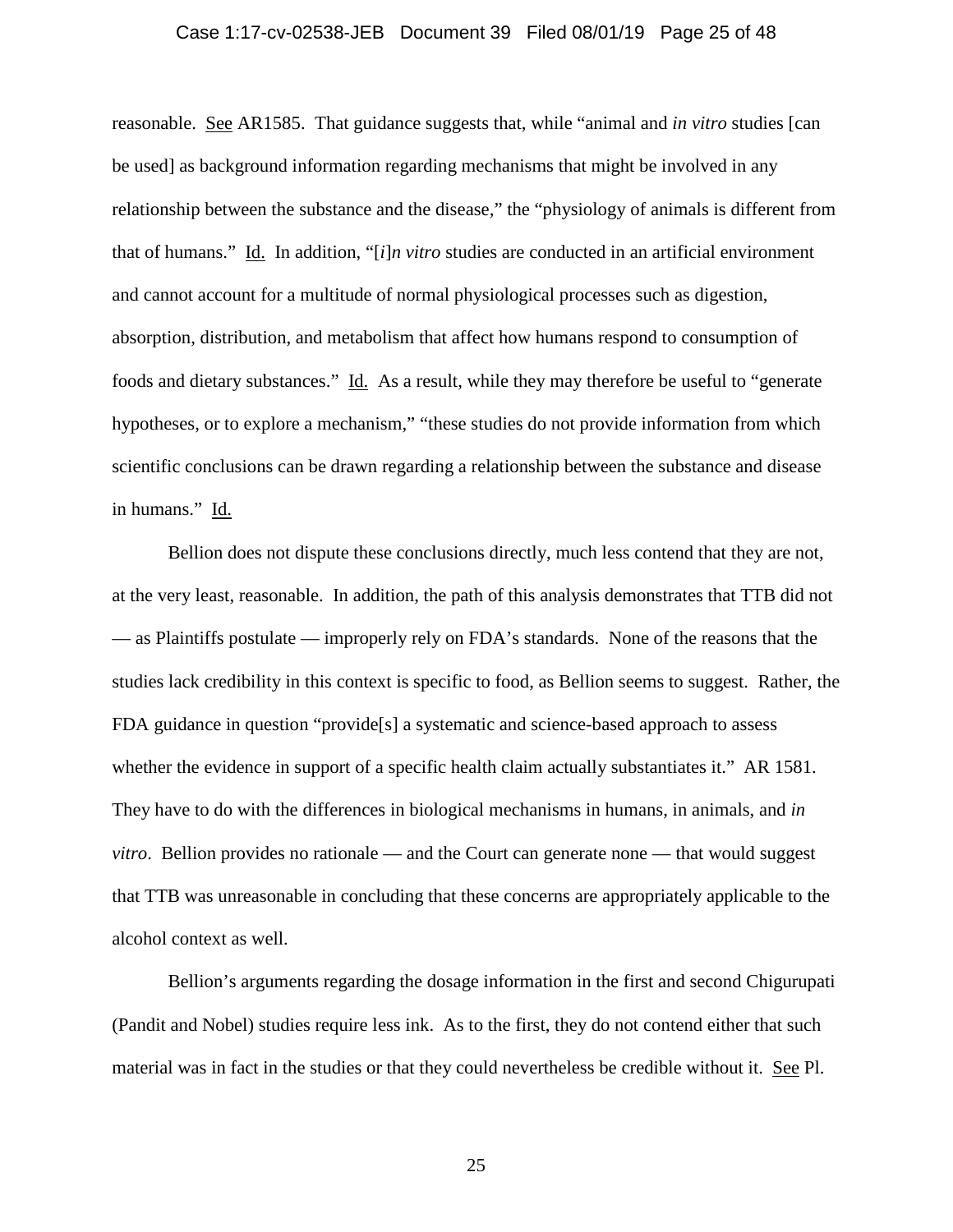# Case 1:17-cv-02538-JEB Document 39 Filed 08/01/19 Page 26 of 48

Reply at 5 ("It is true . . . that [dosage] information was not included within the four corners of the study write-up."). Rather, they explain that "TTB had actual knowledge of Bellion's formula and the dosage of component ingredients because Bellion submitted its formula to TTB in connection with its [COLAs]" and attach to their reply brief those applications. Id. The Court has no way to evaluate whether the agency indeed could have reliably pieced together this information from the material it had or not. In addition, although there is no mention of this in the briefing, it appears to the Court that knowledge of Bellion's formula would not necessarily resolve the problem TTB highlighted in the studies — namely, that there was no information about the quantity of NTX consumed in the studies relative to "the quantities in which such an ingredient would be allowed in" Bellion's vodka. See AR 1588. More important here, however, is the fact that Plaintiffs do not locate the material they believe relevant anywhere in the record; that, presumably, is why they submit the COLAs with their reply brief. The Court will not consider information that was not in "[the record] before the agency." Bellion Spirits, 335 F. Supp. 3d at 42. Without that dosage information, TTB's determination that those studies were not reliable as a consequence makes eminent sense.

Plaintiffs' next salvo is simpler. They maintain that TTB's conclusion that the studies are not credible and the claims unsubstantiated is not the same as finding the claims misleading or false. They also argue that there is evidence supporting the proposed claims but that TTB has adduced no evidence to the contrary, so that the agency had no support for finding them false *per se*. See Pl. Reply at 18 ("It is literally true that peer-reviewed scientific publications have found that Bellion's product protects against alcohol-induced DNA damage, and it is literally true that no scientific evidence exists to contradict those studies.") (citing AR 77–81, 210–211). Neither iteration of the point carries the day.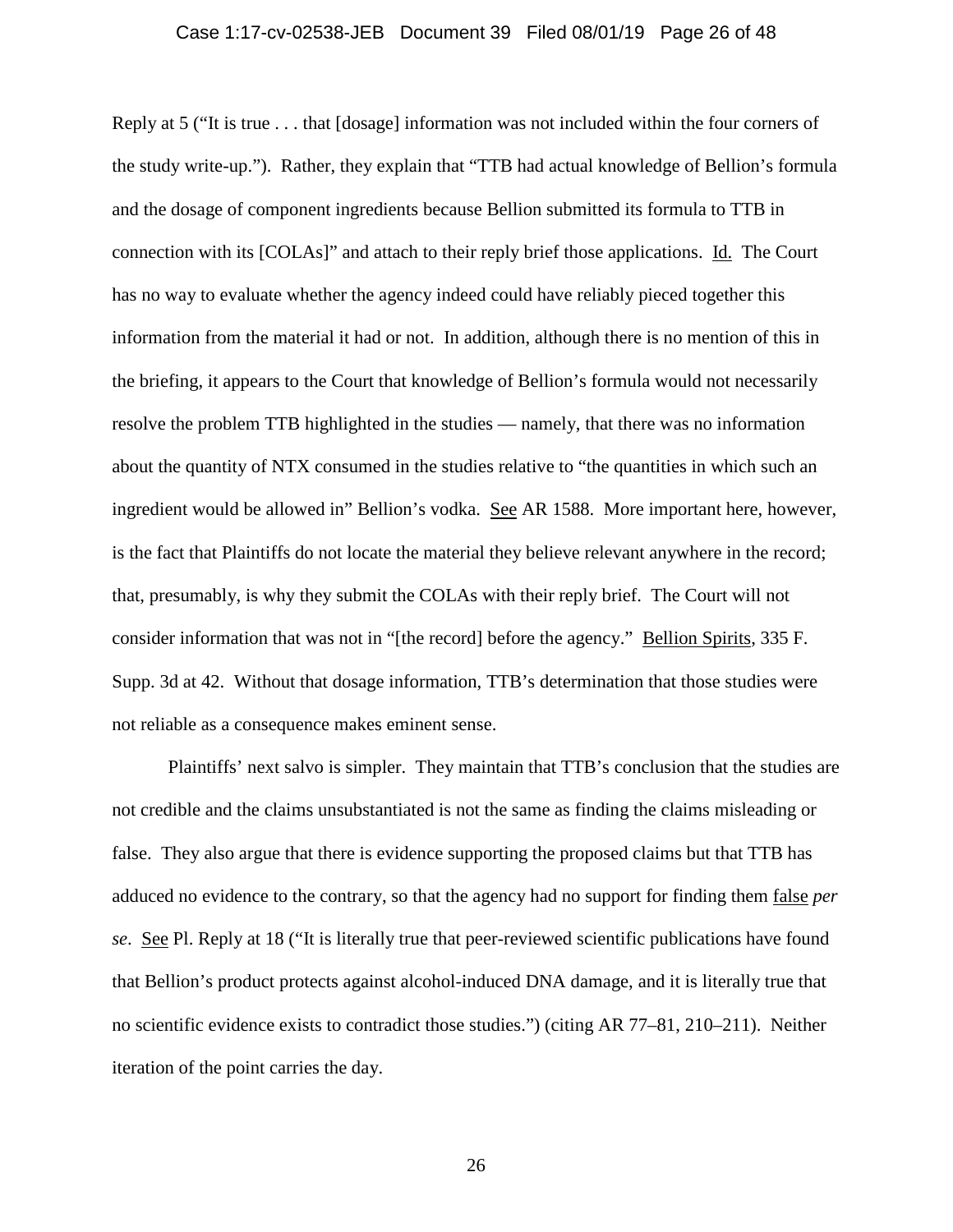### Case 1:17-cv-02538-JEB Document 39 Filed 08/01/19 Page 27 of 48

The reason is similar as to both. In adjudicating whether a product generally threatening to human health confers some biological benefit, it is reasonable to conclude that absence of evidence supporting the existence of a benefit leaves only the background, well-supported assumption that the product is harmful. See AR 1567–1572 (recounting in decision letter TTB's extensive findings on the risks associated with alcohol consumption); see also Health Claims and Other Health-Related Statements in the Labeling and Advertising of Alcohol Beverages, 68 Fed. Reg. 10,076, 10,080, 10,084, 10,100 (2003) (recounting that alcohol accounts for "the deaths of more than 100,000 Americans each year" and in some cases is responsible for "social and psychological problems, cirrhosis of the liver, inflammation of the pancreas, and damage to the brain and heart"). In that context, insufficient evidence of a benefit is rationally related to the conclusion that any claims about salutary health effects are misleading.

Even in cases where the agency had not made findings that the product at issue generally threatened consumer health, the D.C. Circuit has upheld the determination that advertising claims were deceptive —  $viz.$ , misleading — because they were based on insufficient evidence of their credibility. See POM Wonderful, 777 F.3d at 500 ("At the time, there was insufficient support for an unqualified efficacy claim of a link between daily consumption of pomegranate juice and prevention of heart disease," and "[a]s a result, . . . the Commission sanctioned petitioners for misleading speech unprotected by the First Amendment."). In Pearson, too — a case on which Plaintiffs significantly rely — the Circuit reasoned that a claim could be prohibited as misleading "where [the] evidence in support . . . is outweighed by evidence against" or where a claim "rests on only one or two old studies."  $164$  F.3d at 659 & n.10; see also Alliance for Natural Health US v. Sebelius, 786 F. Supp. 2d 1, 14 (D.D.C. 2011) ("[T]he clear implication of the language of Pearson . . . is that unsupported or very weakly supported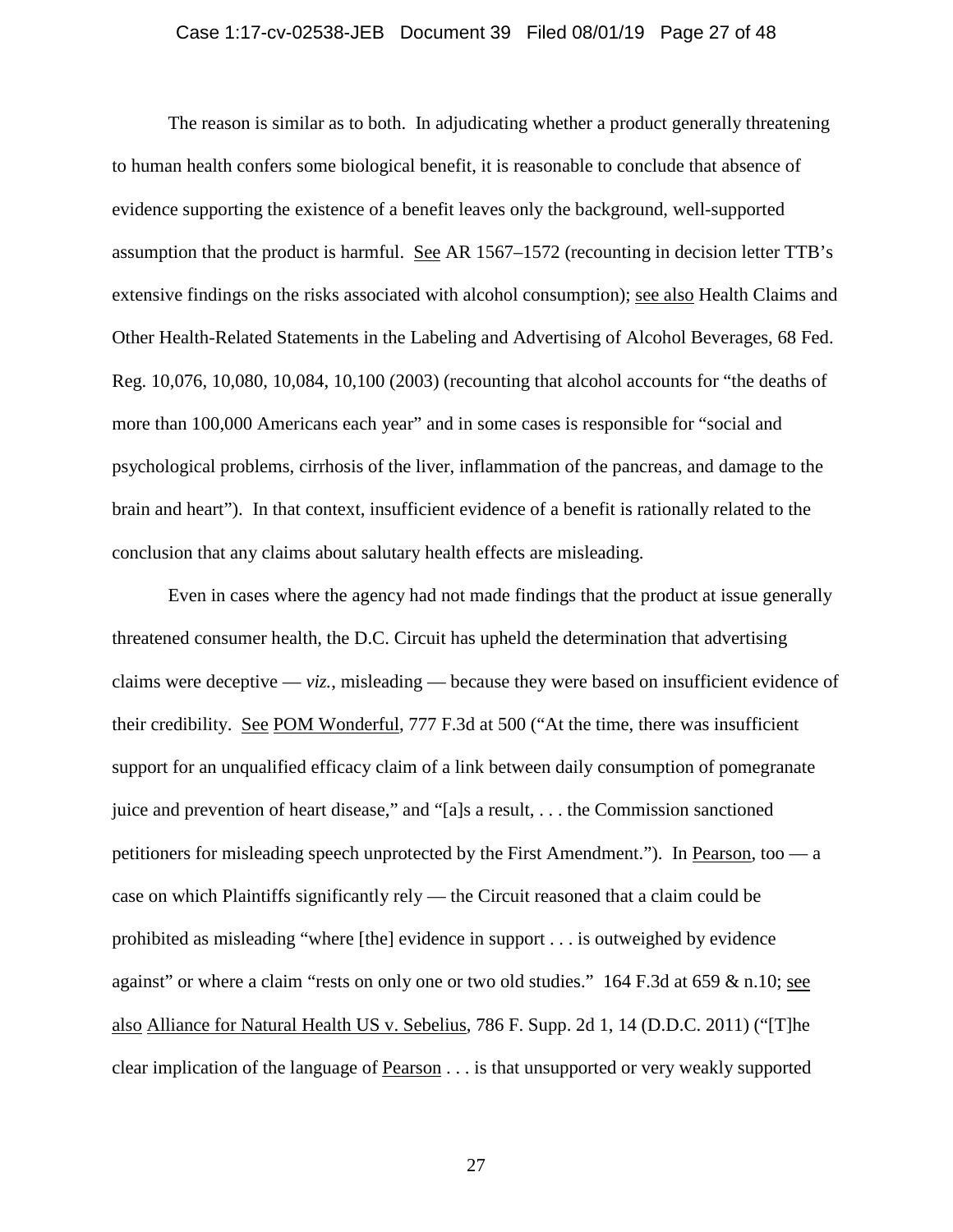### Case 1:17-cv-02538-JEB Document 39 Filed 08/01/19 Page 28 of 48

claims may simply be banned outright."). TTB need not, similarly, adduce any evidence contrary to Bellion's claims to support its findings of misleadingness.

Finally, Plaintiffs argue that the agency did not reasonably conclude that the proposed claims created any implication about liver and brain health. Without surveys of consumers, TTB in their view was bereft of a "factual basis" besides "whim or caprice" to support a finding of claim implication. See Pl. Mot. at 26. Because no claim was implied at all, Plaintiffs argue, there cannot be any misleading one.

As an initial matter, the Court notes that it need not uphold TTB's findings as to the claim implication to hold that it reasonably ruled Bellion's proposed claims misleading. That is because the agency's determination that Bellion's studies do not substantiate its proposed explicit claims is an independent basis to conclude that they are misleading. While the APA mandates that an agency adequately and reasonably explain itself in every regard — not just those that might be necessary to its ultimate decision — the Court need only decide here whether the agency had a basis to reasonably conclude that the claims are not truthful. That much is clear from the agency's findings that Bellion's evidence in support of claims 7 and 8 is not credible. It is ultimately unimportant here, however, since the agency also reasonably explained the basis for its determination about claim implication.

Bellion mounts its challenge on this score without engaging with the agency's reasoning on this issue. TTB found that proposed claims 7 and 8 imply that NTX offers benefits for liver and brain health because of the link Plaintiffs sought to draw between damage to DNA and negative effects on the brain and liver. See AR 1575–76, 1597. Specifically, it referred to portions of Bellion's petition that sought to show that alcohol-induced DNA damage results in "brain damage" and a variety of "liver disorders." See AR 1575–76 (citing AR 19–20, 27).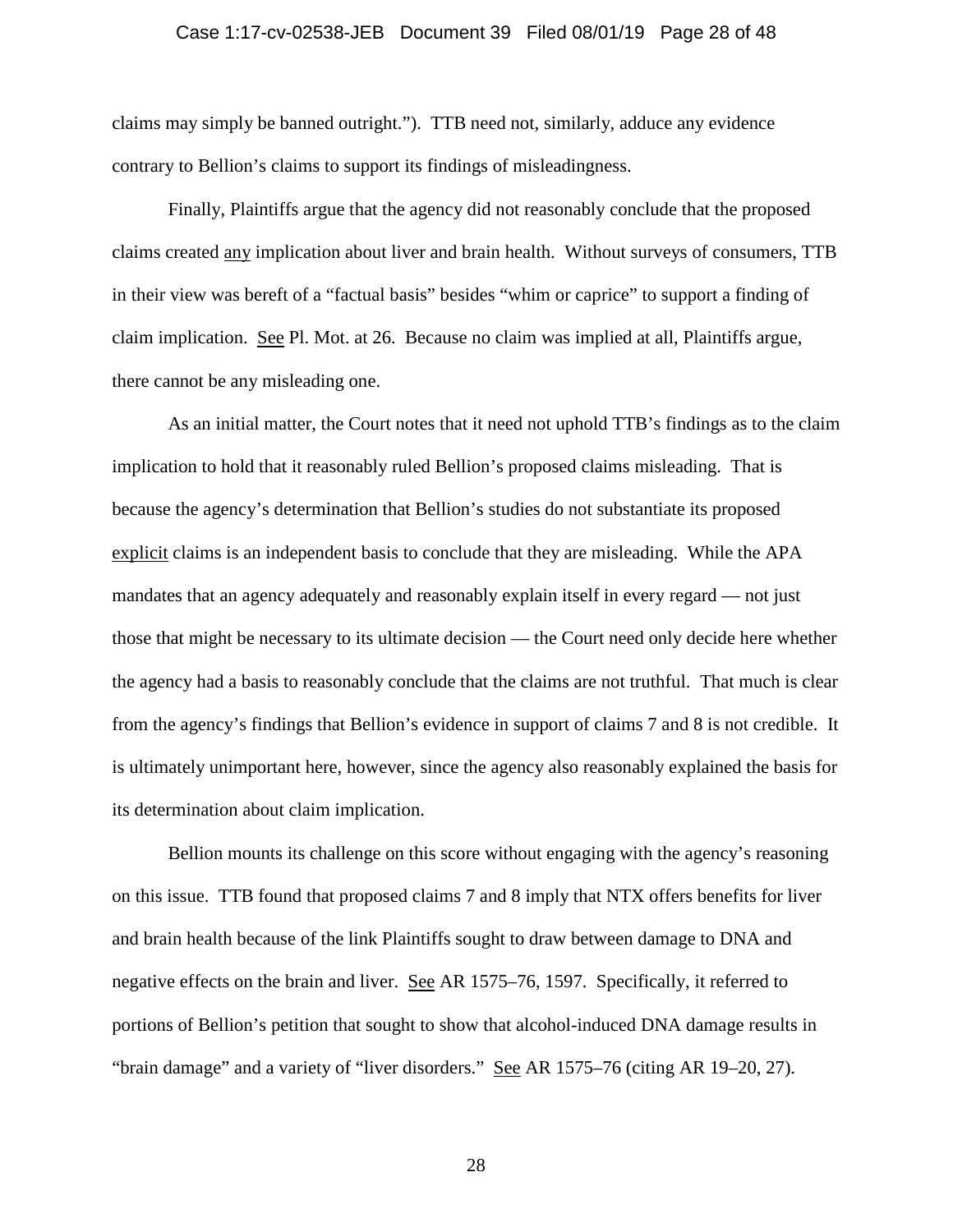# Case 1:17-cv-02538-JEB Document 39 Filed 08/01/19 Page 29 of 48

While Bellion's framing of its petition may be dispositive of its intent to imply a link between NTX's DNA-related benefits and benefits to the liver and brain, it admittedly does not fully resolve whether consumers will so perceive the claim and be misled as a result. TTB was, nevertheless, entitled to rely on "common sense and administrative experience" in making the conclusion that observers would draw such a conclusion — drawing together the idea that NTX would counteract ill-health effects from well-known consequences of alcohol consumption. See Kraft, 970 F.2d at 320. While TTB could have been clearer in drawing the relevant set of connections, the Court can discern the rationale. That is all that is required to sustain the conclusion here. See State Farm, 463 U.S. at 43 (courts "uphold a decision of less than ideal clarity if the agency's path may reasonably be discerned") (quoting Bowman Transp. Inc. v. Arkansas-Best Freight System, Inc., 419 U.S. 281, 286 (1974)).

Plaintiffs highlight no authority for the proposition that consumer-survey evidence is talismanic as they suggest. While some evidence of consumer perception may have been helpful or bolstered the agency's conclusion, TTB's decision on this score was not deficient for want of it. See Kraft, 970 F.2d at 319–20 ("[I]mplied claims fall on a continuum, ranging from the obvious to the barely discernible" and while the "Commission does not have license to go on a fishing expedition to pin liability on advertisers for barely imaginable claims falling at the end of this spectrum[,] . . . when confronted with claims that are implied, yet conspicuous, extrinsic evidence is unnecessary because common sense and administrative experience provide the Commission with adequate tools to makes its findings.").

\* \* \*

In light of the foregoing, the Court finds there is no basis to disturb TTB's decision that the proposed claims are misleading. As a result, they may — consistent with the First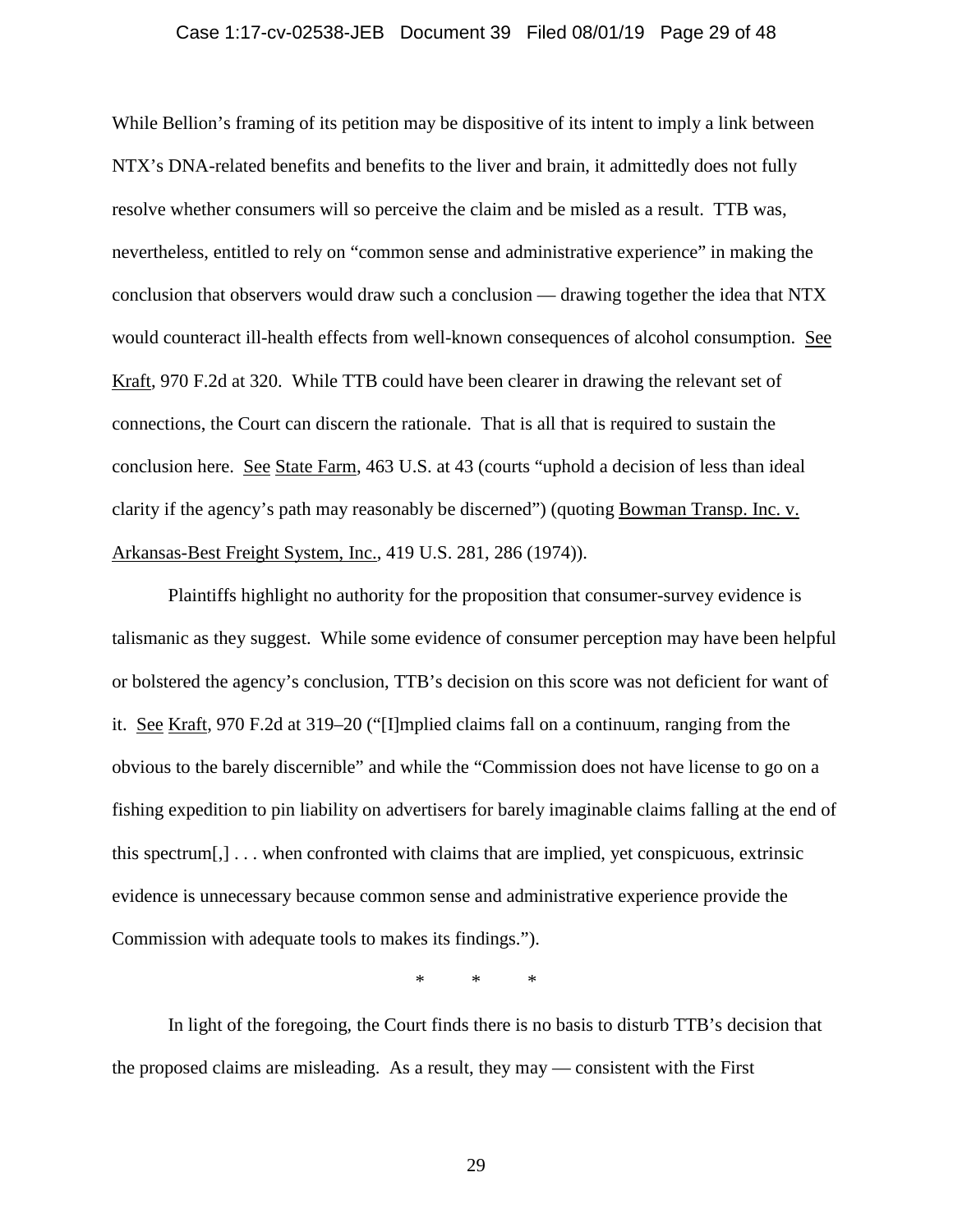# Case 1:17-cv-02538-JEB Document 39 Filed 08/01/19 Page 30 of 48

Amendment — be prohibited outright. No further analysis is necessary. See Central Hudson, 447 U.S. at 566; see also In re R.M.J., 455 U.S. at 203 & n.15. Nevertheless, in an abundance of caution, the Court will examine whether — if subjected to scrutiny under Central Hudson — TTB's prohibition is still constitutional. It has little trouble determining that it is.

### 2. *Central-Hudson Scrutiny*

Even if Bellion's proposed claims are not inherently misleading, they are at the very least potentially so. To remind the reader, commercial speech that is only potentially misleading cannot necessarily be prohibited outright consistent with the First Amendment. Rather, there remains a three-part inquiry. The first part is "whether the asserted governmental interest is substantial." Central Hudson, 447 U.S. at 566. The Court must next determine "whether the regulation directly advances the governmental interest asserted" and, finally, "whether it is not more extensive than is necessary to serve that interest." Id. Protection of health and prevention of consumer fraud are undoubtedly substantial government interests. See Pearson, 164 F.3d at 655–56 (reasoning that "protection of public health and prevention of consumer fraud" are "undeniabl[y]" substantial interests) (citing Rubin, 514 U.S. at 485; Edenfield v. Fane, 507 U.S. 761, 769 (1993)). This much Bellion does not take issue with. Indeed, Plaintiffs spend little time on Central-Hudson scrutiny in their briefing, directing their fire primarily at whether TTB permissibly found the proposed claims misleading. To the extent they mount challenges on this front, they do not quarrel with the substantiality of these interests. They do dispute whether TTB's decision directly advances the governmental interests and whether the prohibition is more extensive than necessary.

Starting with the former, Bellion contends that no interest is directly advanced here. Their reasoning is twofold. They believe that any harm to consumers is speculative so that there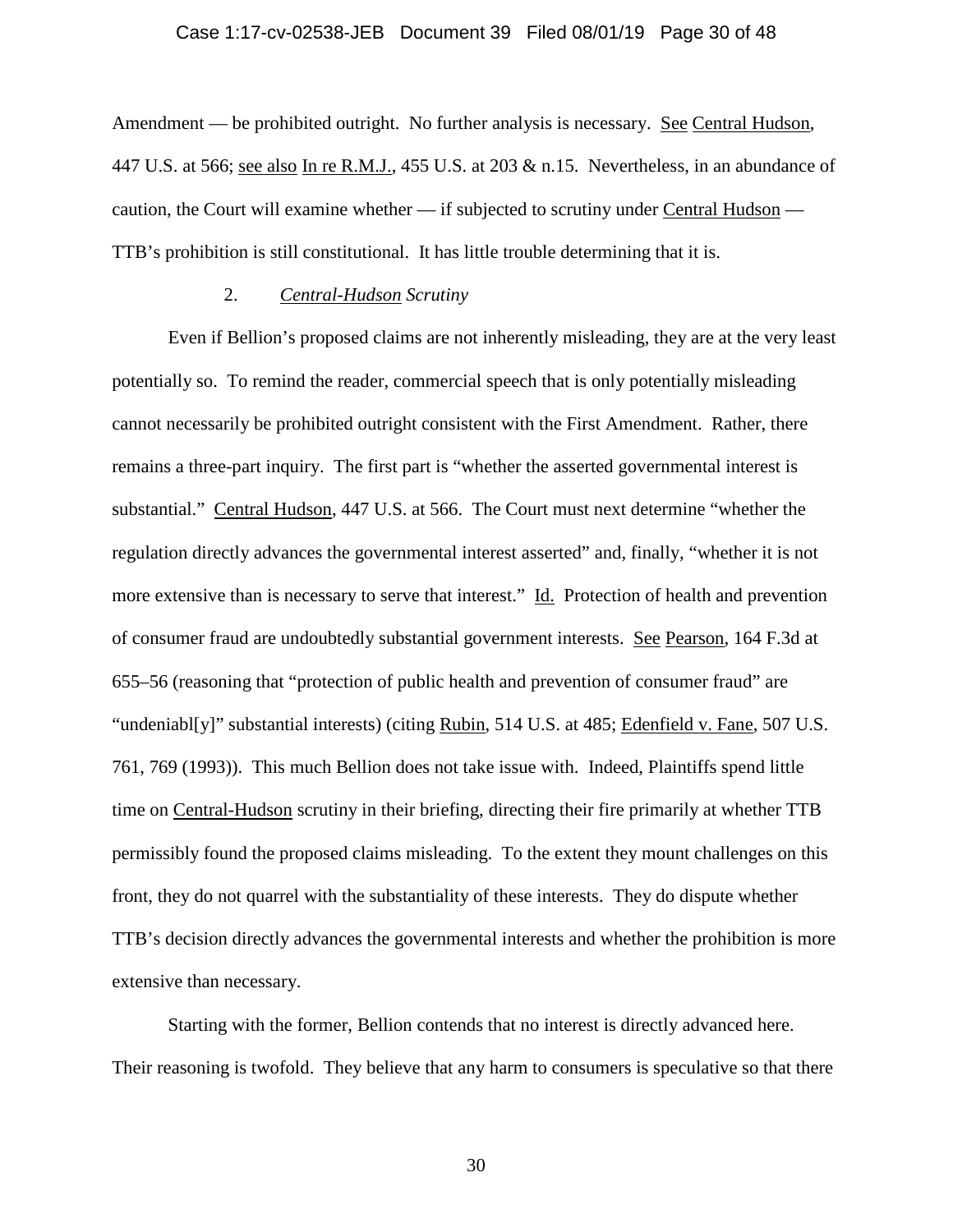#### Case 1:17-cv-02538-JEB Document 39 Filed 08/01/19 Page 31 of 48

is no material connection between denial of their petition and protection of public health. See Pl. Mot. at 30 (citing Rubin, 514 U.S. at 486–87). Rather, what is afoot is "TTB's censor[ship] [of] Bellion's health claims out of paternalistic speculation." Id. at 31. In addition, Plaintiffs argue that because alcohol is a large industry in the U.S. and because Bellion could sell alcohol even without attaching health claims to its products, consumers could still purchase and consume the same amount of alcohol no matter the disposition of its petition. That means, in their view, TTB's denial will not advance public health. See Pl. Reply at 21–22.

As a preliminary matter, all of these contentions dispute the link between TTB's action and the advancement of consumer health. But prevention of consumer fraud is a substantial interest in its own right, see Pearson, 164 F.3d at 655–56, and there is no question that the denial of Bellion's petition directly advances that interest here. Denying the petition is directly linked to the prevention of potential consumer deception. The advancement of more than one interest is not necessary.

The agency's action does, nevertheless, also directly promote its interest in health. The arguments to the contrary are small beer. The potential harm to consumers at issue here is not notional or based on some paternalistic speculation. Rather, TTB has extensively documented the health risks of alcohol consumption. See AR 1567–1572; Health Claims and Other Health-Related Statements in the Labeling and Advertising of Alcohol Beverages, 68 Fed. Reg. 10,076, 10,084, 10,100 (2003). It is no unsubstantiated leap to believe that if consumers come to think that a certain alcoholic beverage has health benefits, they may consume more without regard to the risk. For the same reason, preventing Bellion from labeling and advertising its product to promote its biological benefits is directly connected to the Government's interest in promoting health, even where consumers will undoubtedly continue to consume alcohol.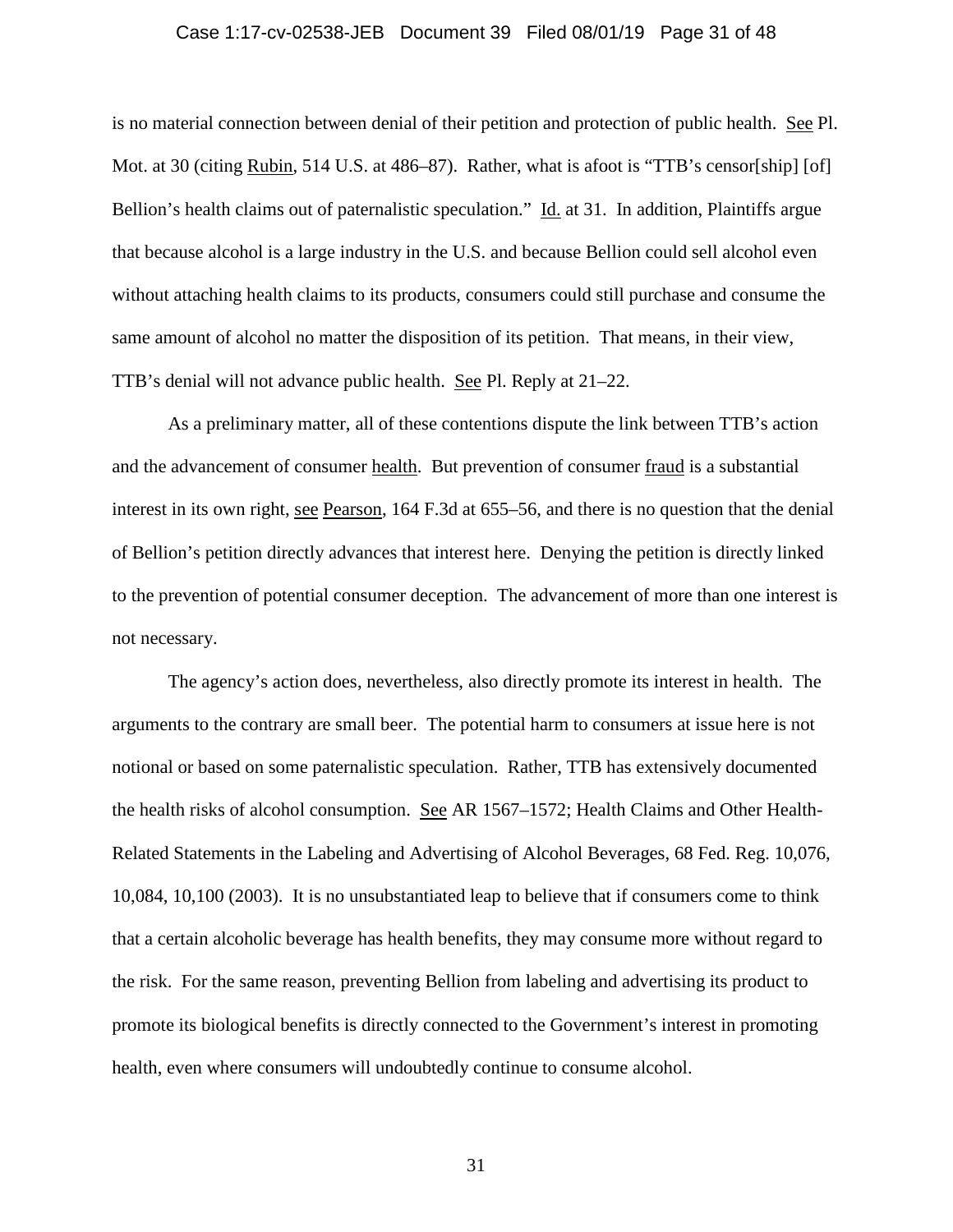### Case 1:17-cv-02538-JEB Document 39 Filed 08/01/19 Page 32 of 48

Rubin is not to the contrary. There, the Court reasoned that the government may not simply "speculat[e]" that its restriction of speech will advance its interest and struck down an "overall irrational[] . . . scheme" requiring disclosure of alcohol content on labels. See 514 U.S. at 487–88. The interest there was in "suppress[ion] [of the]" so-called "strength wars" competition between alcohol producers to put the most potent beverages on the market. Id. at 487–88. The Court found obvious potholes in the road between the interest asserted and the regulation to achieve it because, among other things, the regulatory scheme allowed purveyors to still convey alcohol content in advertising — if not on labels — and to describe on labels the beverage strength in descriptive — if not percentage-based — terms. Id. at 488–89. There is no such defect in the directness of reasoning here.

Bellion makes one final — though brief — argument about why TTB has not directly advanced any interest here. It has, in Plaintiffs' view, a discriminatory enforcement problem. See Pl. Reply at 23 & n.12. Bellion believes that because TTB has allowed other health-related claims on vodka — for example, advertisement of protein content on one brand — it cannot be the case that inclusion in advertising or labeling of "alcohol-related health claims will encourage greater consumption of alcohol." Id. at 23. Plaintiffs cite no evidence to support their claim of discriminatory enforcement except a website titled, perhaps appropriately, "Questionable Health Claims by Alcohol Companies." Id. at 23 n.12. The Court cannot assess the appropriateness or consistency of TTB's other enforcement decisions based on Bellion's representation of a claim another company sought to make — which may or may not be analogous to its own claims while lacking the agency's reasoning for its disposition there.

Plaintiffs reserve some energy for the second question of whether the agency's prohibition is more extensive than necessary. Here, they make two related points. They rely on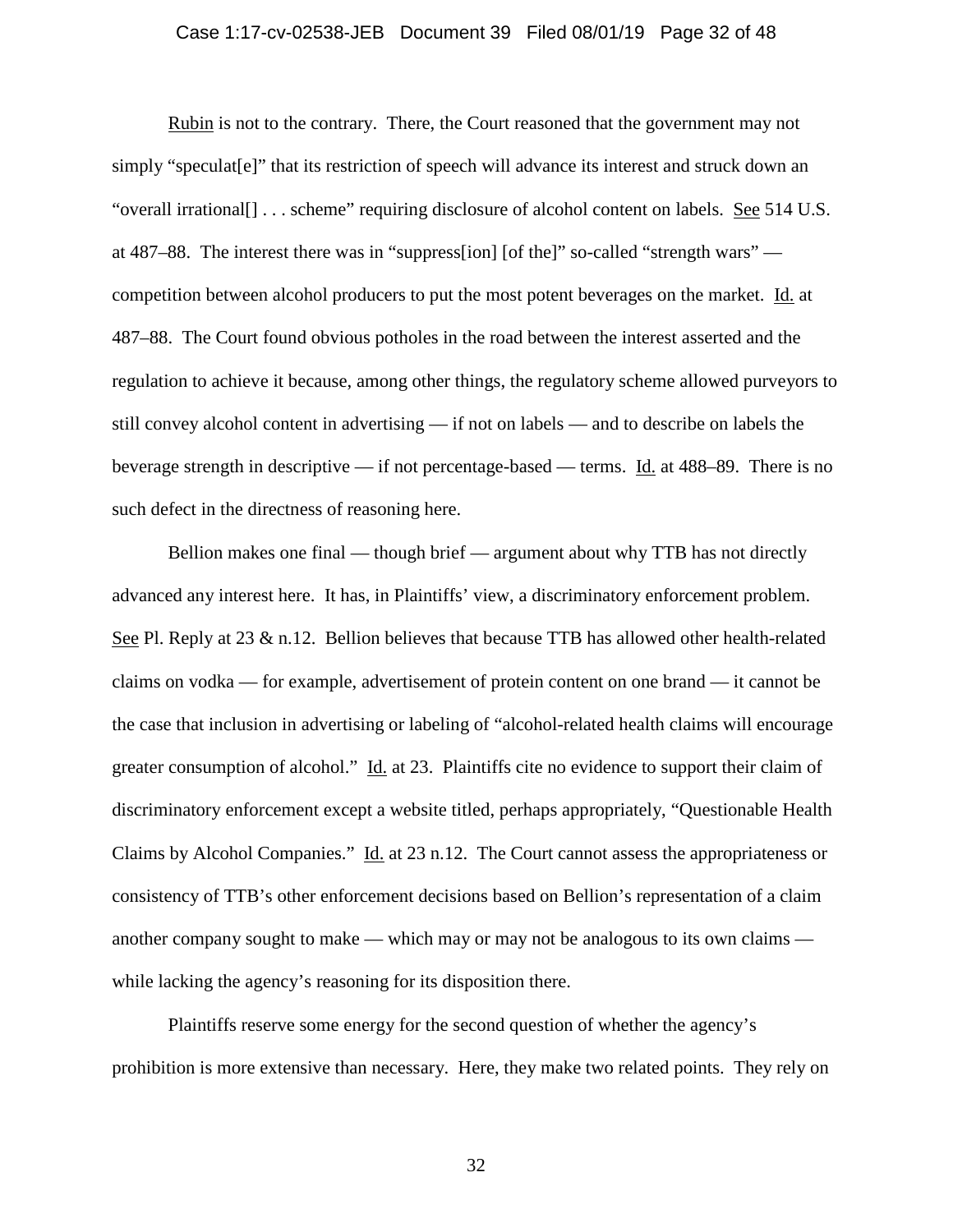### Case 1:17-cv-02538-JEB Document 39 Filed 08/01/19 Page 33 of 48

Pearson, contending that requiring a disclaimer would have been a less restrictive alternative course of action. Next, to the extent TTB considered and rejected Bellion's proposed disclaimer here, they maintain that Pearson requires the agency to consider any possible disclaimers, generating and rejecting many — if not every — potential iteration to demonstrate that such a course would not be possible at all. See Pl. Mot. at 18, 28–29; Pl. Reply at 28.

Pearson offers little. There, the agency had "unequivocally rejected the notion of requiring disclaimers to cure misleading health claims for dietary supplements" and "refuse[d] to entertain a disclaimer requirement for the proposed health claims." 164 F.3d at 655 (internal quotation marks omitted). TTB has done nothing of the sort here. It routinely considers whether disclaimers can cure misleadingness and, in contrast to the FDA in Pearson, has memorialized that practice in its regulations. See 27 C.F.R.  $\S$  5.42(b)(8)(ii)(A) (explaining that "TTB will evaluate [health-related statements] on a case-by-case basis and may require as part of the healthrelated statement a disclaimer or some other qualifying statement to dispel any misleading impression conveyed by the health-related statement").

In this case, TTB reasonably rejected Bellion's proposed disclaimer as failing to cure the potential for its claims to mislead. Specifically, it explained that "the disclaimer that the petitioners have put forward does not cure the misleading nature of the proposed claims or adequately address the requirements for qualifying language that must be present for specific health claims" because it promotes the conception that "infusion of NTX in alcohol beverages . . . protects consumers from the numerous and real health risks associated with alcohol consumption" rather than conveying any "qualif[ication] [of] the proposed claims." AR 1599.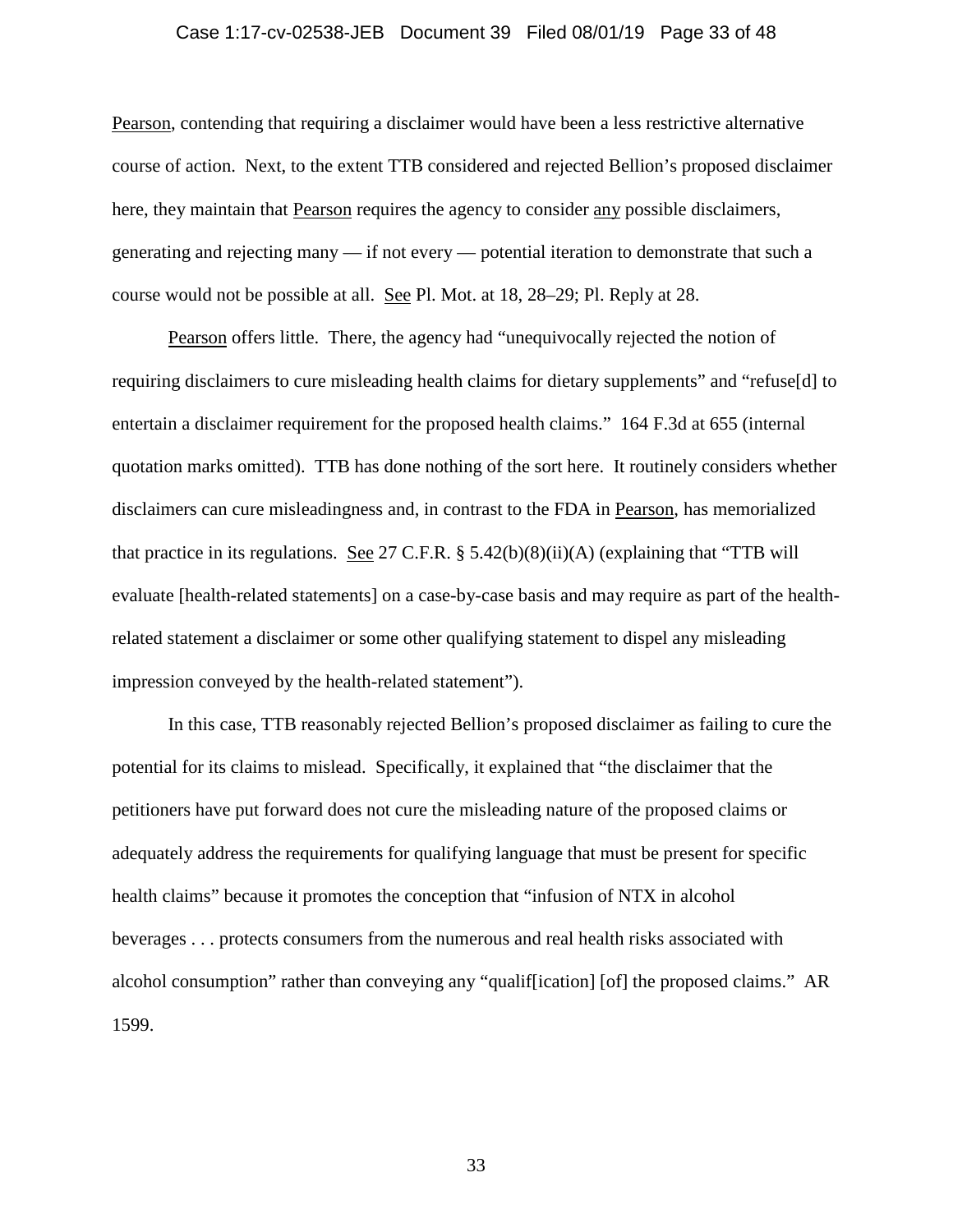# Case 1:17-cv-02538-JEB Document 39 Filed 08/01/19 Page 34 of 48

The agency need not have generated and rejected many possible disclaimers, let alone every one. Pearson does not, as Bellion contends, stand for that proposition. It instead makes the more limited point that an agency cannot, consistent with the First Amendment, refuse to consider disclaimers at all as possible less restrictive alternatives to prohibitions on speech. But to go further and require that an agency necessarily generate and systematically review any possible disclaimer runs afoul of the principle that there need only be a reasonable fit between the Government's interest and its regulation. The agency need not adopt the "least restrictive means" of advancing its goal. See Bd. of Trustees of the State Univ. of New York v. Fox, 492 U.S. 469, 480 (1989); see also Spirit Airlines, Inc. v. Dep't of Transp., 687 F.3d 403, 415 (D.C. Cir. 2012) (explaining court need only determine "whether the fit between the government's ends and the means chosen to accomplish those ends 'is not necessarily perfect, but reasonable'") (quoting Pearson, 164 F.3d at 656). In the absence of a disclaimer that would sufficiently qualify Bellion's claims, TTB reasonably chose to prohibit them. Pearson does not require more legwork. This Court, too, thus can proceed no further.

### C. First Amendment: Prior Restraint

Bellion next contends that TTB's regulatory scheme constitutes an unconstitutional prior restraint. See Pl. Mot. at 31. A law acts as a prior restraint when it mandates that a speaker seek government permission before engaging in protected expression. See City of Lakewood v. Plain Dealer Pub. Co., 486 U.S. 750, 757 (1988); Near v. State of Minnesota ex rel. Oregon, 283 U.S. 697, 713 (1931). Prior restraints are suspect as a First Amendment matter because they involve "the danger of censorship and abridgment of . . . precious . . . freedoms" of speech and expression in contexts "where officials have unbridled discretion over a forum's use." Se. Promotions, Ltd. v. Conrad, 420 U.S. 546, 553 (1975); see also id. at 558–59 ("The presumption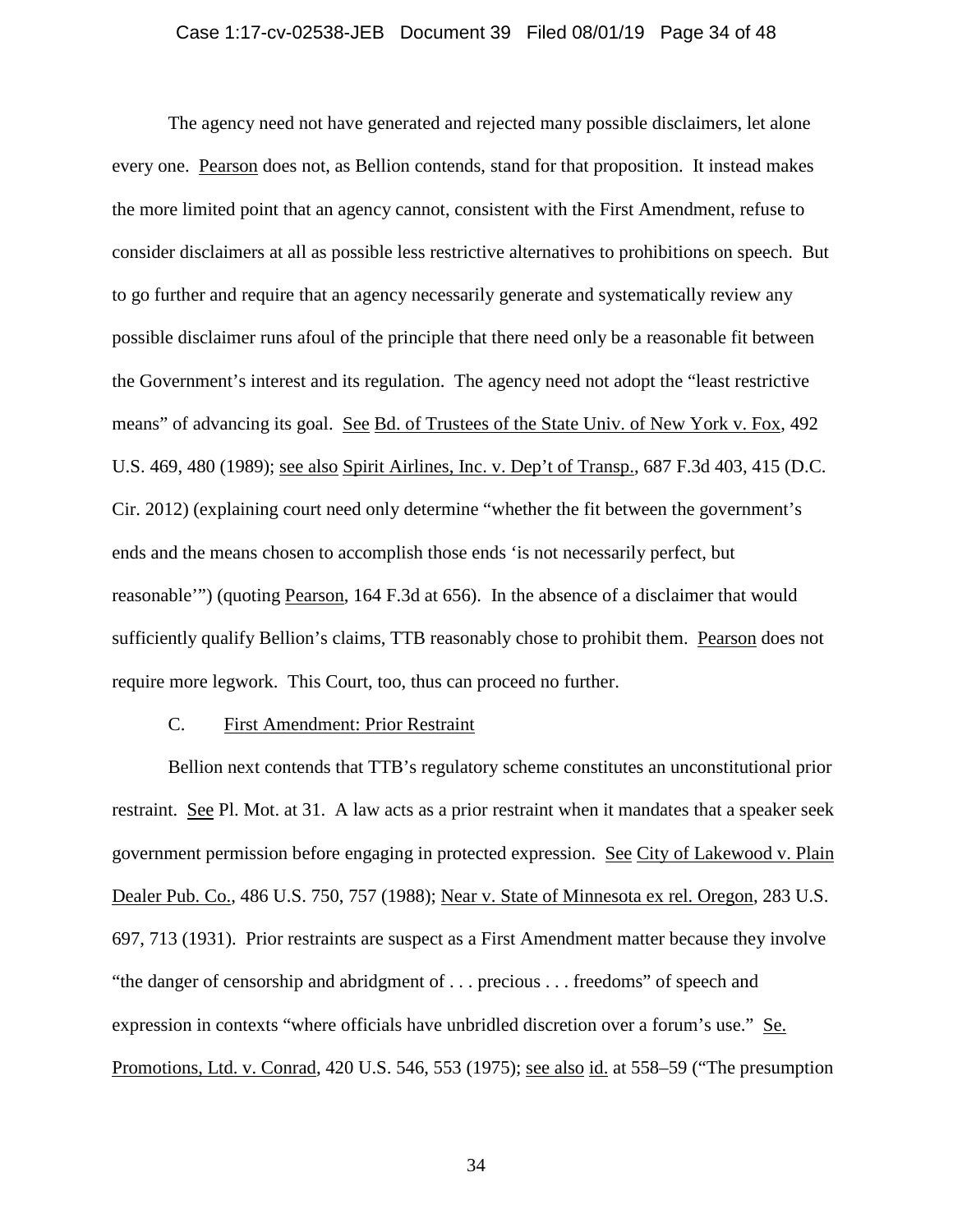### Case 1:17-cv-02538-JEB Document 39 Filed 08/01/19 Page 35 of 48

against prior restraints is heavier — and the degree of protection broader — than that against limits on expression imposed by criminal penalties" because "a free society prefers to punish the few who abuse rights of speech after they break the law than to throttle them and all others beforehand."); City of Lakewood, 486 U.S. at 772 ("We hold those portions of the Lakewood ordinance giving the mayor unfettered discretion to deny a permit application and unbounded authority to condition the permit on any additional terms he deems 'necessary and reasonable,' to be unconstitutional."). Any prior restraint, therefore, bears "a heavy presumption against its constitutional validity." Se. Promotions, 420 U.S. at 558 (citations omitted). It will "avoid[] constitutional infirmity only if it takes place under procedural safeguards designed to obviate the dangers of a censorship system." Id. at 559 (internal quotation marks and citation omitted). Specifically, only "narrow, objective, and definite standards" can cure the problem of unfettered discretion that characterizes prior restraints. See Shuttlesworth v. City of Birmingham, Ala., 394 U.S. 147, 151 (1969); see also Se. Promotions, 420 U.S. at 553.

Although Bellion is not particularly specific about the aspects of TTB's regulatory scheme it believes impermissible, the Court assumes that they must be challenging the COLA process — the procedure requiring pre-approval for, *inter alia*, health-related claims on alcohol labels. See 27 U.S.C. § 205(e); 27 C.F.R. § 13.21(a); 27 C.F.R. § 5.55(a). No other aspect of TTB's procedures requires any kind of advance permission; claims in alcohol advertising, for instance, are not subject to any kind of pre-approval. See 27 U.S.C. § 205(f); 27 C.F.R. § 70.471(a) (allowing, but not requiring, "[a]ny person who is in doubt as to any matter arising in connection with the [FAAA]" to "request a ruling thereon by addressing a letter to the appropriate TTB officer").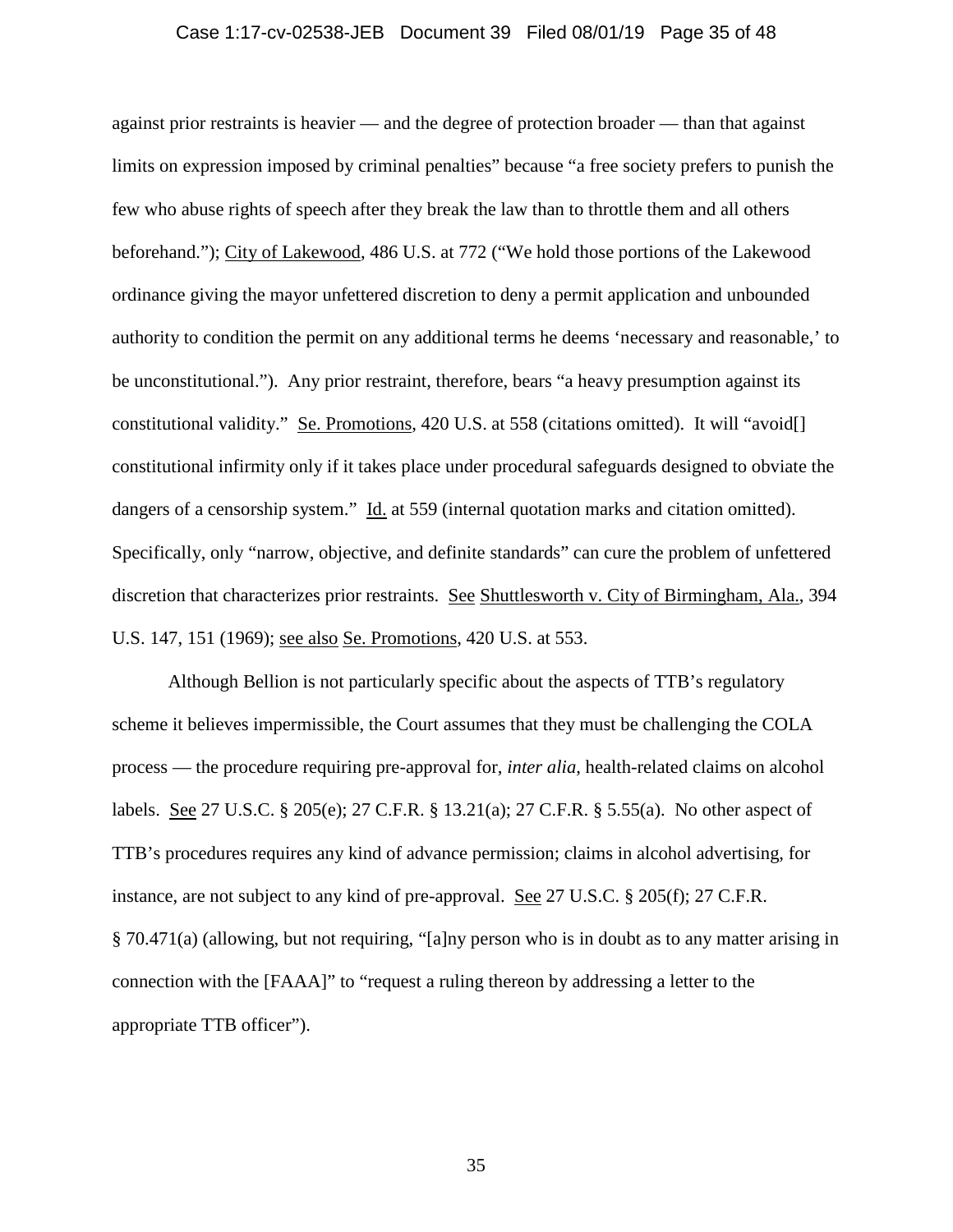# Case 1:17-cv-02538-JEB Document 39 Filed 08/01/19 Page 36 of 48

At the outset, the Government disputes that Bellion "can bring a prior restraint challenge here" at all since they "did not actually go through [the COLA] process." Def. Mot. at 45–46. Rather, "a separate entity, Frank-Lin Distillers, did." Id. at 45. That appears to be true. See AR 6 (describing Frank-Lin Distillers as the COLA "applicant"). Neither the Government nor Plaintiffs clarify what relationship, if any, exists between Frank-Lin Distillers and any party in this case. Indeed, Bellion never mentions Frank-Lin Distillers in any of its briefing. Defendants, likewise, do not explain what consequences they believe follow from this fact. The Court assumes that they are gesturing at a standing defect.

If that is so, it is not an obstacle to Plaintiffs' raising a prior-restraint challenge here. The Government appears to recognize that, since it devotes only half a paragraph to this issue. See Def. Mot. at 45. Bellion's position — both in its petition to TTB and in its Complaint in this Court — is that the COLA process is inadequate to ensure meaningful review of proposed health-related claims. See AR 14–16; Am. Compl., 183; see also Pl. Mot. at 33 (pressing this contention). Perhaps as a result, Bellion submitted additional evidence with its petition to TTB that it intended would supplement Frank-Lin's COLA; the agency apparently considered it a supplement. See Def. Mot. at 50 (citing AR 2126, 2128–29). Assuming the merit of Plaintiffs' allegations that the inadequacy of the COLA process required them to submit additional materials in conjunction with Frank-Lin to ensure meaningful review of applications that were ultimately rejected to Bellion's detriment, see Muir v. Navy Fed. Credit Union, 529 F.3d 1100, 1105 (D.C. Cir. 2008), there is no standing defect to prevent them from challenging a feature of the COLA process.

Moving past standing, Bellion levels challenges to the relevant process principally on two fronts. They contend, first, that the regulatory requirement that specific health claims on labels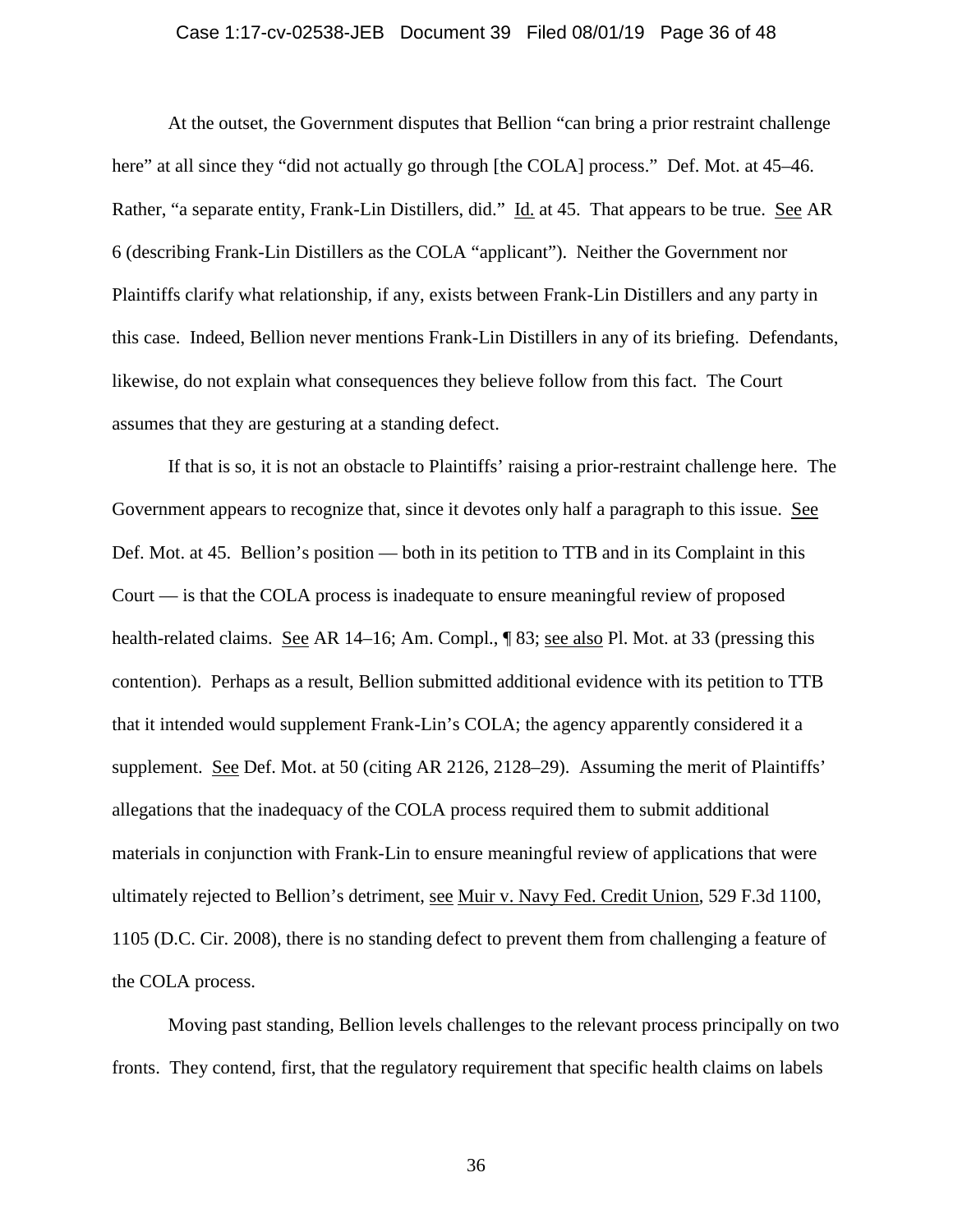### Case 1:17-cv-02538-JEB Document 39 Filed 08/01/19 Page 37 of 48

be "adequately substantiated by scientific or medical evidence" is so vague and unconstrained by objective criteria that it confers upon the agency limitless discretion to censor. See Pl. Reply at 33, 35 (citing 27 C.F.R. § 5.42(b)(8)(ii)(B)(2)). Second, Plaintiffs argue that there is no timeframe by which the agency must respond to petitions for pre-approval — or indeed any requirement that it respond to a petition at all — an additional dimension on which TTB has an impermissible amount of discretion. Id. at 31, 34. These arguments overlap significantly with Plaintiffs' Fifth Amendment vagueness claim. Although the D.C. Circuit has, in the past, declined to analyze as not properly presented a prior-restraint argument where it amounted to a reiteration of a vagueness claim, see Pearson, 164 F.3d at 660, this Court will — in the interest of caution — address it as a distinct challenge to TTB's action here.

As an initial matter, it seems reasonably clear that the prior-restraint doctrine does not even apply to commercial speech. The D.C. Circuit has not yet weighed in on this issue. See Pearson, 164 F.3d at 660 & n.11 (declining to "decide whether prior restraint analysis applies to commercial speech"). But it has acknowledged that the Supreme Court has plainly "suggest[ed]" that it would not have any application in that context. **Id.** at n.11 (citing Central Hudson, 447 U.S. at 571 n.13).

The Court in Central Hudson reasoned that a "system of prereviewing advertising campaigns to insure that they" accorded with government policy would be a possible constitutional alternative to the restrictions on advertising challenged in that case. See Central Hudson, 447 U.S. at 571  $\&$  n.13. It explained further that such a scheme could be permissible because "commercial speech is such a sturdy brand of expression that traditional prior restraint doctrine may not apply to it." Id. at 571 n.13 (citing Va. Pharmacy Bd. v. Va. Citizens Consumer Council, 425 U.S. 748, 771–72 n.24 (1976)); see also Zauderer v. Office of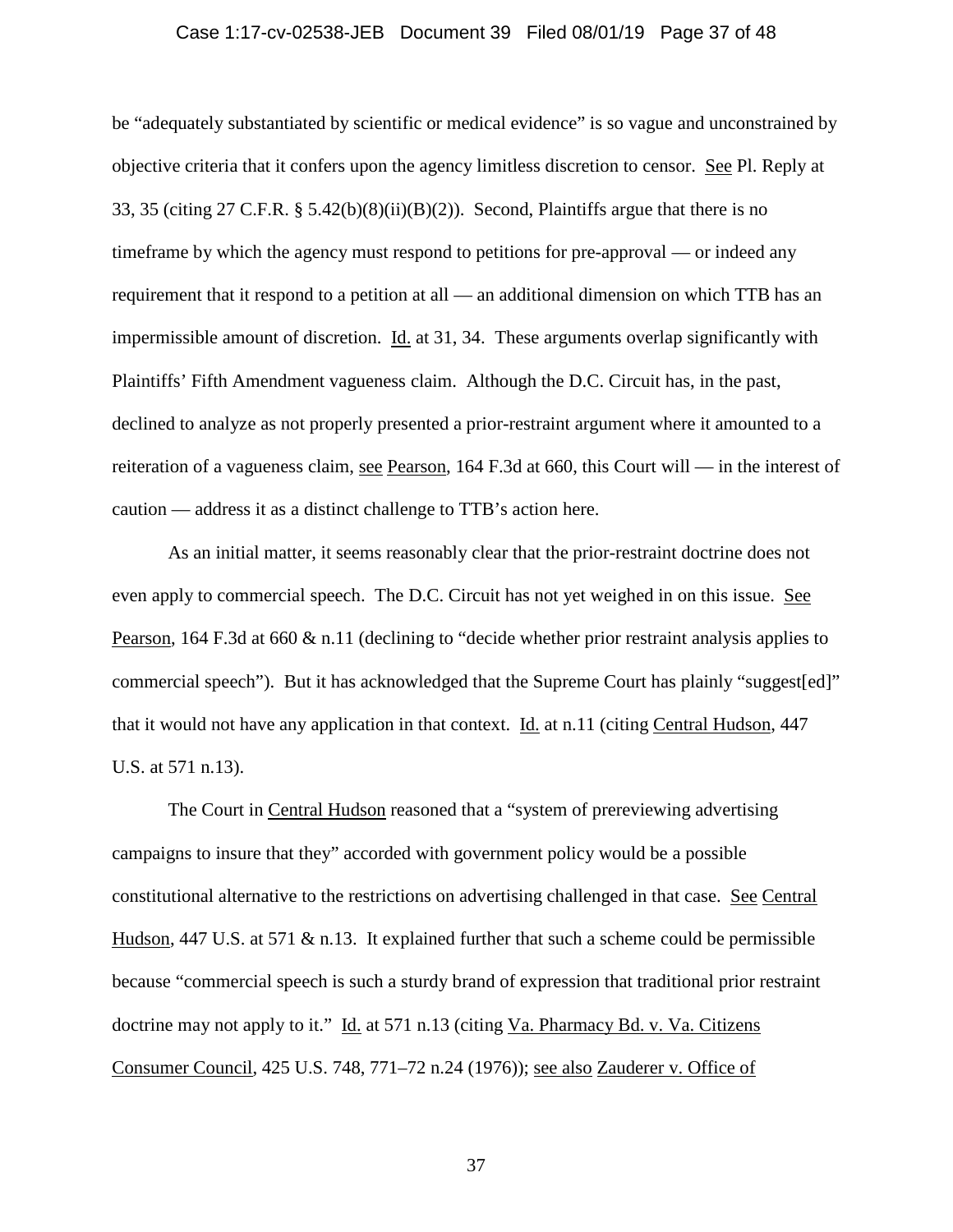# Case 1:17-cv-02538-JEB Document 39 Filed 08/01/19 Page 38 of 48

Disciplinary Counsel of Supreme Court of Ohio, 471 U.S. 626, 668 n.13 (1985) ("The Court previously has noted that, because traditional prior restraint principles do not fully apply to commercial speech, a State may require a system of previewing advertising campaigns to insure that they will not defeat state restrictions.") (citation and internal quotation marks omitted). In considering this language, the Sixth Circuit has observed that the Supreme Court has consistently declined to apply prior-restraint analysis to commercial speech and that there is "no authority" for the proposition that "regulation of commercial speech requires the strict scrutiny and presumption of constitutional invalidity afforded to laws effecting a prior restraint on protected non-commercial speech." Discount Tobacco & City Lottery, Inc. v. United States, 674 F.3d 509, 532 & n.7 (6th Cir. 2012).

The rationale for the reluctance to apply prior-restraint analysis to commercial speech is clear. The logic animating the doctrine applies with significantly less force, if at all, in this context for at least two reasons. First, commercial speech is "sturd[ier]" than other kinds of protected expression. See Central Hudson, 447 U.S. at 571 n.13. That is because it is typically motivated by profit or some other economic impetus. Second, the paradigmatic standards characterizing prior restraints generally involve amorphous benchmarks about public welfare or morality. See Se. Promotions, Ltd., 420 U.S. at 548 (theatrical production denied permission to go forward because it "would not be 'in the best interest of the community'"); Shuttlesworth, 394 U.S. at 149–50 (civil-rights demonstrators denied permit to march because, "in [the] judgment" of Birmingham's City Commission, "the public welfare, peace, safety, health, decency, good order, morals or convenience require that it be refused"). The standards regulators apply to commercial speech, conversely, are typically susceptible to clearer enforcement criteria. Here, for example, whether a claim is "adequately substantiated,"  $27$  C.F.R. §  $5.42(b)(8)(ii)(B)(2)$ , is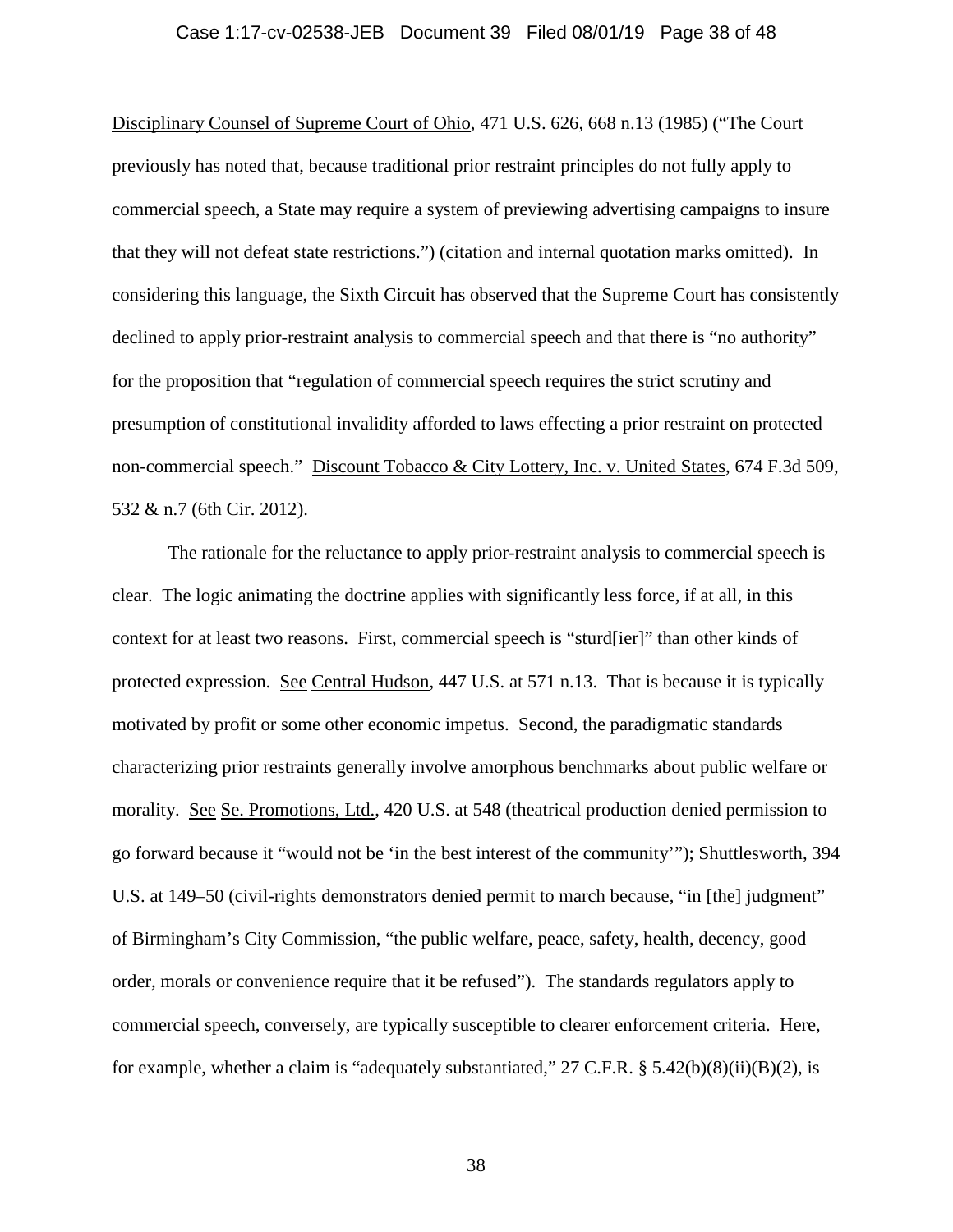### Case 1:17-cv-02538-JEB Document 39 Filed 08/01/19 Page 39 of 48

subject to relatively objective administration. See Nutritional Health Alliance v. Shalala, 144 F.3d 220, 228 (2d Cir. 1998) (observing that the "evil" of "unbridled discretion" with which prior-restraint analysis is typically concerned was not present, since the "significant scientific agreement standard for evaluating claims" in FDA's regulations was "sufficiently definite to constrain the [agency] within reasonable bounds").

For those two reasons, laws that might otherwise be prior restraints applied in the commercial-speech context present less of a risk of chilling protected expression — the concern that undergirds the robustness of the analysis when non-commercial speech is at issue. See Se. Promotions, Ltd., 420 U.S. at 558–59 (discussing concern that prior restraints will "throttle" both those "who abuse rights of speech after they break the law" and also "all others beforehand"). Plaintiffs retort that speech has plainly been chilled by TTB's regulatory regime, since health claims are not very common on alcohol labels. See Pl. Reply at 34. Of course, that might well be because alcohol — as TTB has documented extensively and Churchill well understood — is not exactly a beverage produced for salubriousness. Indeed, when TTB promulgated the relevant regulations in 2003, it observed that the "extensive rulemaking record . . . revealed little, if any, interest on the part of industry members in using substantive health claims on alcohol beverage labels. In fact, . . . in many cases, [industry members] specifically disavowed any interest in using substantive health claims." Health Claims and Other Health-Related Statements in the Labeling and Advertising of Alcohol Beverages, 68 Fed. Reg. 10,076, 10,090 (2003). In any case, the relevant question is whether commercial speech as a category is generally susceptible to the risks that animate prior-restraint doctrine. It seems clear that it is not.

Plaintiffs point out that two Circuits — the Tenth and the Second — have held that conventional prior-restraint analysis does apply to commercial speech. See Pl. Mot. at  $32 \& n.16$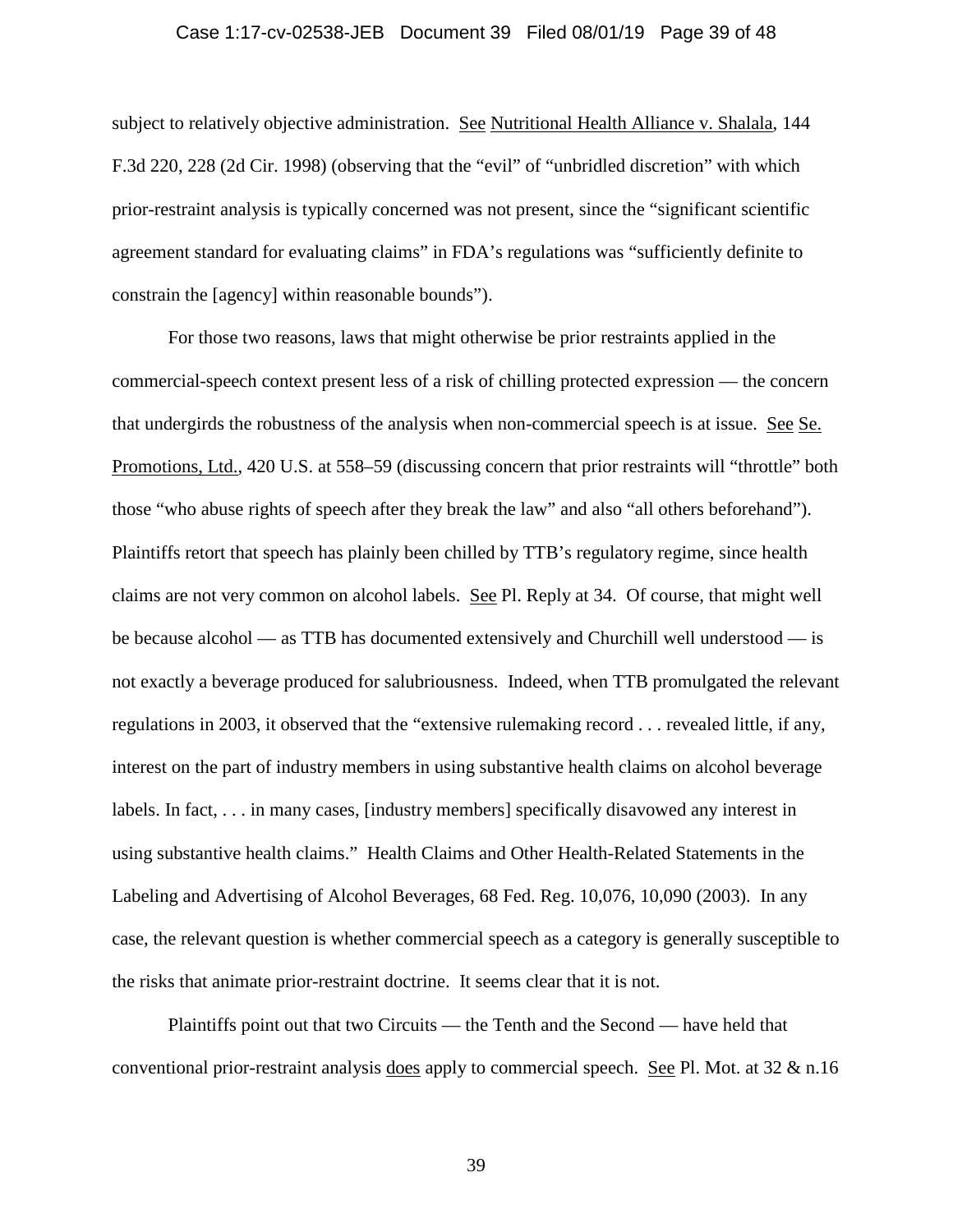#### Case 1:17-cv-02538-JEB Document 39 Filed 08/01/19 Page 40 of 48

(citing N.Y. Magazine v. Metro. Transp. Auth., 136 F.3d 123, 131 (2d Cir. 1998); In re Search of Kitty's East, 905 F.2d 1367, 1371–72 & n.4 (10th Cir. 1990)). Bellion also cites an unpublished Sixth Circuit decision that was plainly abrogated by the subsequent, published decision in Discount Tobacco, 674 F.3d 509, although it surprisingly neglects to point out that the former decision is no longer good authority. See Pl. Mot. at 32 n.16 (citing Bosley v. WildWetT.com, 2004 WL 1093037, at \*1 (6th Cir. Apr. 21, 2004)). The Tenth Circuit's holding, however, seems to be based on the erroneous observation that "the Supreme Court has not distinguished between political and commercial speech when it has held that any prior restraint must be followed by prompt judicial review." Kitty's East, 905 F.2d at 1371 n.4. It also offers no reason that the doctrine ought to apply to commercial speech, even after observing that "the interests of the commercial speech at issue here may not equate with those of political speech," id. at 1371, so it is difficult to discern the rationale undergirding that decision.

The Second Circuit likewise held that prior-restraint analysis applies to commercial speech, but it did so in a case where it was animated significantly by "the difficulty of the question" of "whether the [speech in question was] actually commercial speech or core-protected [political speech]." See N.Y. Mag., 136 F.3d at 131. It explained that the case in question, involving proposed advertising for a transit system, "aptly demonstrate[d] that where there are both commercial and political elements present in speech, even the determination whether speech is commercial or not may be fraught with ambiguity and should not be vested in an agency." Id. It held that it "need not decide whether the [a]dvertisement [was] actually commercial speech or core-protected speech; the difficulty of the question alone convince[d] [it] that the requirement of procedural safeguards in a system of prior restraints should not be loosened even in the context of commercial speech." Id. That reasoning does not apply with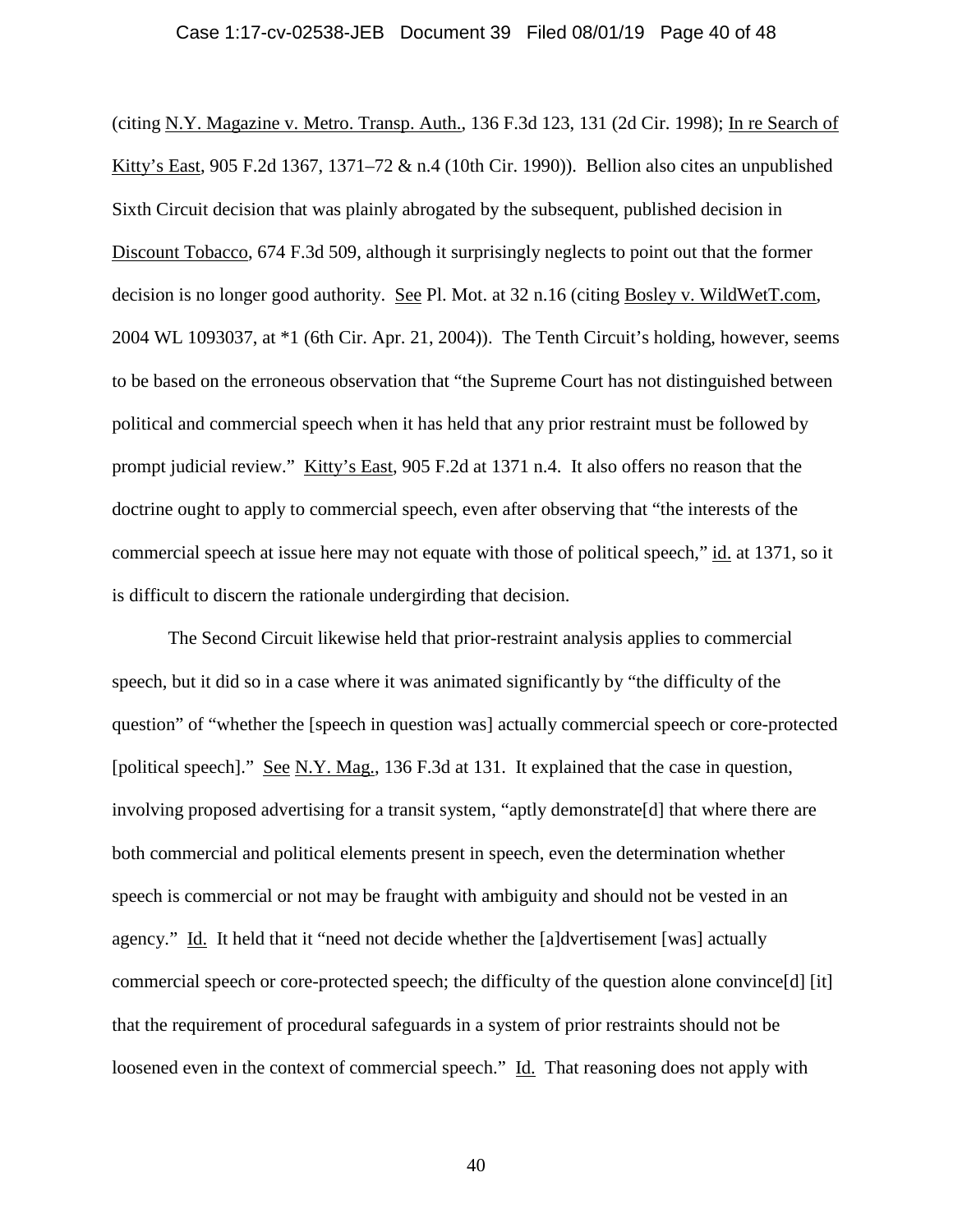# Case 1:17-cv-02538-JEB Document 39 Filed 08/01/19 Page 41 of 48

much force here. Although the Second Circuit also observed more generally that the "requirement of procedural safeguards" should be applied equally to commercial speech, id., the concern about ceding authority to an agency to make a difficult distinction between commercial and political speech is not present in this case.

Even if the D.C. Circuit were, moreover, to follow the Second Circuit in determining prior-restraint analysis applies to commercial speech, TTB's scheme would pass muster. Indeed, the Second Circuit itself upheld an extremely similar regulatory program — involving FDA preapproval of health claims on dietary supplements — following its decision to apply priorrestraint analysis to commercial speech. See Nutritional Health Alliance, 144 F.3d at 227–28 (considering and upholding an "FDA requirement for prior approval of all health claims appearing on dietary supplement labels" where regulations stipulated that there be "significant scientific agreement" regarding any proposed claim). It reasoned that "the speech involved [was] indisputably" only commercial speech, and "the regulation pertains to health and safety," where there was a "need to protect consumers before any harm occur[red]." Id. at 228. In addition, it observed that the "evil" of "unbridled discretion" with which prior-restraint analysis is typically concerned was not present, since the "significant scientific agreement standard for evaluating claims" in FDA's regulations was "sufficiently definite to constrain the [agency] within reasonable bounds." Id. As a result, the Second Circuit concluded that the "critical question" in scrutinizing a prior restraint of commercial speech was the same as the fourth prong of Central Hudson — namely, whether the regulation in question is "more extensive than necessary." Id. at 225 n.10, 228. Because of the public-health equities involved, the FDA's scheme was permissible. Id. at 228.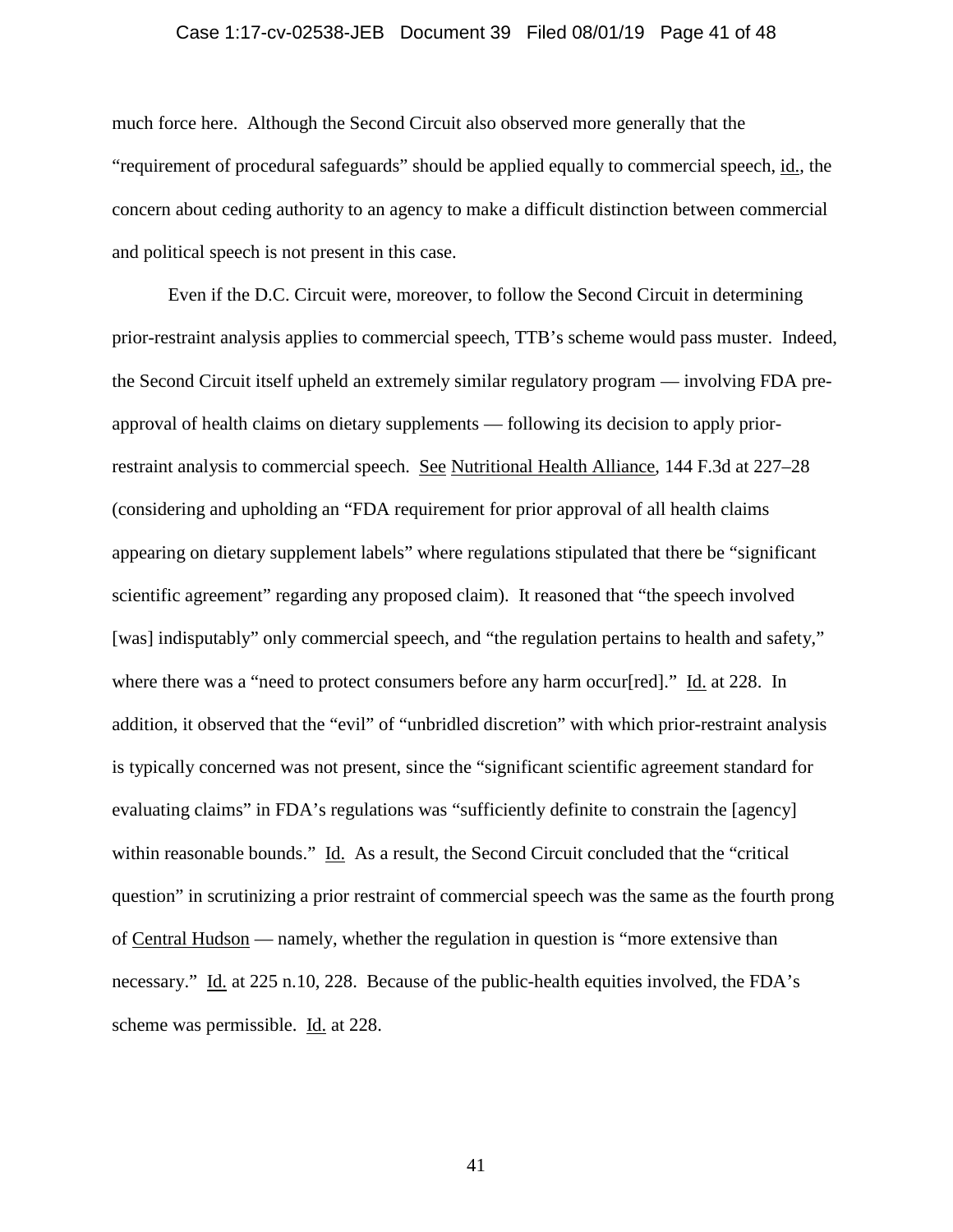# Case 1:17-cv-02538-JEB Document 39 Filed 08/01/19 Page 42 of 48

All of that analysis applies with equal force here. TTB's requirement that health claims be "adequately substantiated" is as objective as FDA's criteria in that case mandating significant scientific agreement. See 27 C.F.R.  $\S$  5.42(b)(8)(ii)(B)(2). Both are different from the openended guideposts that the Supreme Court has found suspect. See, e.g., Se. Promotions, 420 U.S. at 558–59; Shuttlesworth, 394 U.S. at 150–51. They are rather examples of "narrow, objective, and definite standards" that can cure the problem of unbridled discretion characterizing prior restraints. See Shuttlesworth, 394 U.S. at 150–51; see also Se. Promotions, 420 U.S. at 553.

Bellion has no response to the reasoning of Nutritional Health or its clear application here, except to contend that the D.C. Circuit invalidated the same regulatory standard in Pearson. See Pl. Reply at 34 n.19 (citing Pearson, 164 F.3d at 660–61). This Circuit did so, however, on grounds unrelated to prior restraint. Indeed, as mentioned, it explicitly declined to reach that question. See Pearson, 164 F.3d at 660  $\&$  n.11 (indicating it would not "decide whether prior restraint analysis applies to commercial speech"). This Court, therefore, finds the Second Circuit's analysis to a very similar regulation persuasive in determining that — to the extent restrictions on commercial speech can be characterized as prior restraints in the first instance it is the kind of objective regime that overcomes the constitutional concerns they otherwise raise.

Bellion has one final vintage in its cellar. Recall that, apart from the objectivity of TTB's standard, Plaintiffs maintain that TTB retains an unconstitutional level of discretion because there is no prescribed timeframe by which it must respond to any petition. See Pl. Mot. at 31–32. Although it does not cite any authority for the proposition that the lack of a time limit applied to an otherwise appropriately objective permitting scheme can independently render that regime unconstitutional, the Court will separately address this final wrinkle.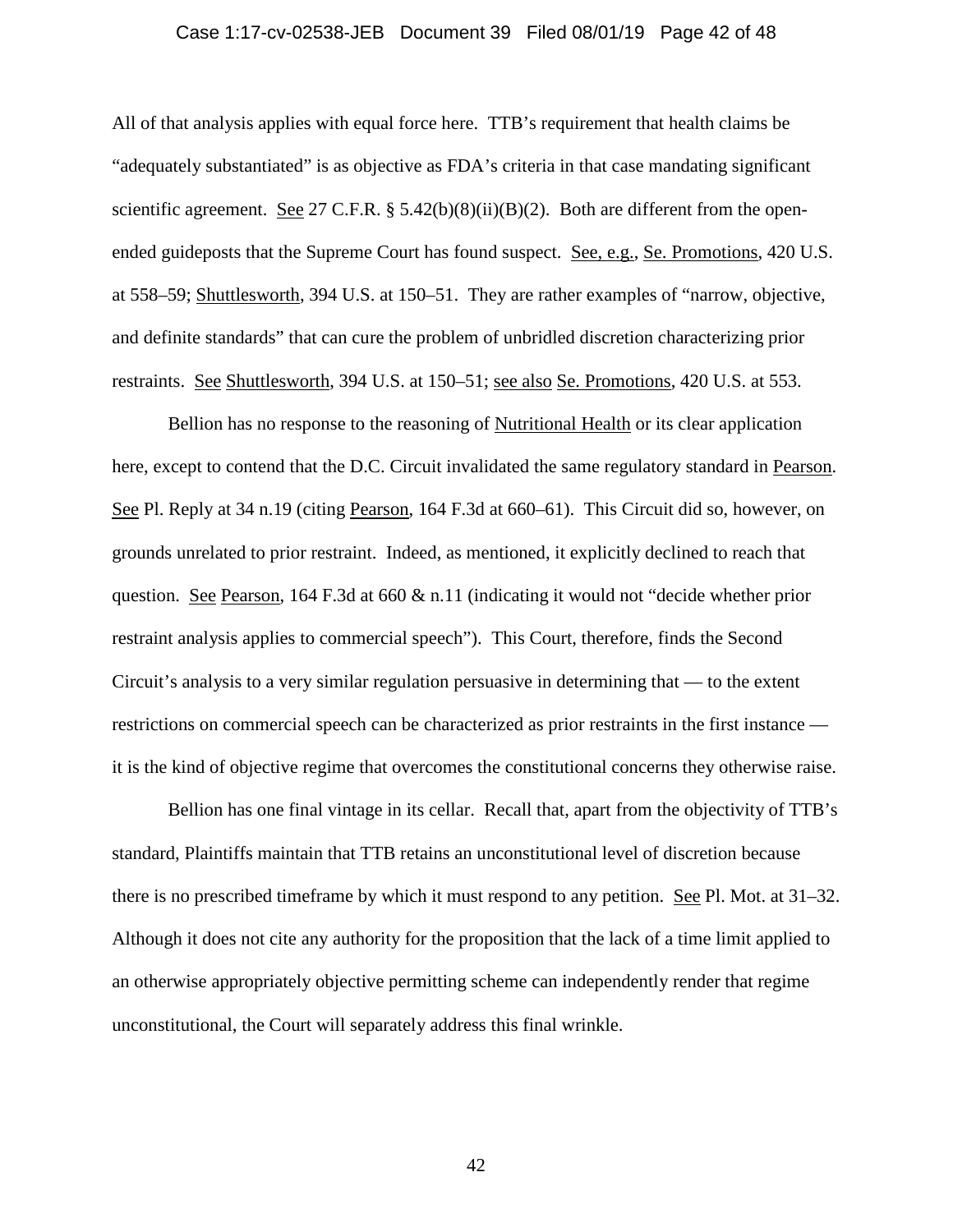# Case 1:17-cv-02538-JEB Document 39 Filed 08/01/19 Page 43 of 48

The COLA process — the only aspect of TTB's regulatory scheme that subjects any party to a pre-approval scheme — does in fact have a defined timeframe. The agency must respond within 90 days, subject to one possible 90-day extension. See 27 C.F.R. § 13.21(b). That is shorter than the 540-day timeline approved in Nutritional Health Alliance. See 144 F.3d at 228. Rather than contend that the 90-day — or possibly 180-day — timeline renders the COLA process unconstitutional, Bellion maintains instead that it is deficient because it does not permit applicants to submit adequate scientific evidence in support of their petitions. See Pl. Mot. at 33; Pl. Reply at 31. As a result, Plaintiffs contend that applicants are forced to avail themselves of the more generalized process for seeking the agency's advice as to whether a proposed claim would violate any of its regulations. See Pl. Mot. at 33; Pl. Reply at 31; see also 27 C.F.R. § 70.471(a) (allowing, but not requiring, "[a]ny person who is in doubt as to any matter arising in connection with the [FAAA]" to "request a ruling thereon by addressing a letter to the appropriate TTB officer"). The latter process has no time limit, and Bellion appears to believe that if a party supplements its COLA application that way, it will strip the time limit from the COLA process.

That argument does not get Bellion over the line. The Court does not see why — and Bellion does not suggest a reason that — the submission of supplemental materials through an alternate process would nullify the constraints on the COLA system. If TTB took that view, the Court assumes Plaintiffs could bring a deadline suit to compel action. Perhaps Bellion worries that TTB might well rule on a COLA application within the requisite timeframe but ignore anything submitted via the other regulatory avenue. If an agency rendered a decision on a COLA application but chose to ignore supplemental material submitted via the other channel, perhaps its decision to ignore the additional materials would be arbitrary and capricious. In any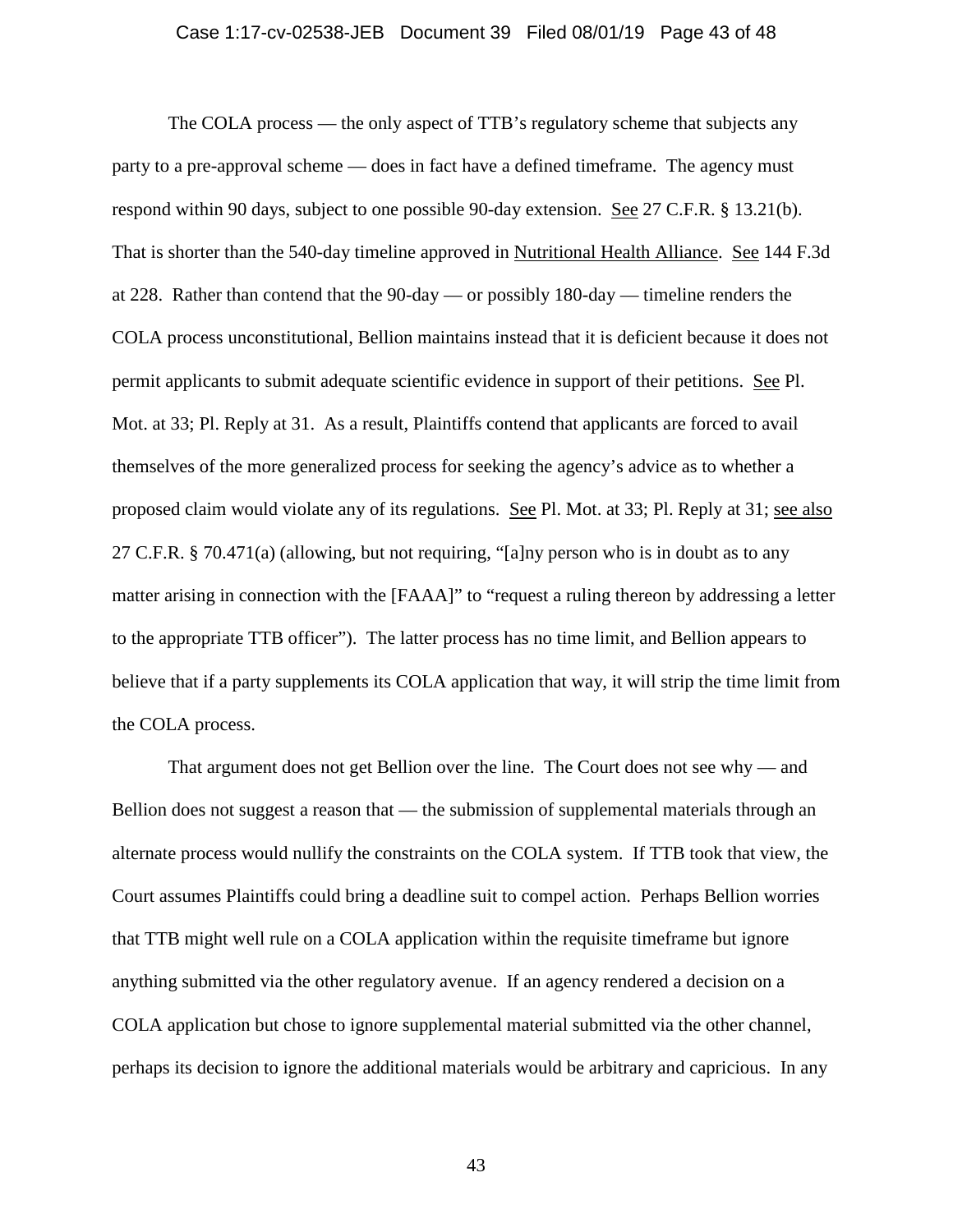#### Case 1:17-cv-02538-JEB Document 39 Filed 08/01/19 Page 44 of 48

case, if the COLA process does generally permit TTB not to consider additional types of material that Plaintiffs believe essential, that could be a defect characterizing that process, but it is not a reason that the COLA process or any other TTB regulation is an unconstitutional prior restraint. Finally, to the extent Bellion complains about the lack of a timeframe generally characterizing TTB's other regulations, no other scheme besides the COLA one requires any form of preapproval. This last First Amendment challenge thus falls by the wayside.

### D. Fifth Amendment

Plaintiffs have one remaining shot to take at TTB's decision: They contend its regulations are unconstitutionally vague. See Pl. Mot. at 41 (citing 27 CFR  $\S$  5.42(b)(8)). Specifically, they appear to challenge only — or at least primarily — the phrase "adequately substantiated" as failing to give regulated parties adequate notice of what conduct is permitted or prohibited. See Pl. Reply at 41–42. Before the Court digs into the substance of this argument, it must first address a threshold objection by the Government.

Defendants contend that no fair-notice concerns are implicated here because TTB did not impose any penalty on Plaintiffs' conduct. Rather, because they sought TTB's guidance before acting, Bellion received notice of exactly what was prohibited. See Def. Mot. at 26. The Government appears to argue both that this advice-seeking process itself provided adequate notice to Plaintiffs and that no notice was required at all in this situation because no sanction was imposed on Bellion. Id. at 25–26. As a result, in the agency's view, Bellion is wholly barred from bringing a fair-notice challenge here. Id. at 25–27.

The Court is not persuaded. Because Plaintiffs' challenge seems best characterized as a facial one, see U.S. Telecom Ass'n v. FCC, 825 F.3d 674, 735–36 (D.C. Cir. 2016), whether they themselves sought specific guidance here does not suggest that the regulations in general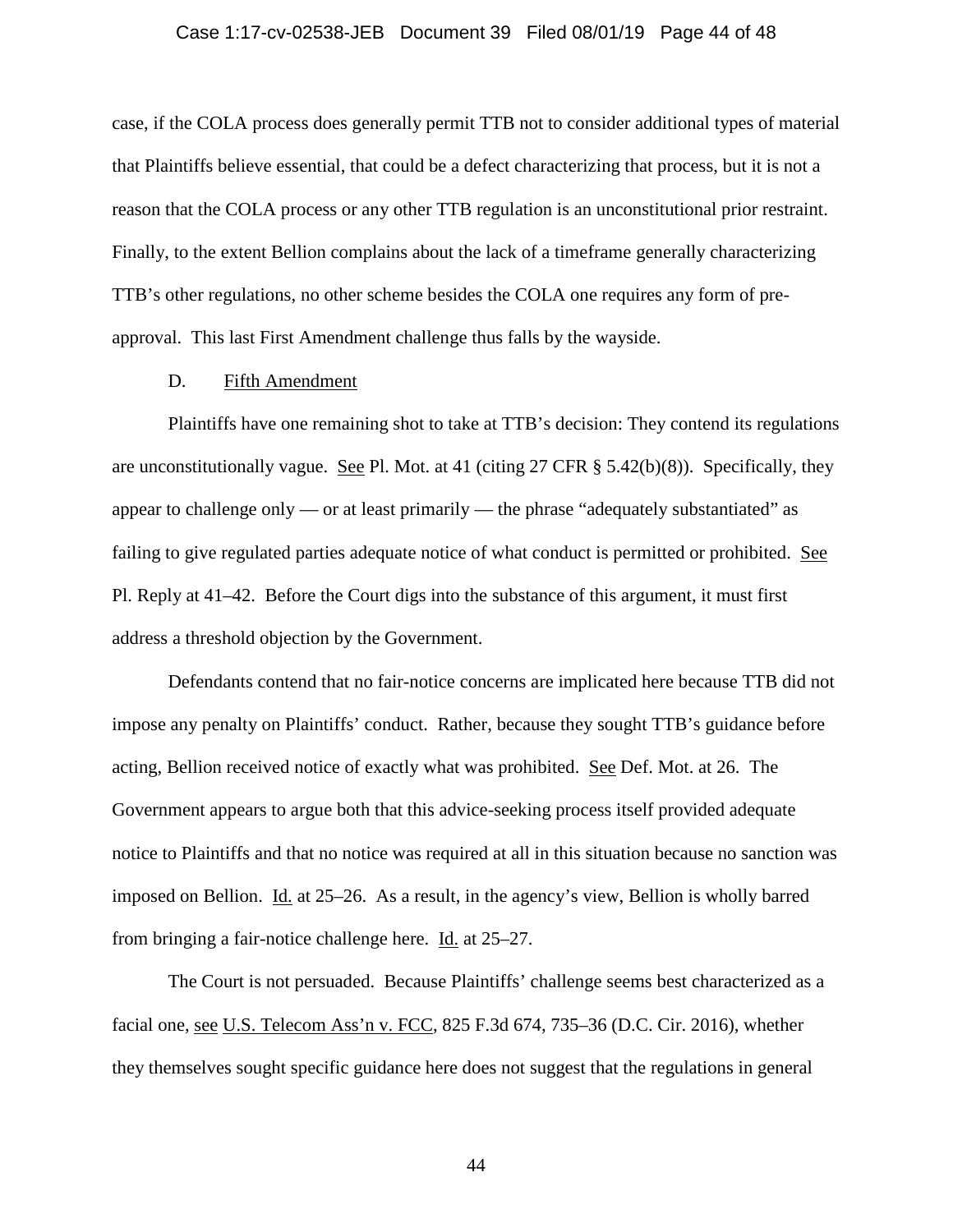# Case 1:17-cv-02538-JEB Document 39 Filed 08/01/19 Page 45 of 48

give adequate notice of prohibited conduct. In addition, Plaintiffs did receive a sanction — one that was not insignificant. They have an interest in disseminating their advertising, and TTB has prevented them from doing so. The D.C. Circuit has held that "[t]he dismissal of an application . . . is a sufficiently grave sanction to trigger [the] duty to provide clear notice." Satellite Broad. Co., Inc. v. FCC, 824 F.2d 1, 3 (D.C. Cir. 1987) (citations omitted). Defendants protest that Satellite Broadcasting is distinguishable because it involved the application for a scarce resource — namely, the right to operate limited radio channels. See Def. Mot. at 26–28. There is no indication, however, that such scarcity was dispositive, or even relevant, there. Rather, the Circuit held, there in unqualified fashion, that dismissal of an application is significant enough to at least implicate fair-notice concerns.

Although the Court finds, therefore, that Bellion can make a fair-notice argument here, it does not ultimately carry the day. A law is impermissibly vague only where it "fails to provide a person of ordinary intelligence fair notice of what is prohibited, or is so standardless that it authorizes or encourages seriously discriminatory enforcement." FCC v. Fox Television Stations, Inc., 567 U.S. 239, 253 (2012) (citation omitted). TTB's framework both provides adequate warning as to how applications will be treated by the agency— regarding both substantive criteria and process — and conforms to a standard sufficiently objective to vitiate any concern about arbitrary enforcement.

TTB's regulations enumerate the substantive criteria for approval of health claims and also explain that it may consult with FDA. See 27 CFR  $\S$  5.42(b)(8)(ii)(B)(1) (consultation with FDA); 27 C.F.R. § 5.42(b)(8)(ii)(A) (health-related statements on labels); 27 C.F.R. § 5.65(d)(2)(i) (health-related statements in advertising); 27 C.F.R. § 5.42(b)(8)(ii)(B)(2) (specific health claims on labels); 27 C.F.R. § 5.65(d)(2)(ii) (specific health claims in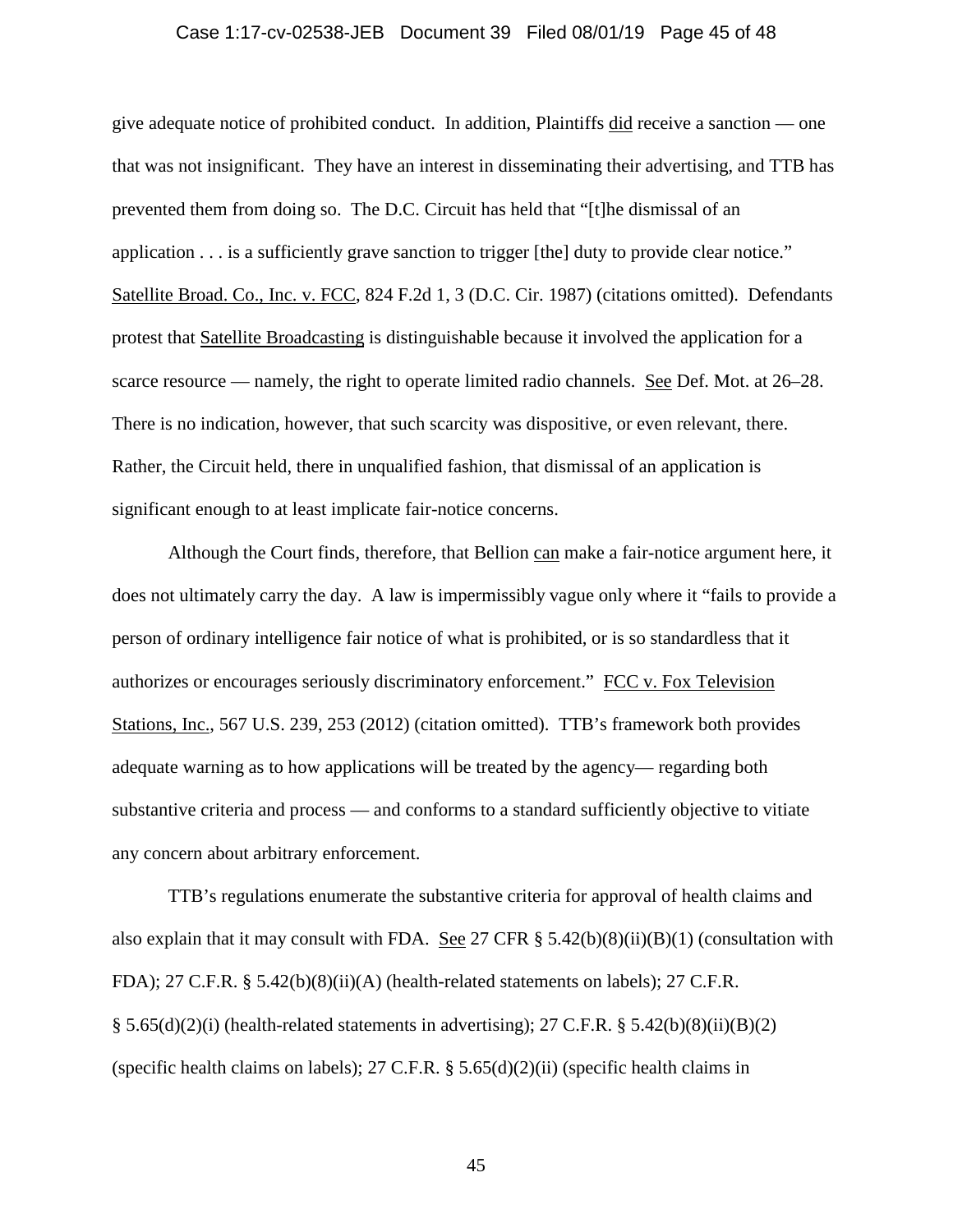### Case 1:17-cv-02538-JEB Document 39 Filed 08/01/19 Page 46 of 48

advertising). To the extent Bellion's challenge focuses on the requirement that claims be "adequately substantiated," that standard likewise is specific enough that a "reasonably prudent person, familiar with the conditions the regulations are meant to address and the objectives the regulations are meant to achieve, would have fair warning of what the regulations require." Freeman United Coal Mining Co. v. Fed. Mine Safety & Health Review Comm'n, 108 F.3d 358, 362 (D.C. Cir. 1997).

Of course, that language permits the agency some flexibility, as many regulations administered on a case-by-case basis properly do. See Alliance for Natural Health US v. Sebelius, 775 F. Supp. 2d 114, 131 (D.D.C. 2011) ("Regulations need not achieve 'mathematical certainty' or 'meticulous specificity,' and may instead embody 'flexibility and reasonable breadth.'") (quoting Freeman United Coal, 108 F.3d at 362). "[T]he use of terms like 'adequate,' 'appropriate,' 'suitable,' and 'qualified,'" however, does not necessarily render a regulation "impermissibly vague." Id. at 132. Rather, because "specific regulations cannot begin to cover all of the infinite variety of conditions which [regulated parties] must face," "requiring regulations to be too specific . . . would be opening up large loopholes allowing conduct which should be regulated to escape regulation." Id. (quoting Freeman United Coal, 108 F.3d at 362).

In addition, while it does not, as the Government contends, act as a *per se* bar to bringing a vagueness challenge, the agency's "clear process" for issuing advice about compliance with its regulatory scheme, see 27 C.F.R. § 70.471(a), substantially diminishes a "due process risk of prosecution for conduct it could not have known to be illegal." Trans Union Corp. v. FTC, 245 F.3d 809, 818 (D.C. Cir. 2001); see also U.S. Telecom Ass'n, 825 F.3d at 738–39 (ruling that "[t]he opportunity to obtain prospective guidance" via an "advisory-opinion procedure" disposed of "any remaining concerns about [a rule's] allegedly unconstitutional vagueness").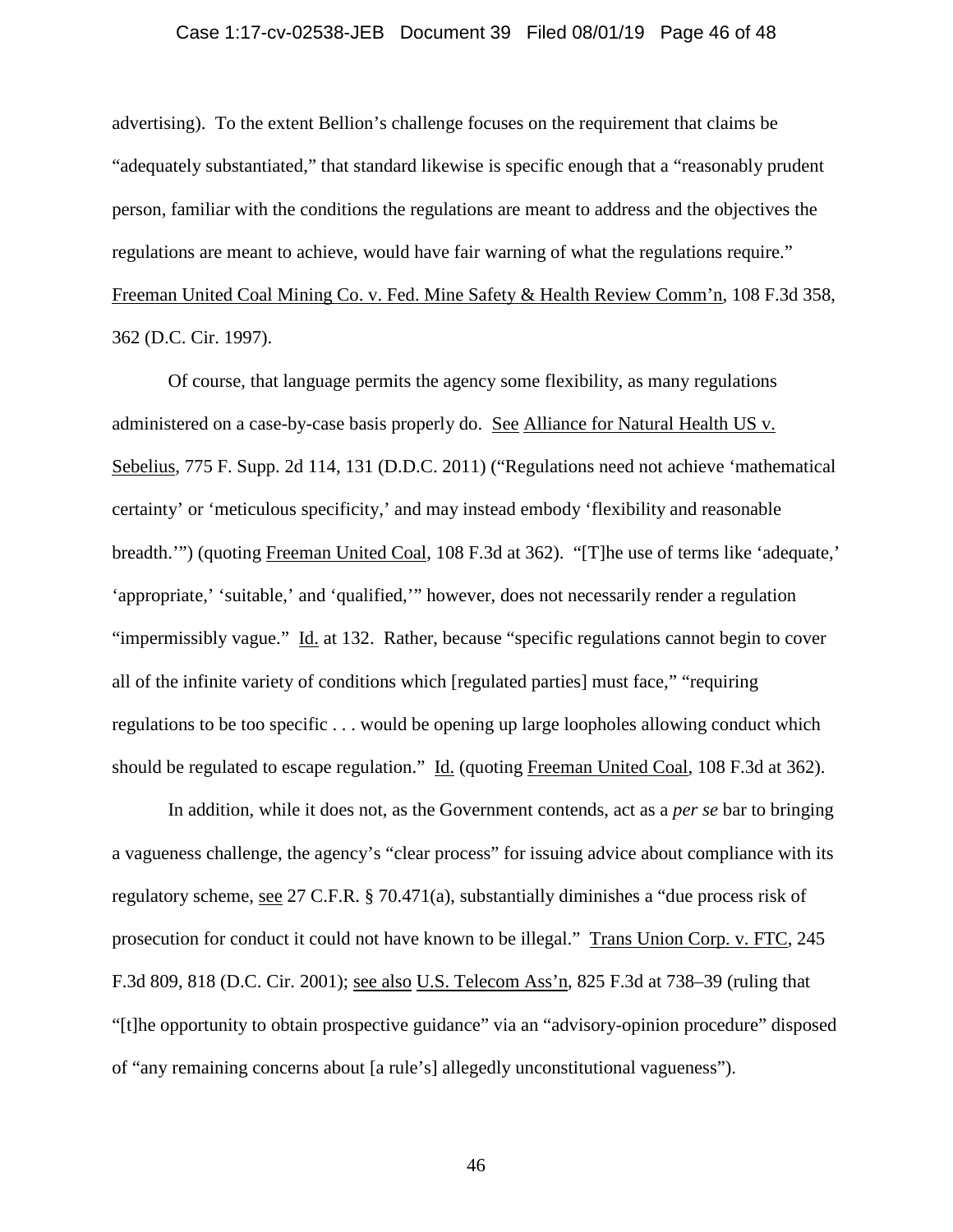# Case 1:17-cv-02538-JEB Document 39 Filed 08/01/19 Page 47 of 48

Bellion lobs a final challenge against the regulation on vagueness grounds. It contends that TTB's "adequately substantiated" standard is very similar to FDA's "significant-scientificagreement" benchmark that the D.C. Circuit invalidated in Pearson. See Pl. Mot. at 44 (citing Pearson, 164 F.3d at 661). In Pearson, however, the D.C. Circuit declined to reach the constitutional-vagueness question and instead held that the FDA had acted unlawfully because it had violated the APA's "require[ment] [that] the agency . . . explain why it reject[ed] their proposed health claims," which would have "necessarily" entailed "giving some definitional content to the phrase 'significant scientific agreement.'" 164 F.3d at 660. The Pearson court nevertheless warned that it did "not . . . say that the agency was necessarily required to define the term in its initial general regulation — or indeed that it is obliged to issue a comprehensive definition all at once"; rather, it could "proceed case by case." Id. at 661. Although that principle follows from courts' interpretation of the APA, it has some application here in clarifying that the D.C. Circuit did not intend to suggest in Pearson that the standard at issue necessarily was impermissibly vague, but rather that the FDA had not adequately explained its action, as it was required to do.

Here, by contrast to the agency in Pearson, TTB elaborated at length about why the proposed claims were not adequately substantiated and therefore not credible. See AR 1572 ("[T]he claims must be supported by credible scientific or medical evidence."); AR 1582–1583, 1585 (adopting findings that studies were not credible where they, *inter alia*, concerned individual components of NTX rather than the compound, were conducted on animals or *in vitro*, or were published in a foreign language). That is all that is required.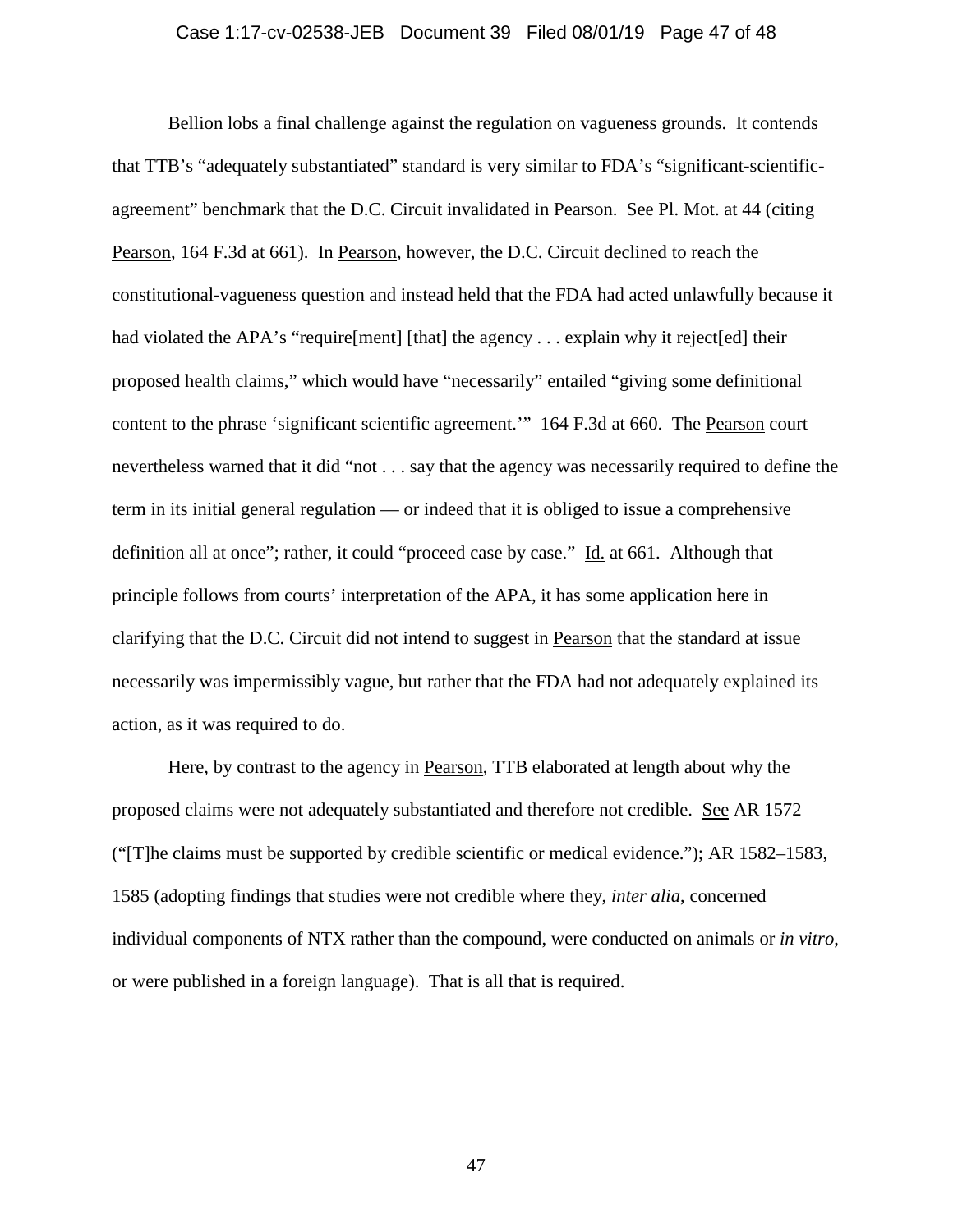# **IV. Conclusion**

For the foregoing reasons, the Court will deny Plaintiffs' Motion for Summary Judgment and grant Defendants' Cross-Motion. A separate Order consistent with this Opinion will issue this day.

> /s/ *James E. Boasberg* JAMES E. BOASBERG United States District Judge

Date: August 1, 2019